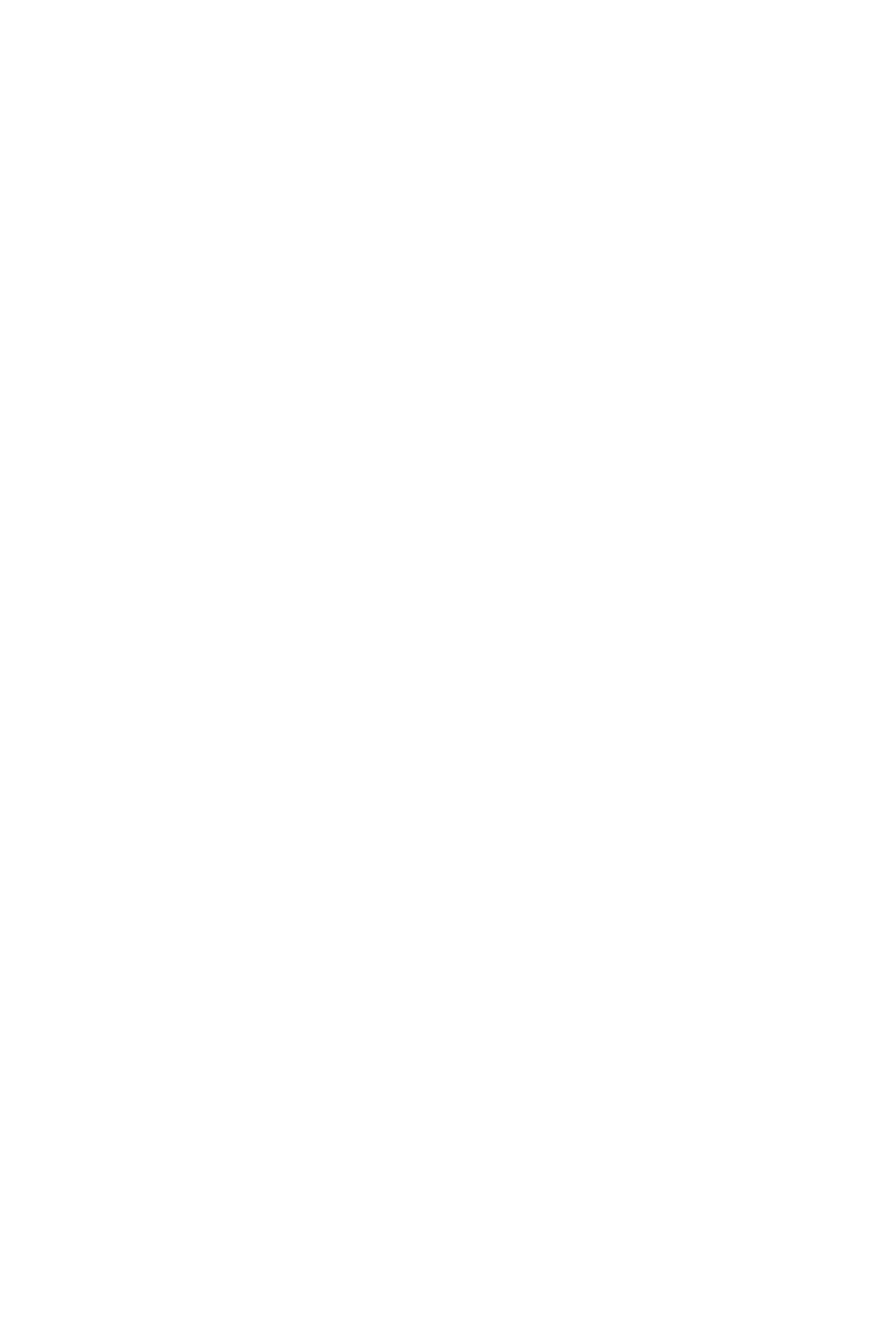# Biomass, food & sustainability:

# Is there a dilemma?

Louise O. Fresco

Universiteit van Amsterdam Member of the Supervisory Board of Rabobank Nederland

*With Daan Dijk and Wouter de Ridder, Rabobank*

Updated version, Autumn 2007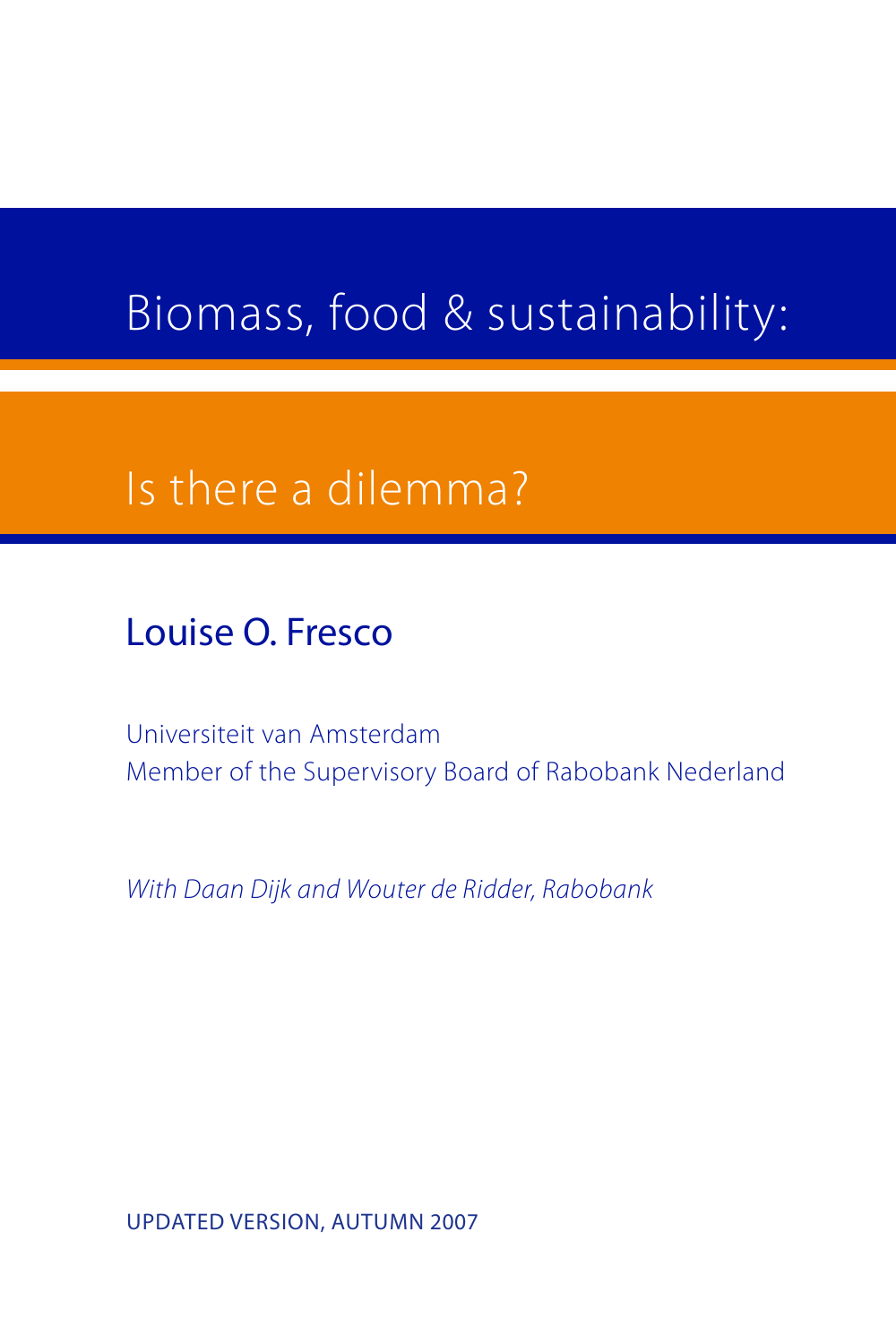# Contents

| Trends in energy, agriculture and bio-energy              | 5. |
|-----------------------------------------------------------|----|
| Future bio-energy use                                     | 12 |
| Bio-energy and sustainability:<br>more than food for fuel | 18 |
| Is there a dilemma?                                       | 38 |
| To conclude                                               | 43 |
| <b>Endnotes</b>                                           |    |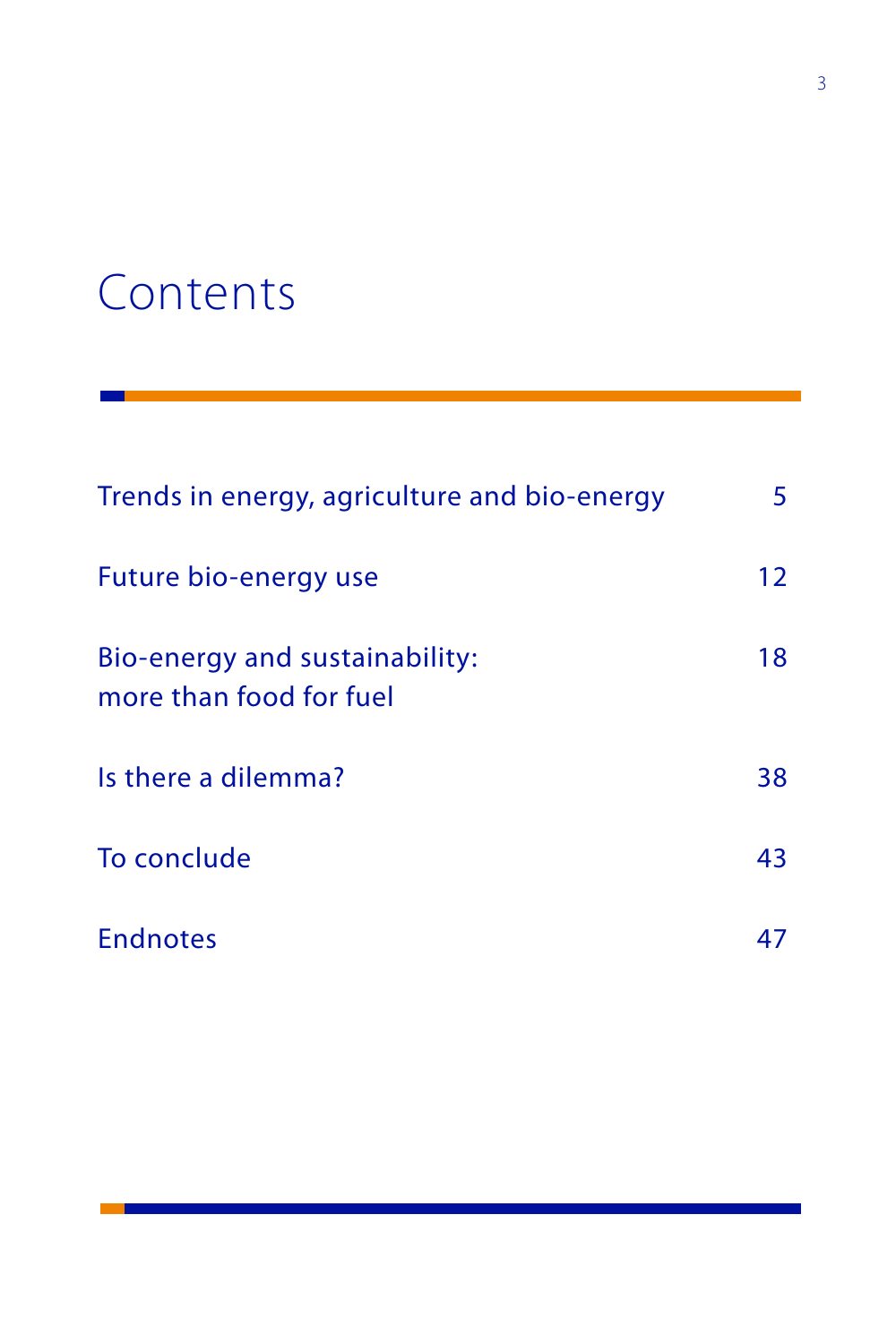Biomass, food and sustainability: Is there a dilemma?1 In January 2007, thousands of demonstrators marched through Mexico City in protest at a rise in the price of the maize flour used for tortillas. Many believed the higher price was caused by American demand for ethanol which had pushed up the price of maize on which Mexicans depend for their basic food. Similarly, consumers in Italy went on strike to protest against the increasing price of their daily pasta.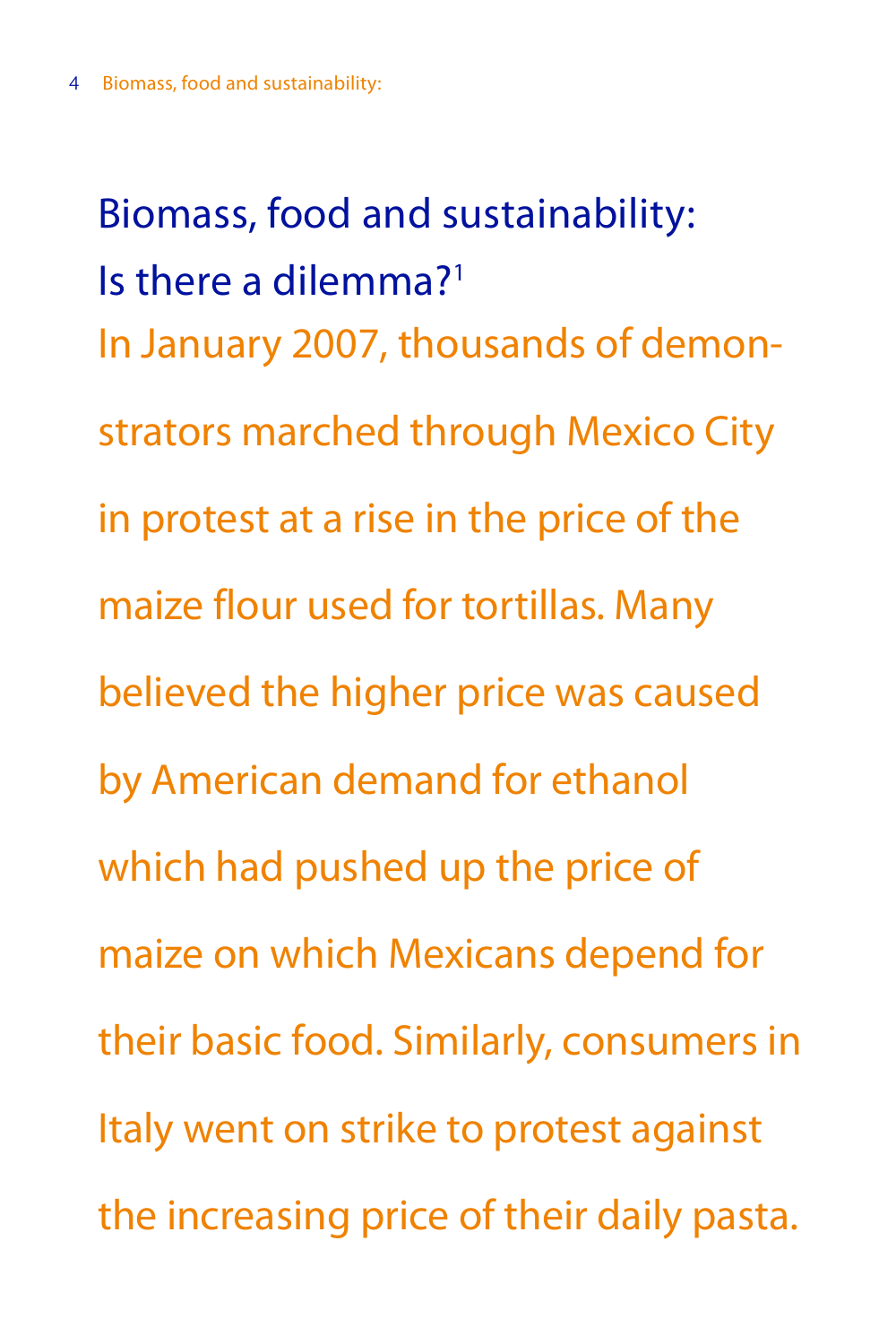The tortilla crisis is one example of the many recent<br>concerns about the impact of biomass production on<br>food production, the stability of food and feed prices and<br>the availability of food for the poor. Other concerns incl he tortilla crisis is one example of the many recent concerns about the impact of biomass production on food production, the stability of food and feed prices and possible adverse effects on nature and biodiversity and the net energy savings and CO<sub>2</sub> emission reductions that can be realised with bio-energy<sup>2</sup> compared to conventional, fossil energy. Combined with high subsidies paid for making transport biofuels competitive, consumer confidence as to whether bio-energy is the right thing to do is declining. Moreover, governments now face divergent pressures from environmental groups, some of them hailing bio-energy as a solution to climate issues, other denouncing it as a future cause of inequality and hunger.

But are these concerns justified? Is the tortilla crisis the direct effect of US policy on transport biofuels? Will bio-energy improve energy security and mitigate CO<sub>2</sub> emissions, or will it simply lead to new problems in other areas, such as food security, biodiversity and even air pollution?

# Trends in energy, agriculture and bio-energy

After tens of thousands of years of daily struggle for food, it is breathtaking that a farmer today can cultivate hundreds of hectares single-handedly to produce sufficient food to feed thousands of families on the other side of the planet. In spite of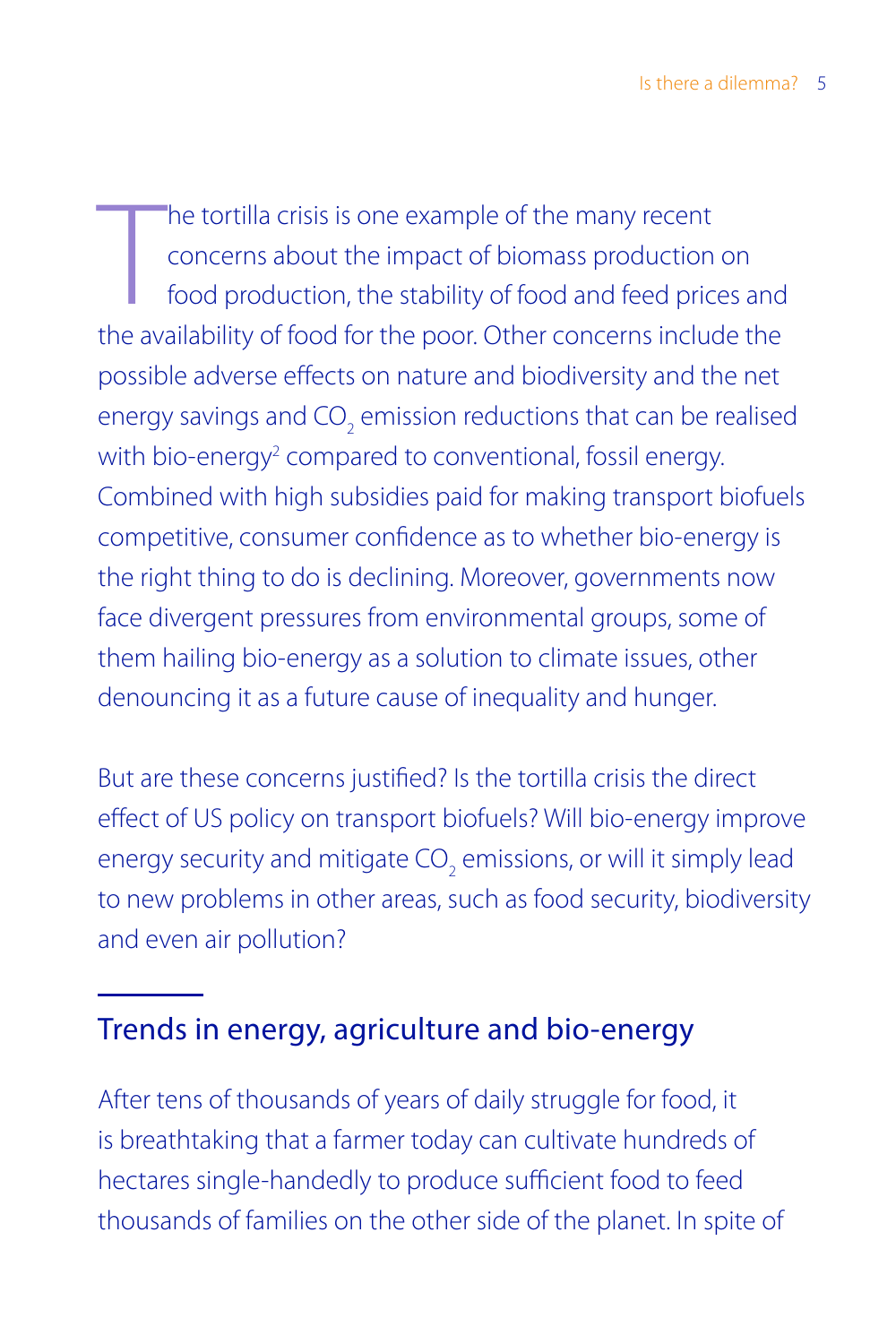a threefold increase in world population since the Second World War, the fastest increase ever in human history, available calories per capita have grown by nearly 25%. This truly remarkable feat is the combined result of academic research, government policy and private investment. It shows that agricultural research has been one of the most rewarding economic sectors, with rates of return of 40-78%<sup>3</sup>. We can draw an important lesson from this: human capacity to innovate is great and allows us to be confident that collectively we are capable of innovation and rapid change.

In the same period, since the Second World War, global energy consumption has increased more than six fold to the current level of 470 EJ<sup>4</sup>. Population growth and rising welfare were the main drivers. In the same period, per capita energy demand has more than doubled from 28 GJ to 68 GJ, with averages for the US standing at more than six times those of China. With 3.6% growth, 2004 had the fastest energy demand growth rate since 1978, despite record oil prices. Global primary energy demand is expected to grow more than 50% to 700 EJ in 2030<sup>5</sup>. The demand for liquid transport fuels and electricity is increasing especially rapidly. By 2030 China and India together will account for 30% to 40% of global energy demand, i.e. about 16% of oil demand (now 10%); 5% of natural gas demand (2% now) and 48% of coal demand.

The strong growth in energy demand in the past and the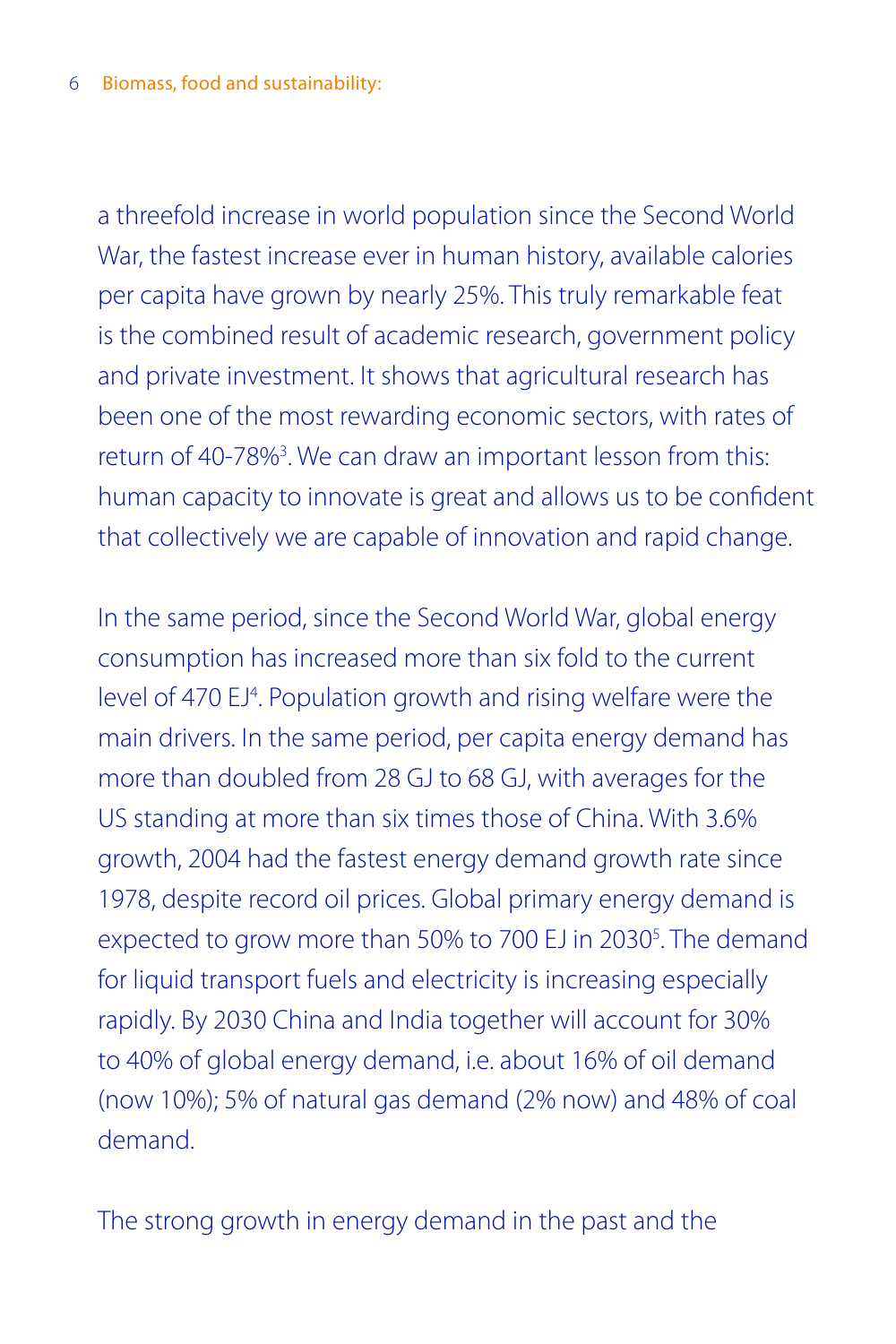expected continuation of this growth has caused many concerns. Emissions from fossil fuels are widely believed to be one of the main contributors to climate change; growing dependency on politically less stable regions to supply the world markets with sufficient oil has fuelled energy security concerns. The geopolitical situation in the Near East and the Gazprom confrontation in 2006 and subsequent incidents where energy supply was manipulated for political purposes, have added to the growing concerns about the security of energy supply. Even rumours about energy supply disruptions can cause energy prices to spike virtually overnight. The world economy is very vulnerable when it comes to physical supply of fossil energy and energy price hikes; moreover, these risks cannot be hedged.

The concerns about energy security and, more recently, climate change, have resulted in various efforts around the globe to address both the supply side and the demand side of the energy system and to set up worldwide climate policy frameworks. A key turning point in that respect was the United Nations Conference on Environment and Development, the 'Earth Summit', in 1992, which led to the adoption of Agenda 21. This agenda, reaffirmed in 2002 at the Johannesburg Summit on Sustainable Development, provided an overarching agenda for sustainable development, linking the worldwide development challenges with the challenges in the areas of energy, environment and conservation of natural resources.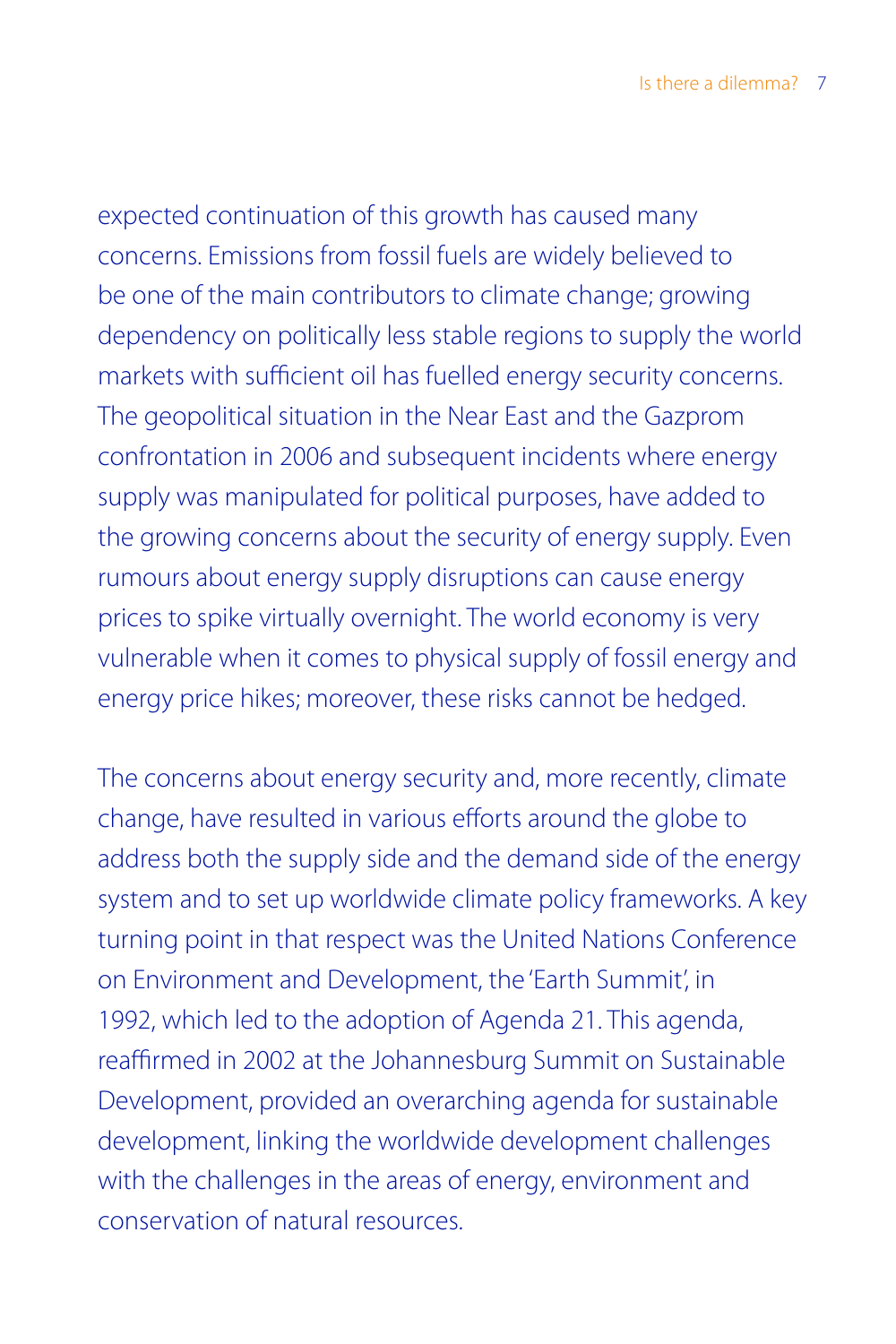The development agenda was further reinforced by adoption of the Millennium Declaration and the Millennium Development Goals (MDGs), at the Millennium Summit in 2000 in New York. These MDGs aim to eradicate extreme poverty, but do not include energy-related goals or explicit references to agricultural production targets.

There is general agreement that there is a huge potential for reducing energy demand through energy efficiency improvements in all main sectors such as residential buildings, transport and industry<sup>6</sup>. Oil use could be used twice as efficiently by end-use energy efficiency improvements<sup>7</sup>. Still, energy efficiency improvements have thus far been unable to curb the rising demand for energy and are unlikely to do so in the future. Supply side options include renewable energy, such as wind and solar power, as well as controversial forms of energy, such as nuclear energy and exploitation of tar sands. These supply options invariably gain more attention in policy strategies, RD&D support and investments than options for increasing energy efficiency.

Despite worldwide attention for renewable energy, its share in total energy demand is, on average, still low. In 2004 it was approximately 13% (62 EJ)<sup>8</sup> of global primary energy supply. However, the vast majority thereof was 'biomass and waste'9 (49 EJ), much of which (10% out of 13%) is traditional biomass,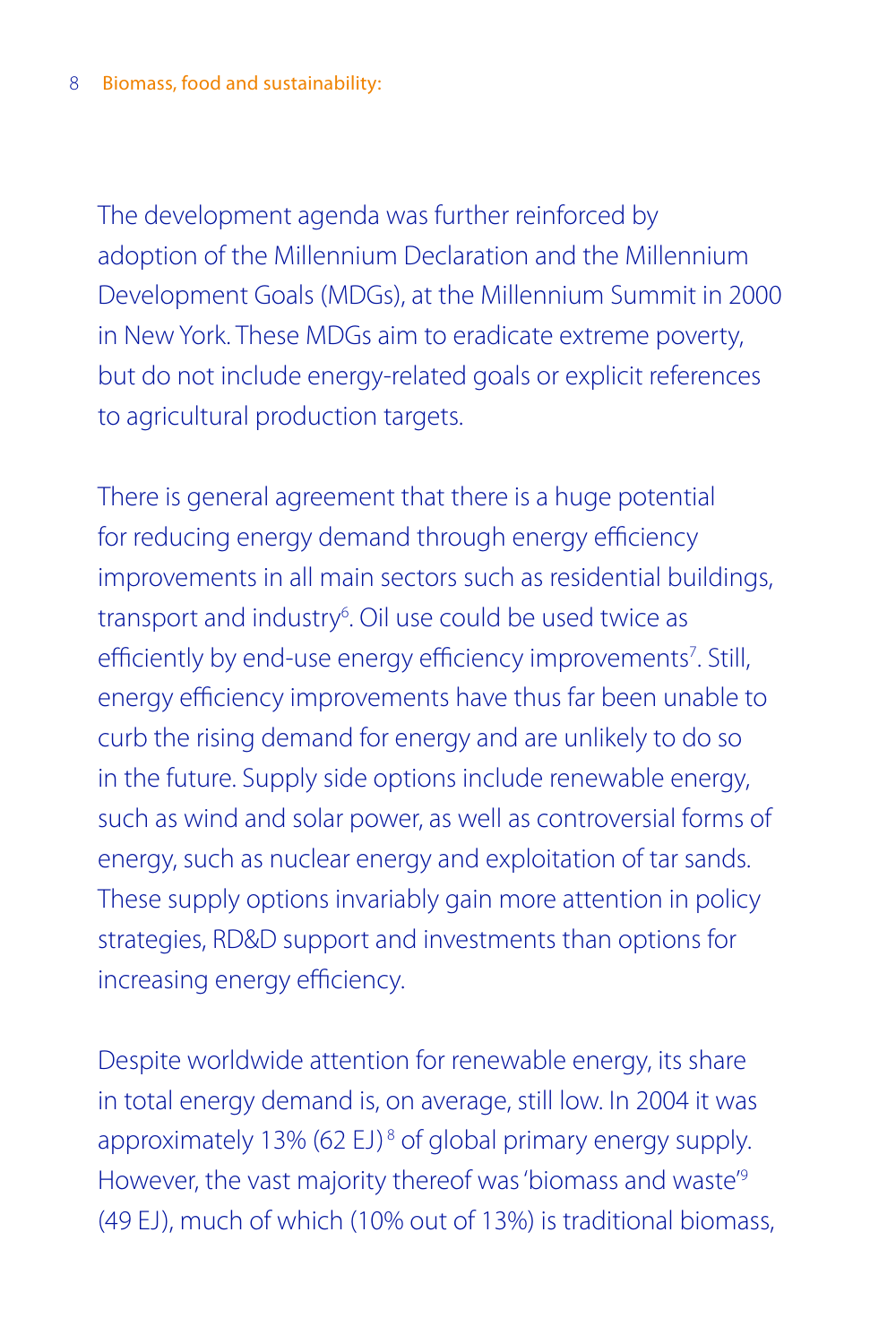e.g. direct combustion of wood in developing countries. It should be noted that the data on traditional bio-energy use is particularly unreliable. In any case, modern bio-energy, referring to the conversion of primary biomass into secondary energy forms such as heat, power or transportation fuels (see Box 1), accounts for only a small part (approximately 2%, or 8 EJ) of global energy consumption. Some countries have been able to reach considerably higher shares of renewables in the energy mix, often as the combined result of government policy and favourable conditions to explore hydropower, wind energy or geothermal power. In Brazil, for instance, hydropower accounts for about 35% of the nation's energy demand<sup>10</sup>

Although the share of the renewable energy market is small, the sector has experienced enormous growth in recent years. Due to rising prices for fossil fuels (especially oil, but also natural gas and to a lesser extent coal) the competitiveness of renewables has improved considerably over time. In addition, the development of CO<sub>2</sub> markets (emission trading), as well as ongoing learning and subsequent cost reductions for renewable energy systems have strengthened the economic drivers for increasing production, use, and trade of renewable energy. Total installed capacity for wind energy increased from less than 5 GW worldwide in 1990 to nearly 73 GW in 2006. In the same period the installed capacity of solar power grew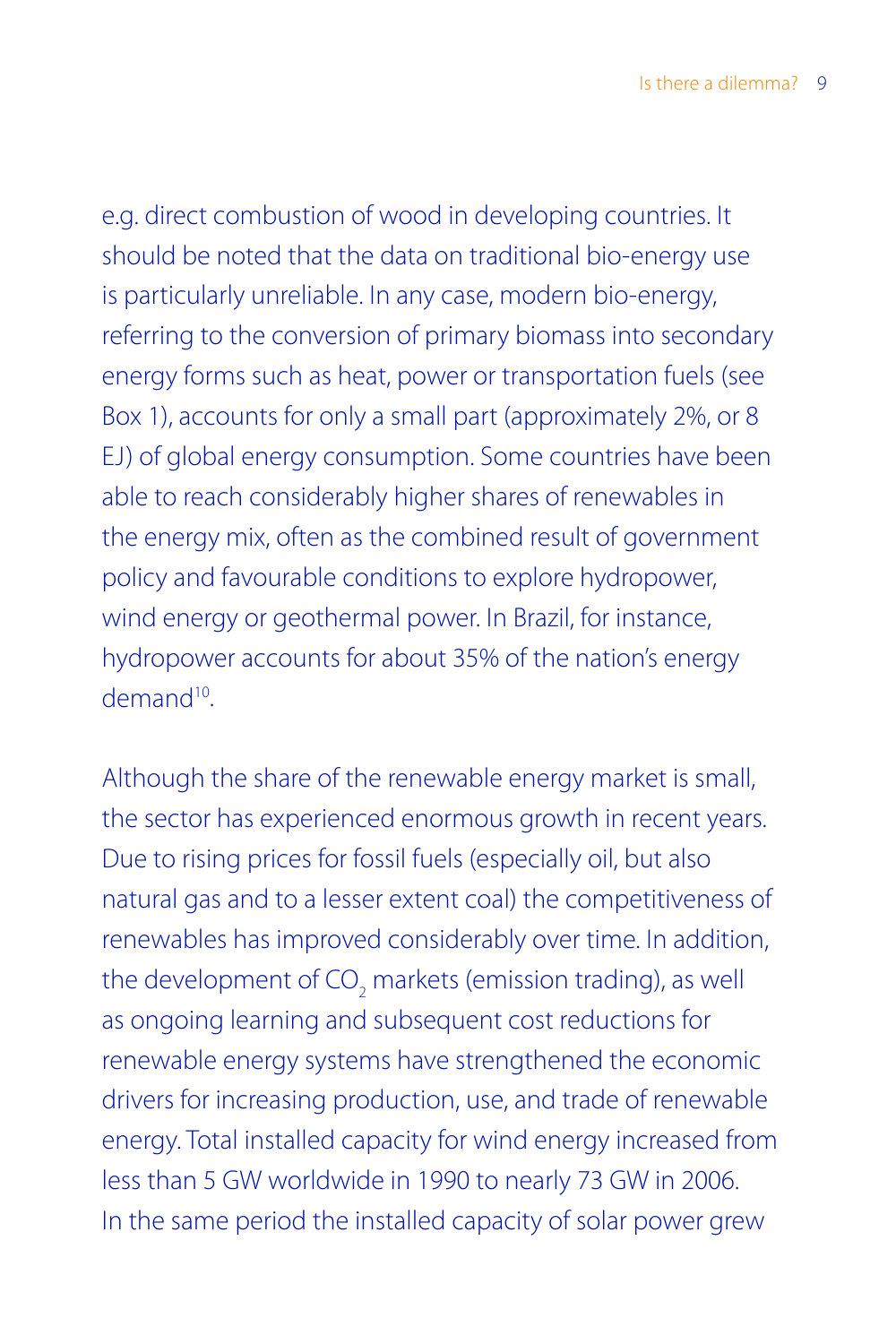from 0.2 GW to over 8 GW<sup>11</sup>. Renewable energy now represents a serious and often preferred option in national energy policies.

Among the various forms of renewable energy, liquid transport biofuels have seen the strongest growth in recent years. Transport biofuels stand out because at present they represent the only scalable renewable alternative to fossil fuels for transportation and are welcomed by the automotive industry because little adaptation is needed to the distribution infrastructure. Transport biofuels come in two forms: biodiesel and ethanol<sup>12</sup>. Biodiesel, mainly used in the EU, is made of vegetable oils, such as rapeseed, soybeans and palm oil, or from animal fats and waste oils.

Ethanol, primarily used in the US and Brazil, is made of starch, sugar and cereals, amongst other feedstock (see Box 1). In 2006, worldwide biodiesel production reached 7.2 million tonnes, or 0.28 EJ. Ethanol production, destined for fuel use, reached 40 billion litres, or 0.67 FJ<sup>13</sup>.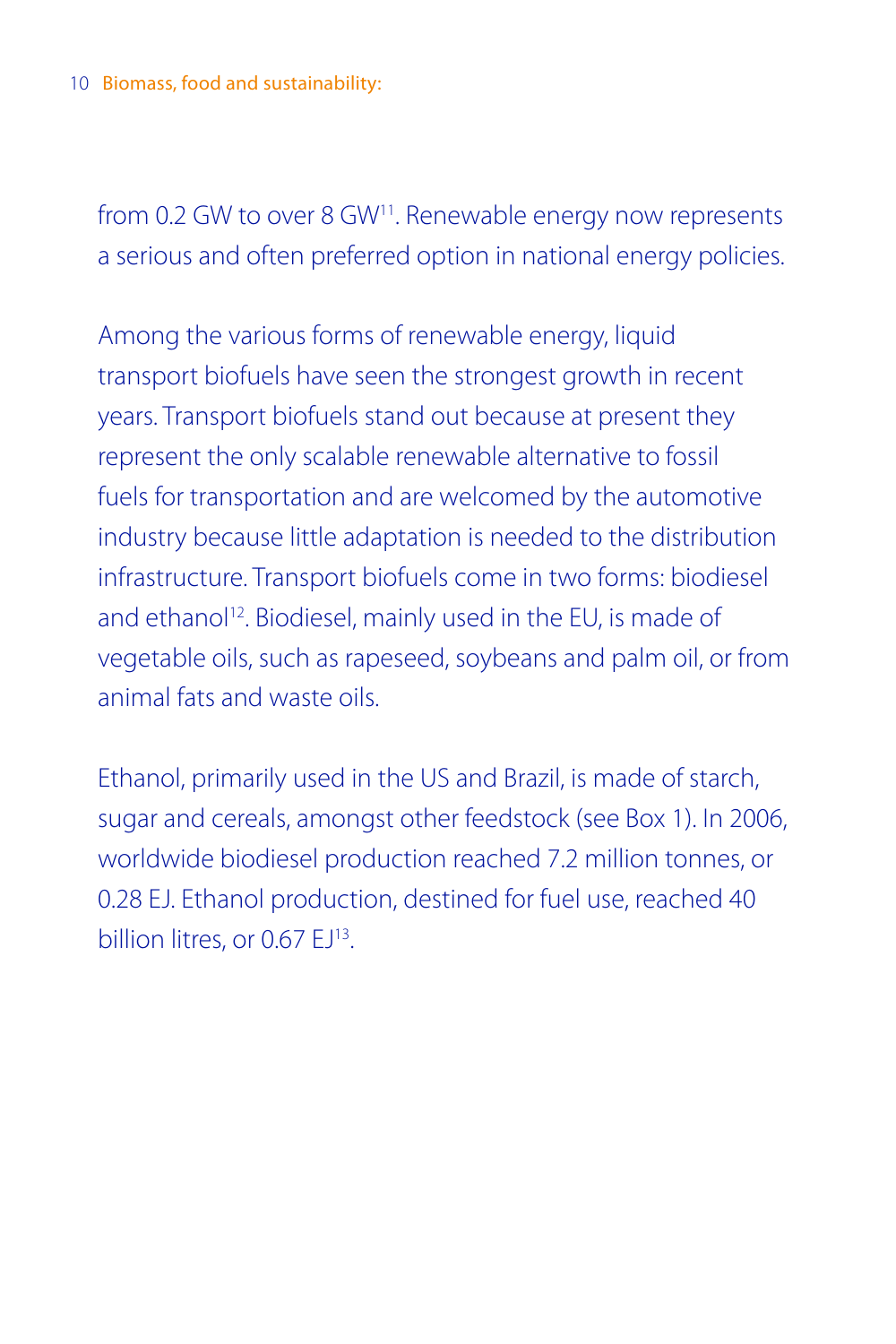#### Box 1 **Bio-energy conversion routes**

Conversion routes for producing energy from biomass are plentiful, all with different efficiencies. Figure 1 illustrates the main conversion routes currently used or under development for production of heat, power and transport fuels. Key conversion technologies for production of power and heat are combustion and gasification of solid biomass, and digestion of organic material for the production of biogas. Liquid bio fuels are also used for heat and power production in reciprocating engines. The main technologies available or developed to produce transportation fuels are fermentation of sugar and starch crops to produce ethanol, gasification of solid biomass to produce syngas and synthetic fuels (like methanol and high quality diesel) and extraction of vegetal oils from oilseed crops, which can be esterified to produce biodiesel. The various technological options and routes are in different stages of deployment and development<sup>14</sup>.



#### Figure 1 **Main conversion options for biomass to secondary energy carriers**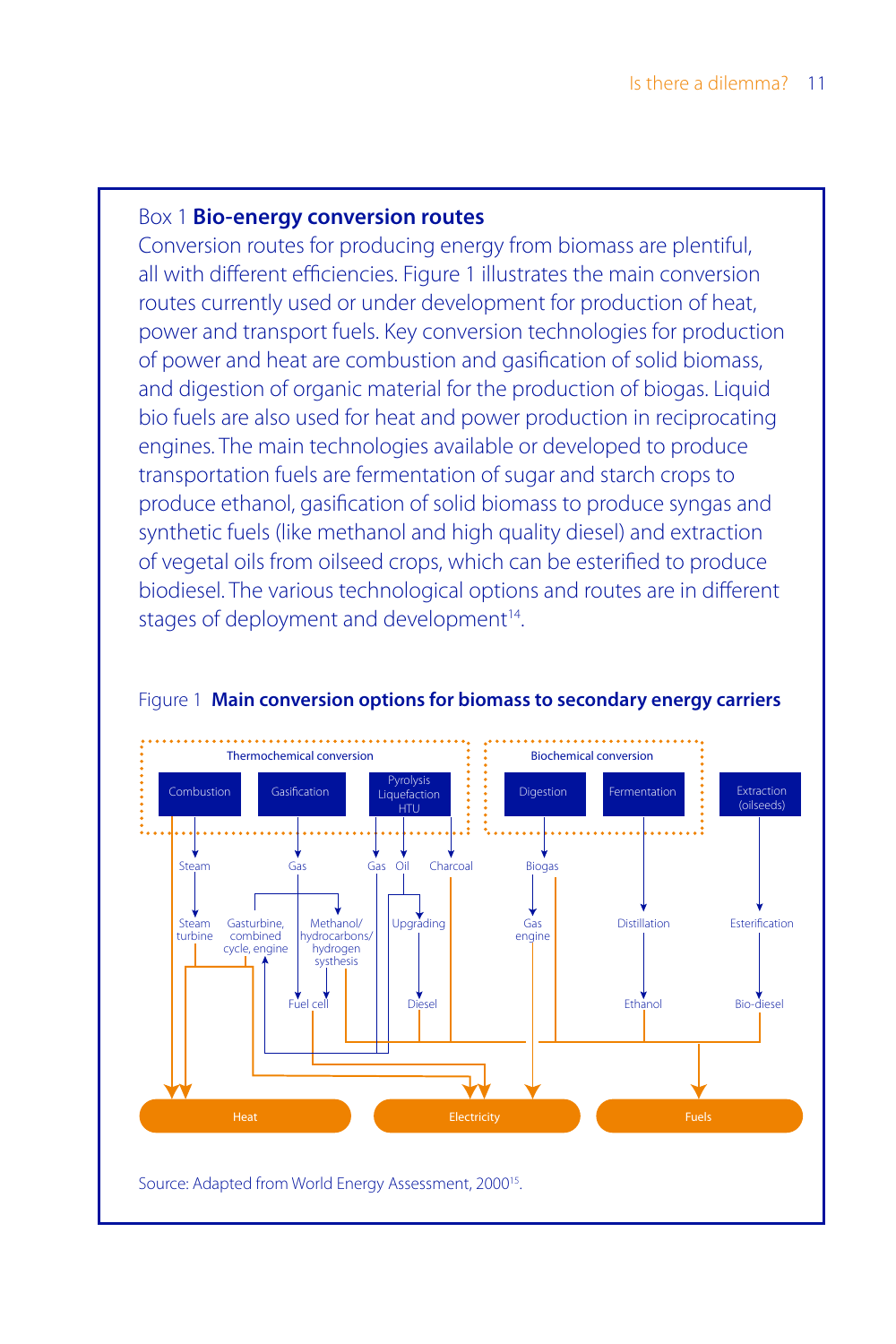# Future bio-energy use

As the world population is expected to continue to grow, reaching just over 8 billion in 2030 (compared to more than 6 billion now), and the level of energy consumption per capita to increase by a factor 1.2 on average worldwide, energy demand is likely to increase by over 50%16. This will further challenge energy security and climate change concerns. In an effort to curb the energy trends, ambitious targets for renewable energy have been set by many administrations, many of them aiming at renewable energy shares of 20% or higher. It is uncertain if, and how, these targets are to be met: will it be bio-energy, or more specifically transport biofuels, or will it be another form of renewable energy (wind, solar)? As there is no silver bullet, governments are cautious about picking a particular technology and adopt broad strategies to stimulate development of alternative energy forms, allowing markets to decide on the basis of costs, convenience and other criteria.



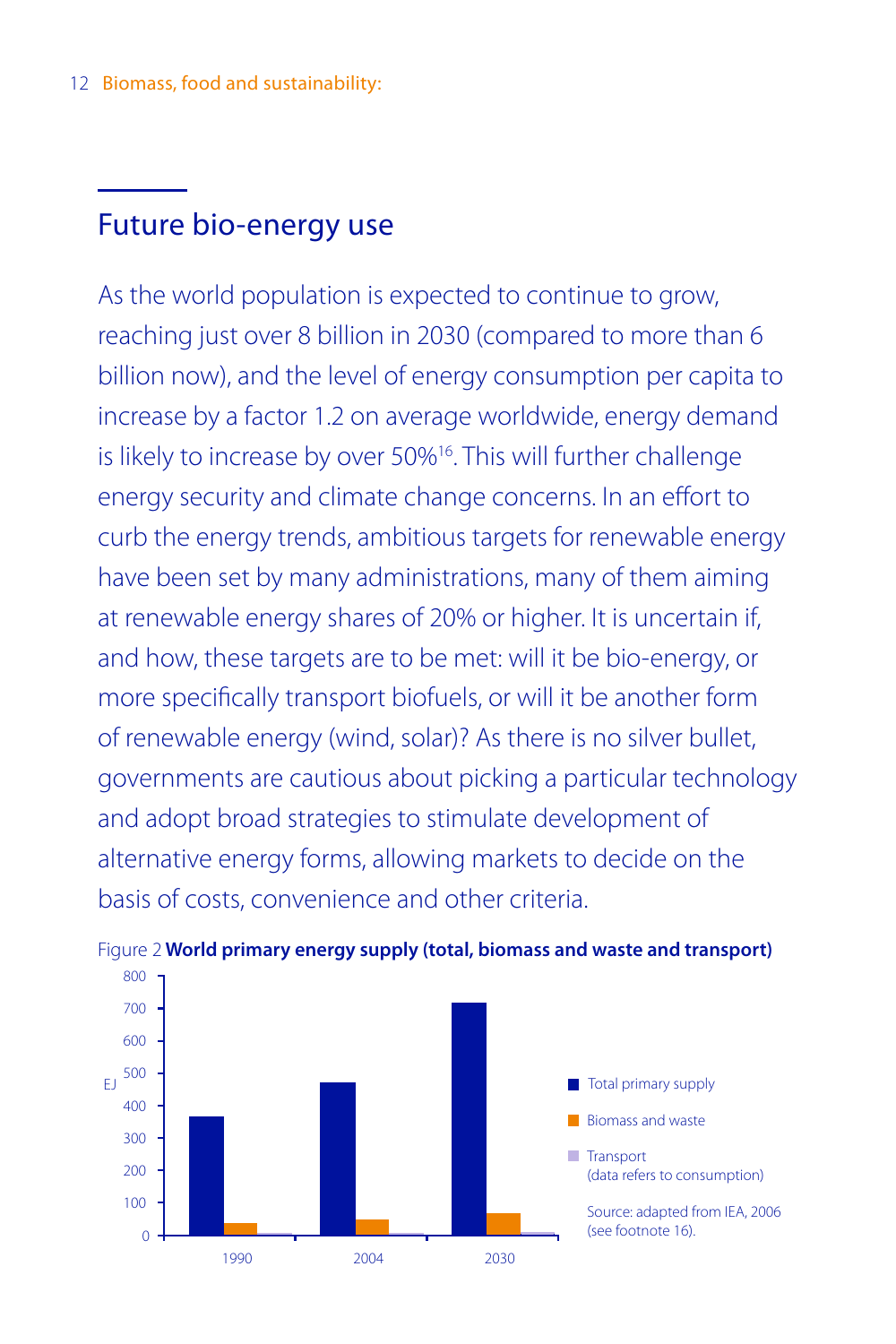In the 2006 World Energy Outlook of the International Energy Agency (IEA) it is estimated that modern and traditional bioenergy use could reach 69 EJ per year by 2030 (from 49 EJ in 2004), corresponding with an average annual growth rate of about 1.3% to 1.4%. As overall energy demand grows (see Figure 2), the share of bio-energy in total energy supply remains stable towards 2030, while the share of modern bio-energy grows (from about 2% in 2004 to 3% in 2030). Transport accounts for a fairly small part of total bio-energy use, but is by far the fastest growing. Growth rates for transport biofuels are expected to reach on average 12% towards 2015 and 7% thereafter towards 2030, reaching nearly 4 EJ in 2030. These expectations reflect that bio-energy in the transport sector is well positioned to offer a cost effective alternative to fossil fuels in the medium to long term. Based on current installed capacity and announcements made by the sector it is estimated that biodiesel capacity could increase more than fourfold, and ethanol capacity more than twofold by 2012<sup>17</sup>.

In an alternative policy scenario by the IEA, assuming that governments around the world implement their plans<sup>18</sup> to counter oil dependency and climate change, bio-energy could reach as much as 11% of global supply by 2030 (4% modern bio-energy) as a result of higher growth rates of the bio-energy sector and less growth in overall energy demand. The alternative policy scenario assumes stronger energy conservation policies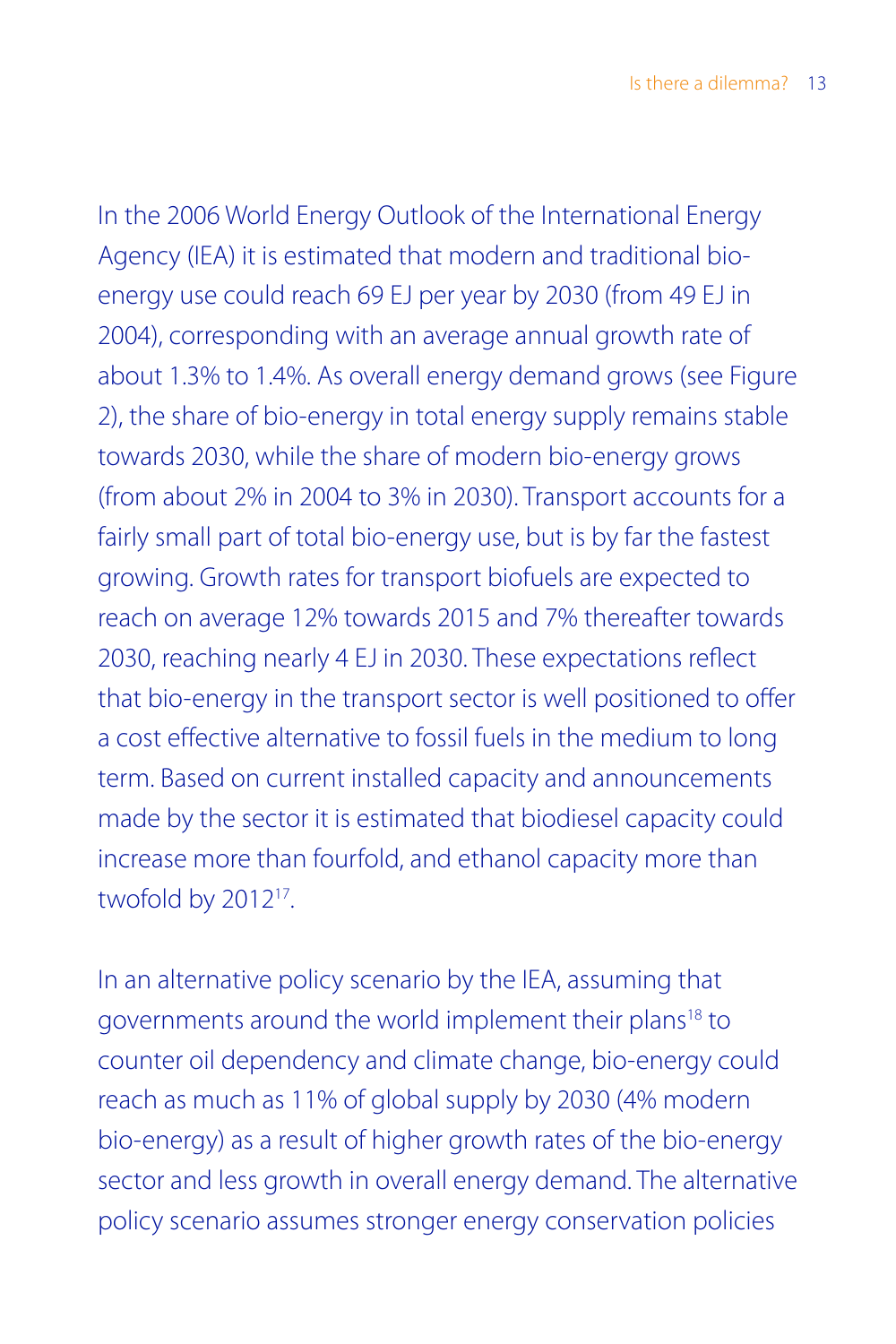and measures resulting in a 10% lower energy demand by 2030. Such scenarios reflect a major shift in thinking.

Whatever scenario materialises, bio-energy is expected to play a substantial role in the energy mix in 2030, providing around 70 EJ per year compared to 49 EJ in 2004; for modern bio-energy, expectations range from 15 to 18 EJ compared to 8 EJ in 2004. This requires substantial amounts of biomass.

Agricultural production is expected to double by 2030 to meet rising demands for food, feed, shifting dietary patterns (more dairy products and meat), and rising bio-energy needs. Production increases can be realised through yield improvements worldwide, even without expanding arable land. While the agricultural technologies to achieve the required yield improvements already exist, their application is an important challenge and should by no means be taken for granted everywhere, especially not in Africa and in ecologically disadvantaged regions.

The extent to which bio-energy related demand for biomass will add to the total demand for agricultural products depends on many variables, amongst which the type of biomass suitable for bio-energy and the efficiency with which a particular type of biomass can be converted into energy as well as on factors inherent to overall agricultural demand such as shifting dietary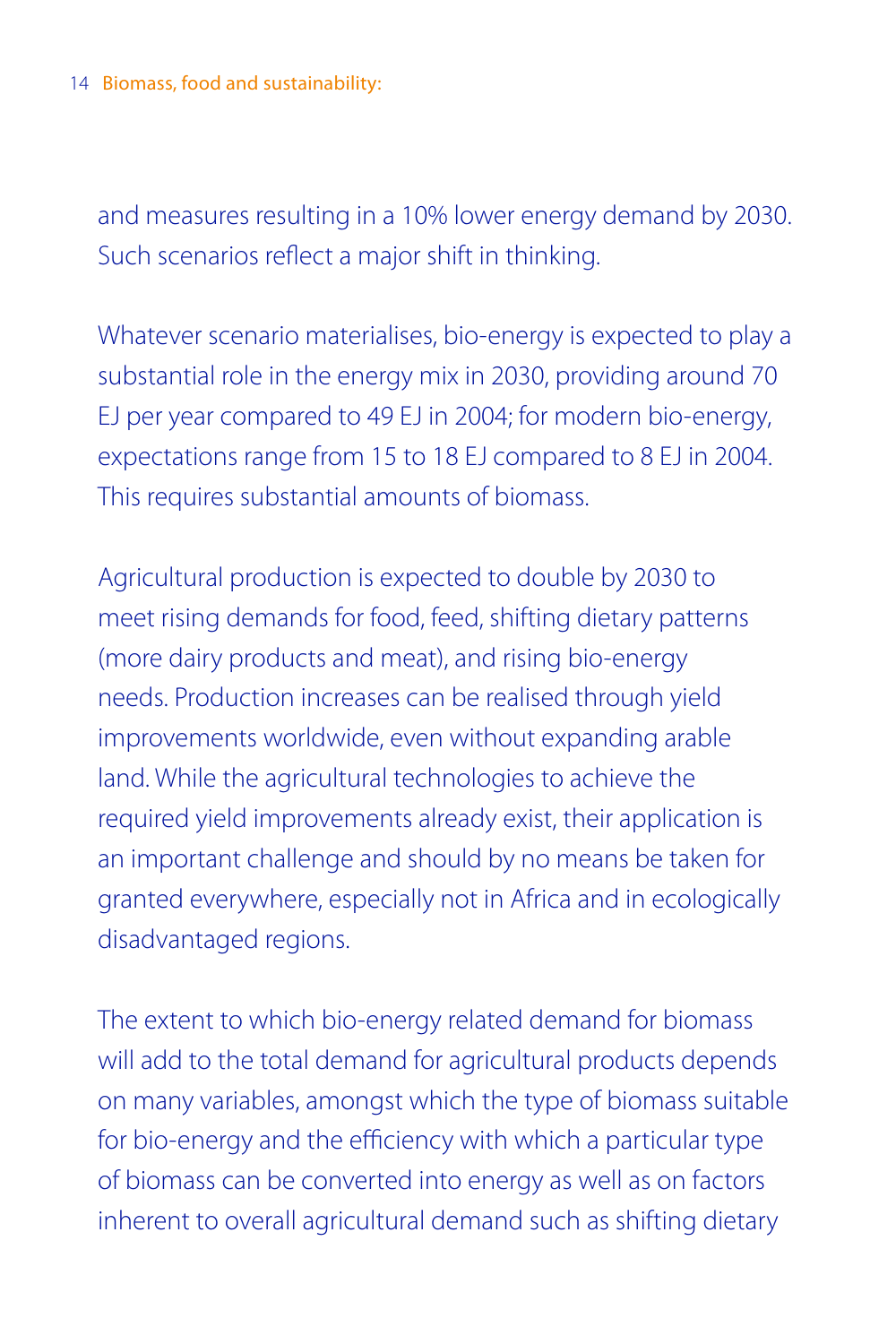patterns (demand for animal proteins) and trade factors such as subsidies.

With respect to transport biofuel conversion technologies it is essential to differentiate between the so-called first and second generation technologies. First generation technologies, already used on a large scale worldwide include the conversion of sugar cane and wheat into ethanol through fermentation of sugars and starches, and the conversion of vegetable oils such as palm oil and rapeseed through transesterification in to biodiesel. Second generation technologies, not yet commercially viable, include the conversion of cellulosic inputs such as straw, stover and woody material into ethanol or biodiesel. These technologies are believed to reach higher conversion efficiencies than first generation technology and, even more importantly, bring into play other sources of biomass, such as by-products of agricultural production. As such, second generation conversion requires less biomass, and biomass that does not necessarily compete with food and feed crops.

Promising new technologies are under development for improving the conversion ratio of biomass to energy, or for developing biomass resources that do not affect the agricultural sector. One of the most interesting scientific areas today is the biological engineering of E. coli and other bacteria to ferment the breakdown products of cellulosic products<sup>19</sup>.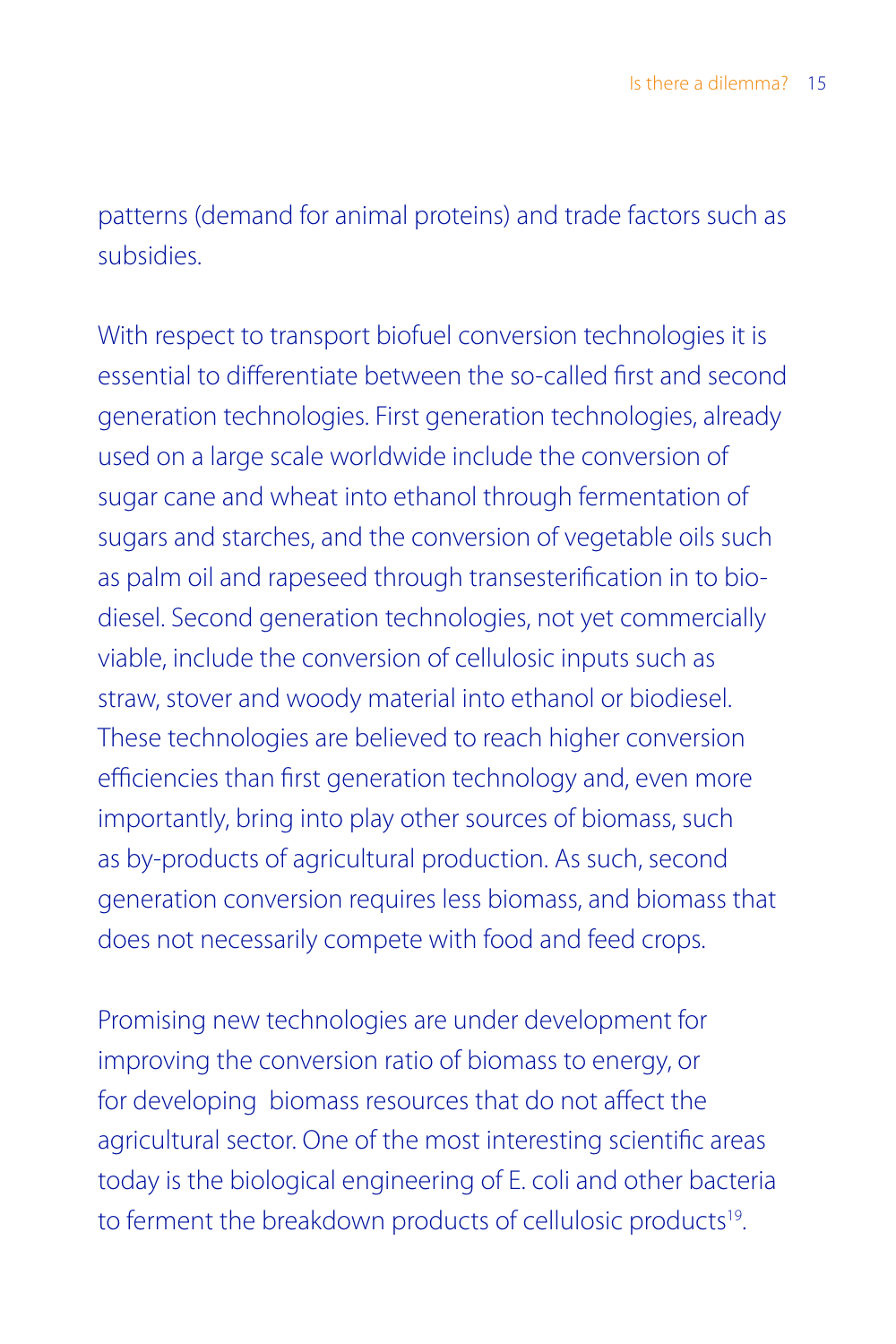Lignins, hemi-cellulose and cellulose together form the most abundant biological material on earth.

In terms of other non-plant species, there are indications that algae and fungi may present promising and non-land based options that would also be far less demanding in terms of phosphate, potentially the main limiting factor on land. The French research institute for exploitation of the sea has compared oil yields of various algae species. They report 23 tonnes of oil per hectare realised in a project in the Loire region in France. This is significantly more than the 6 to 8 tonnes per hectare commonly achieved with palm oil, one of the most efficient perennials. In addition to oil (50% of the weight), algae produce valuable other products<sup>20</sup>. Despite these promising developments it remains to be seen when these will become economically viable.

Whether or not new technologies become viable, global demand for bio-energy will continue to grow. As a result, concerns are being expressed that bio-energy could have a huge impact on agricultural markets and consequently on food prices. In addition, some are also questioning the rationale for bio-energy, and even more so of transport biofuels, on the grounds that the energy efficiency of converting solar radiation into useable forms of energy by plants is about one order of magnitude lower than in the case of e.g. photovoltaic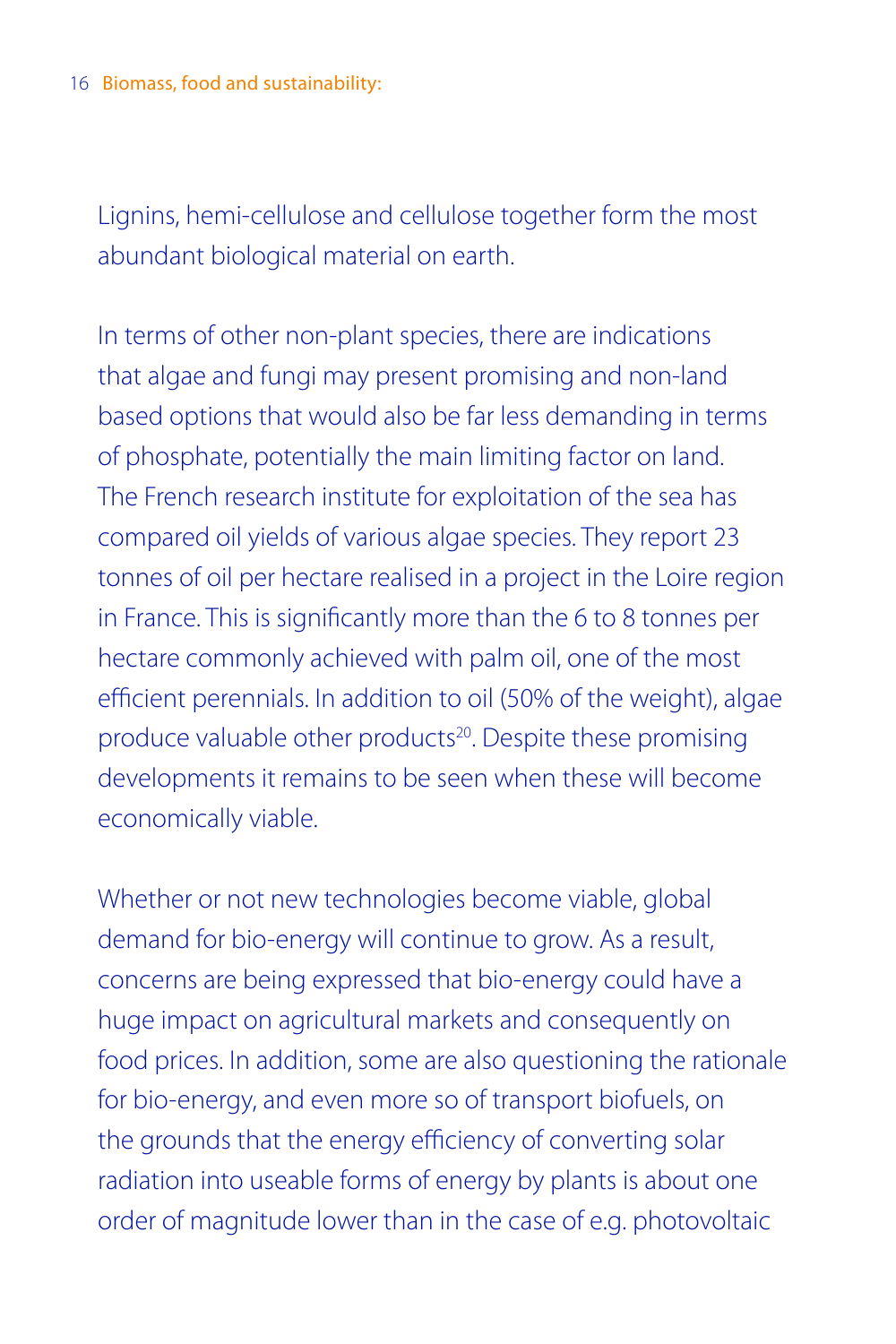solar energy schemes<sup>21</sup>. Although this is true, the position of competing energy options in the market will always be determined on the basis of cost and convenience. So far bioenergy seems well positioned to offer a cost effective alternative in several end-use markets under specific conditions. The impact of the bio-energy sector on nature and biodiversity is yet another target of criticism despite its contribution to climate mitigation. Past intensification of agriculture has led to high environmental and social costs, and so the fear exists that with rising agricultural demand, the environmental and social costs could rise as well.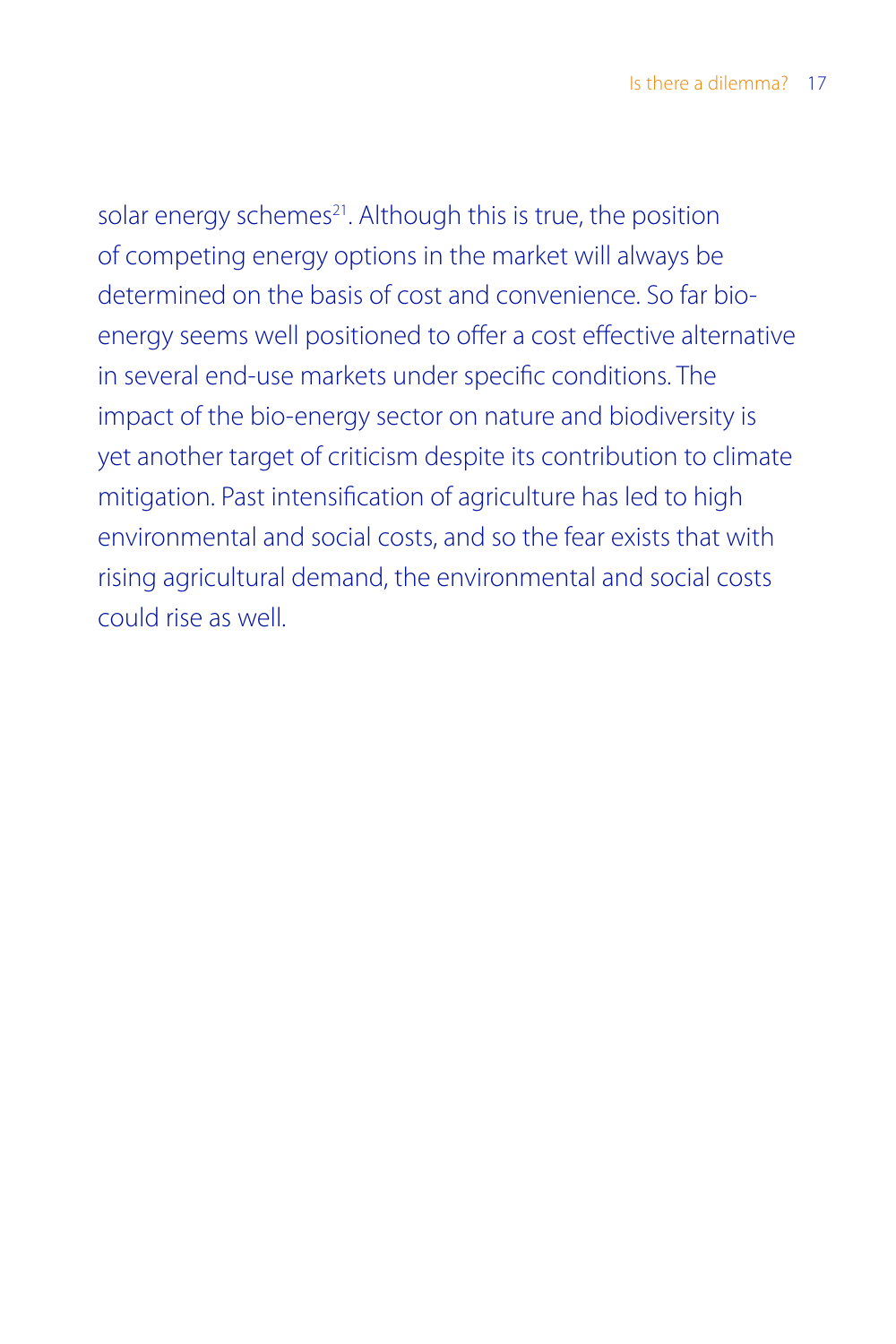# Bio-energy and sustainability: more than food for fuel

There are many impacts of bio-energy and related concerns about those impacts. The best way to take these seriously is to carefully review the existing evidence on biomass production and bio-energy use and to put it in a wider agricultural, energy, environmental and economic perspective.

## **The food, feed and fuel dilemma**

The first concern to address in more detail relates to the effects of rising bio-energy demand on food prices, which could affect in particular the poor and the least developed countries that have to buy food on the international market. This dilemma is often referred to as the 'food for fuel' dilemma, but probably more aptly named 'food, feed and fuel', as the main energy crops – maize, soybean – are also feed crops. A major displacement of food and feed by energy crops is not expected as farmers can potentially switch on an annual basis (with the exception of perennials) between food, feed and energy crops. The dilemma is therefore about the competition between food, feed and energy crops and its impact on food prices. The effects of such competition are difficult to determine, as there are many different factors that may play a role. The complexity in determining the effects of bio-energy demand on food and feed prices can be illustrated for transport biofuels.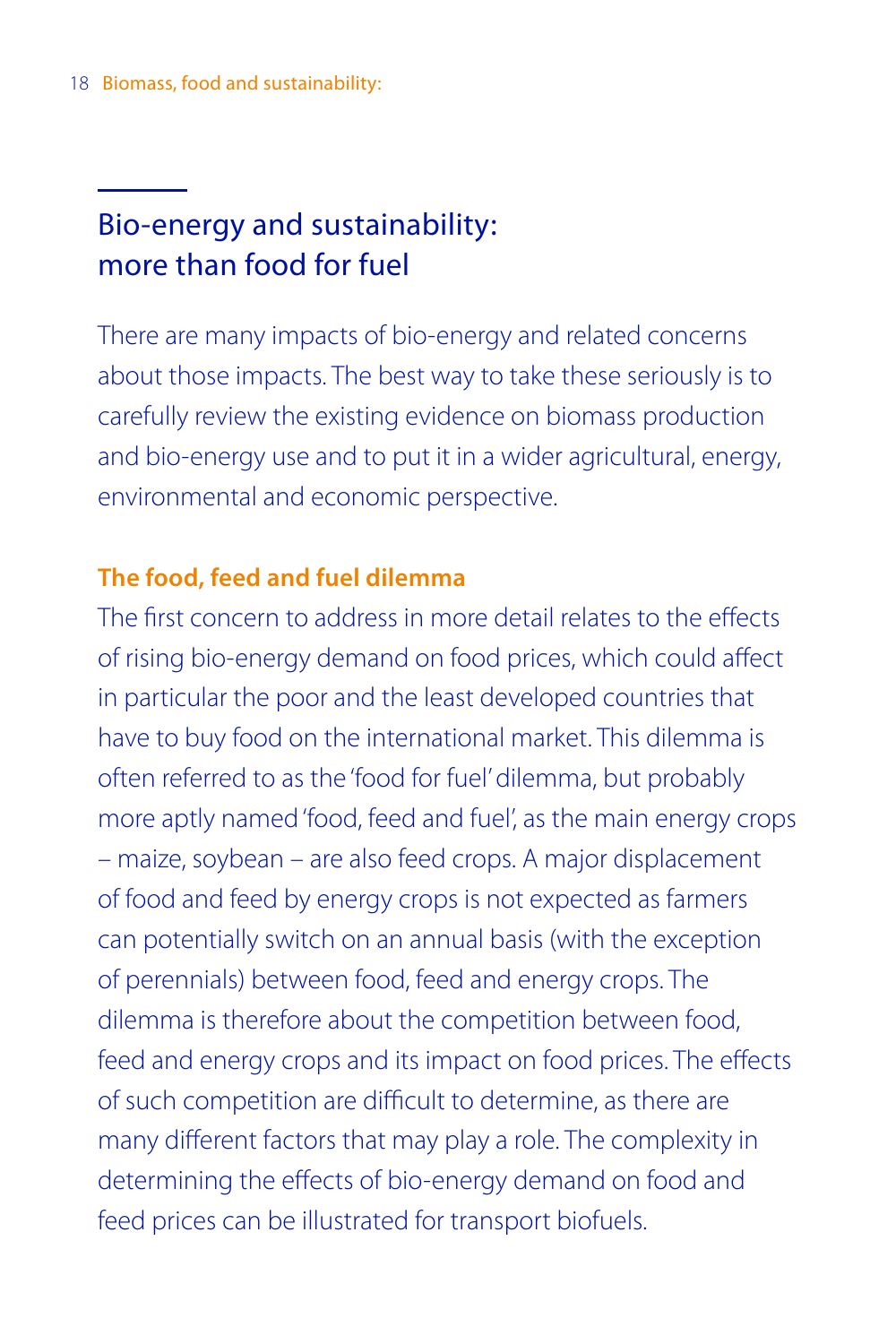The share of maize dedicated for biofuel production in total maize production reached approximately 7% on average worldwide in 2006. For sugar cane this figure reached 17%, for oilseed 6% and palm oil it was just over 3%. Biofuels thus represent a significant share in total demand for various crops. Feedstock use for biofuels has grown most substantially since the late 1990s, as illustrated for maize in the US in Figure 3. This rising demand has contributed to the price rise of maize in the US. However, so have other factors; e.g. in the same period maize production in the US did not follow market demand, and in fact even declined since 2004, as a result of poor harvests and declining subsidies. This obviously contributed to the upward trend in maize prices in the US.



Figure 3 **Trend in maize production and maize demand for ethanol in the US (left)**

Source: Statistics from the Food and Agriculture Organisation (FAOSTAT) and own analysis.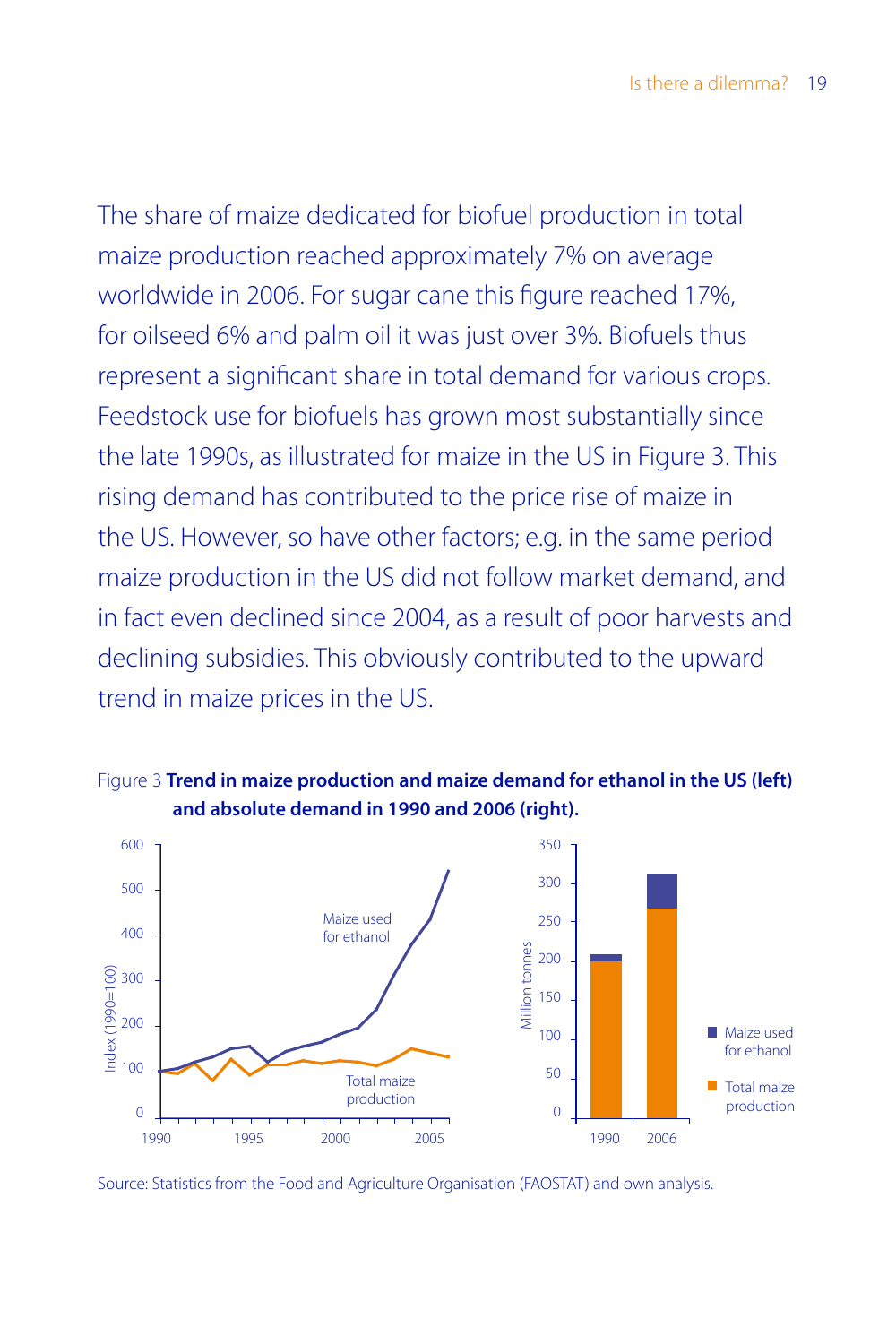Even before the transport biofuel sector became significant, average world prices of coarse grains, cereals and vegetable oils were volatile, as illustrated in Figure 4. The reasons for this are changing oil prices and stock reserves, fluctuations in harvests, speculation and changing demand for feedstocks due to changes in consumption patterns. It was when food and feed prices were at historically low levels, at the turn of the century, that the biofuel sector started to grow rapidly. This led those opposing bio-energy to draw (erroneous) conclusions from the correlation between a rapidly growing biofuel sector and increasing feedstock prices. This is not to say that there is no causal relation between rising demand (for biofuels) and prices. It is argued here that the market response to the new entrant (biofuel) might be of temporary nature as the agricultural market can and likely will adapt, as it has before. Short-term price volatility has always been there and there is no reason to assume that it will cease to exist.



Figure 4 **Trends in past and future prices of coarse grains, vegetable oils**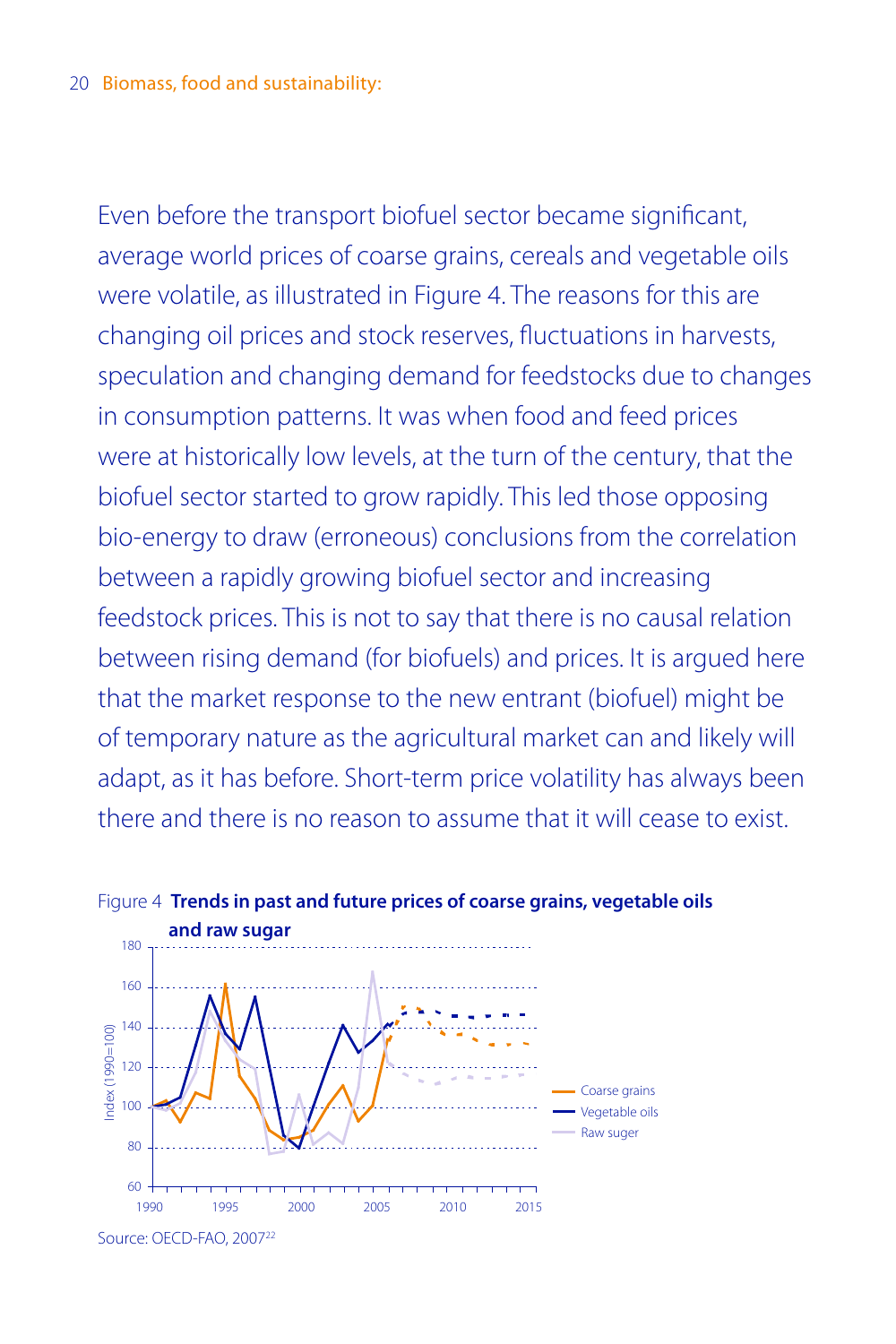It is worth considering whether bio-energy will have a structural effect on agricultural commodity prices. It is still too early to draw final conclusions with respect to structural price effects of bio-energy demand. History shows that when demand for commodities goes up, so does supply. The uncertainty is embedded in the worldwide capacity to offset additional demand by productivity increases and changes in demand. The recent decision by the EU to reduce fallowing of agricultural land is a case in point. With the advent of second generation transport biofuels and other high-tech forms of bio-energy (e.g. algae) as well as by-products of food and feed production, such as stalks and stubbles, bio-energy applications could be enlarged, thus reducing the demand for feedstock that competes with food demand.

Despite uncertainties in future developments, most experts assume that the price of agricultural commodities will decrease slowly over time because efficiency improvements are expected to be greater than the increasing demand for food, feed and energy crops<sup>23</sup>. In the much longer term, towards 2050 and beyond, when population has reached over 9 billion people and income levels and associated energy and food needs have risen substantially, the question arises whether bio-energy can still be produced in quantities sufficient enough to cover a significant share of the energy needs without endangering food supply. However, by that time, higher yields, more efficient technologies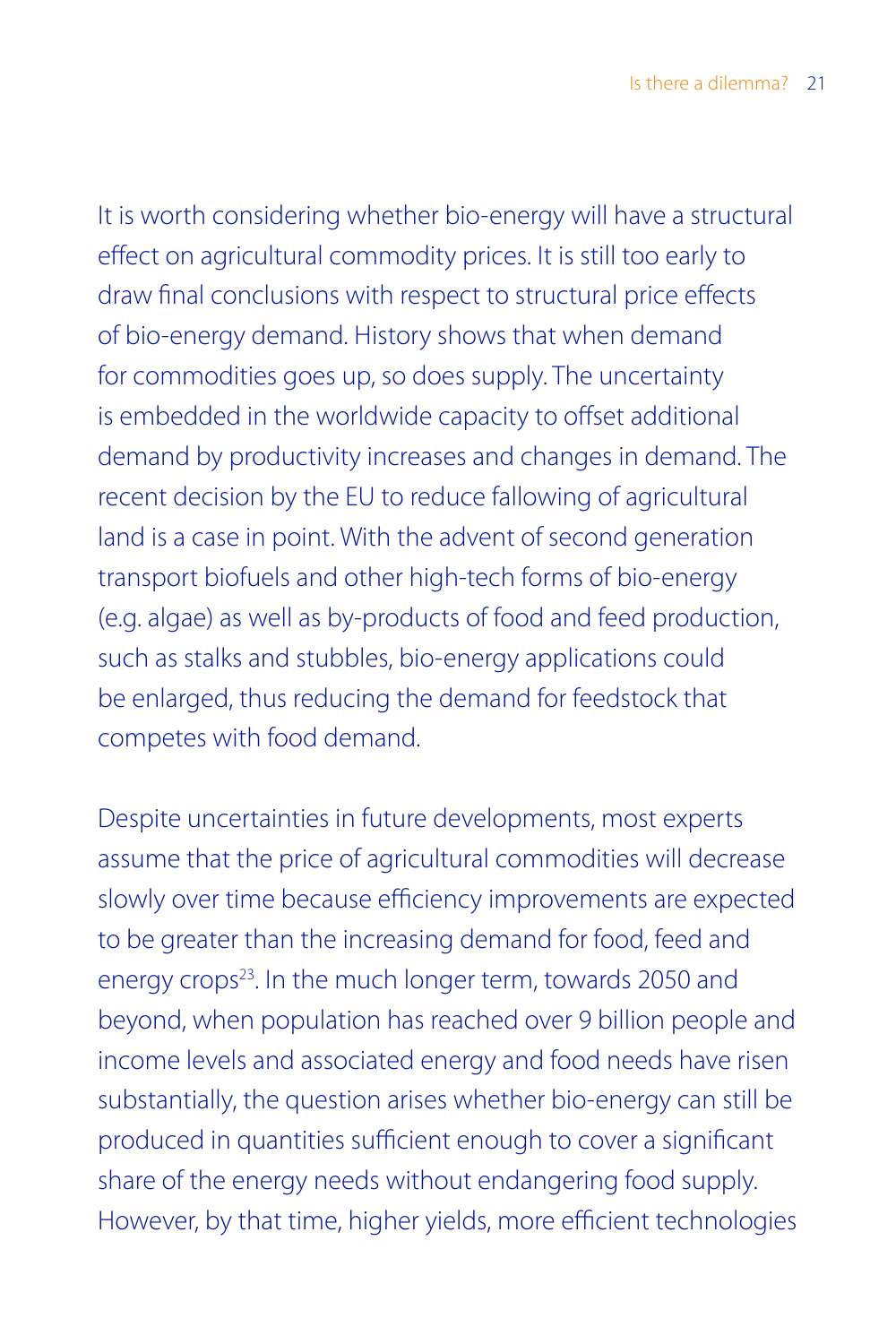and other feedstocks are likely to become available, as well as other renewables.

It is worth noting that higher commodity prices, and bioenergy in itself, could also be an opportunity, not least for poor countries. Africa, for instance, has huge potential for agricultural production. The African economy, in which agriculture still plays a key role, could benefit from higher production revenues, allowing greater cash flows and hence greater investments in the rural sector. This opportunity does not specifically arise from biomass production destined for bio-energy use, but in principle arises from all agricultural commodities<sup>24</sup>. Caution is needed, however. While in developed countries competition between food, feed and bio-energy crops can easily be prevented by strong government policy, government intervention in poor countries could be more difficult, because there may be a lack of capacity, resources, or willingness to ensure that certain crops are available at reasonable prices for domestic consumption, and the investment climate may not be conducive.

### **Balancing the equation: land use and nature**

One important element in the food, feed and fuel equation is land use for agriculture and its effects on nature. Producing more and more from an equal amount of agricultural land requires yields to rise, which has been the very successful strategy in the developed countries, while in developing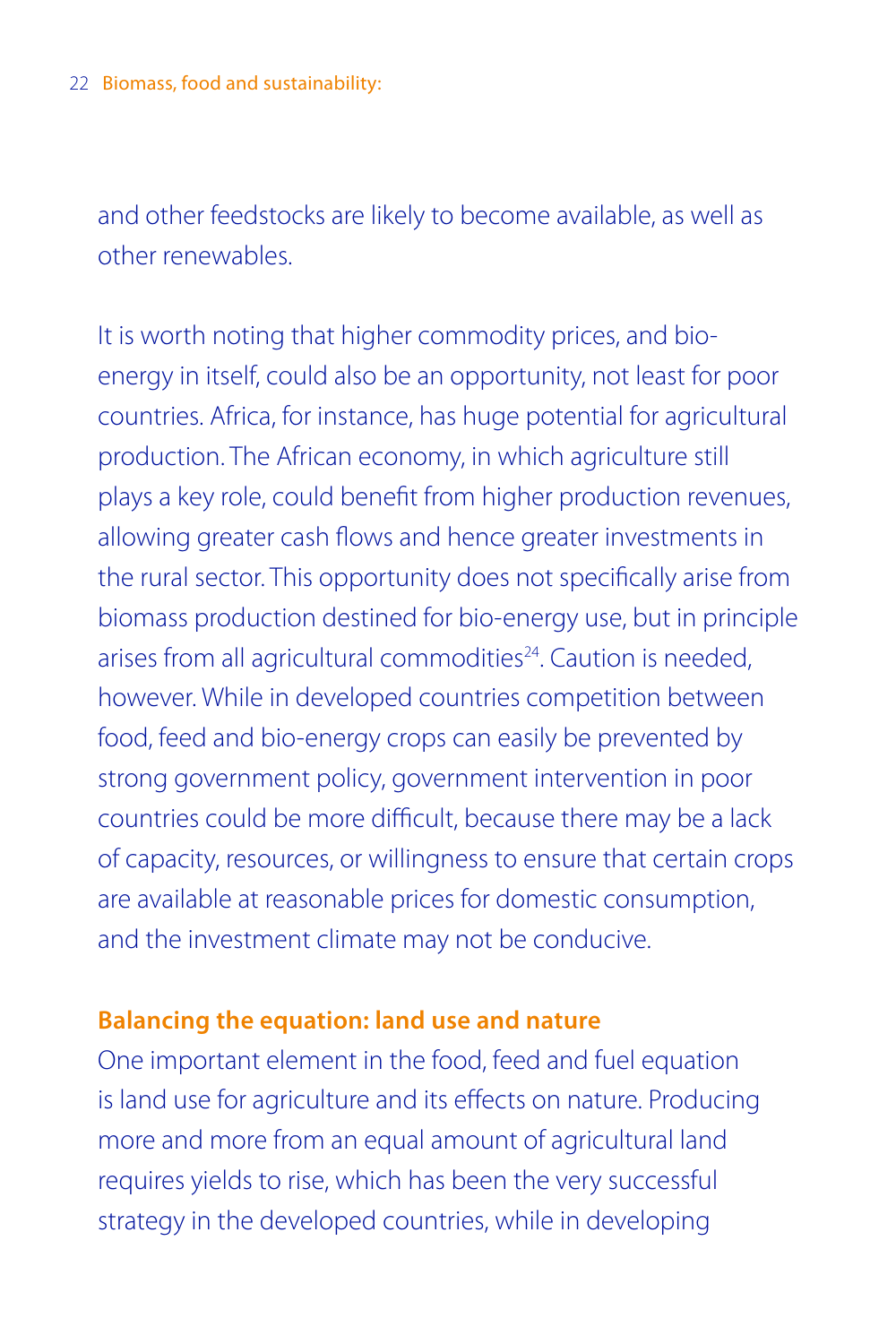countries production increase has mainly resulted from area expansion. Concerns about the destruction of tropical forests for palm oil or cattle are increasing as the price of nature is hard to quantify and nature is seldom protected by any other means, such as enforceable conservation measures. This could have serious effects on biodiversity and perhaps also climate.

Currently, transport biofuel production accounts for just 1% of the world's available arable land, according to the IEA. This figure could rise to 2.5–3.8% by 2030<sup>25</sup>. Obviously, the land claim of biofuel feedstock production is only part of all biomass being produced for bio-energy (especially given the large role of traditional biomass which is expected to reduce sharply on this time scale), so the overall land claim could be higher. The challenge here is to facilitate this additional land claim without expansion of total agricultural area. There is no reason to assume that for bio-energy crops this challenge is any different from the challenge posed by rising demand for other agricultural commodities. In that case, bio-energy crops compete for space with food and feed crops, as discussed earlier. If natural ecosystems with high biodiversity values were destroyed for the sole purpose of energy production, either directly or indirectly, this would fall into the same realm as the destruction of rain forests for cattle grazing and other (agricultural) purposes, and should be strongly discouraged.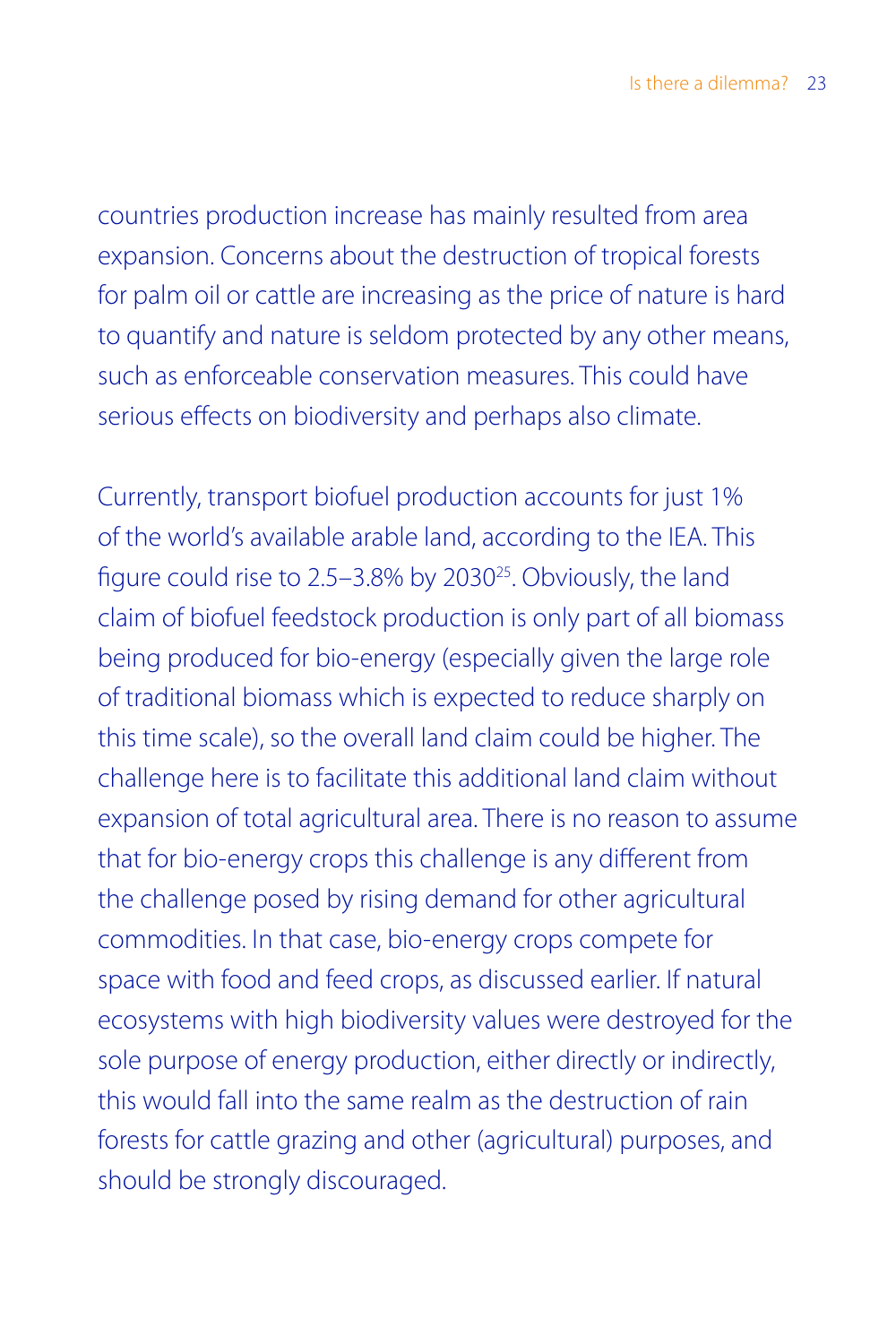From an ecological point of view, no land use in the humid tropics is more destructive than low yielding annual crops. Plantations are a much better alternative even if biodiversity impacts are still considerable. In other words, the greatest potential to safeguard biodiversity lies in good agricultural practice and new cropping and livestock systems in order to intensify agriculture on the most productive lands and reduce the pressures on natural ecosystems. This is especially relevant in the vast but currently rather unproductive rural areas in the developing world, in order to avoid further nature and habitat loss due to expansion of agricultural land.

But how can agricultural productivity per hectare be raised? The only real option for improving yields is a process of sustainable intensification, with due regard to the lessons learnt from irrational and poor use of agrochemicals and water in the past. Sustainable intensification is defined as an increase in the efficiency of the use of land, water and chemicals (fertilisers and pesticides), using modern husbandry techniques to tend new genotypes of crops and animals, while avoiding environmental degradation. This boils down to what has been called a second or doubly Green Revolution, boosting land, water and labour productivity and enabling greater diversification of diets and income generation in rural areas.

The extent to which crop yields can be raised is considerable, in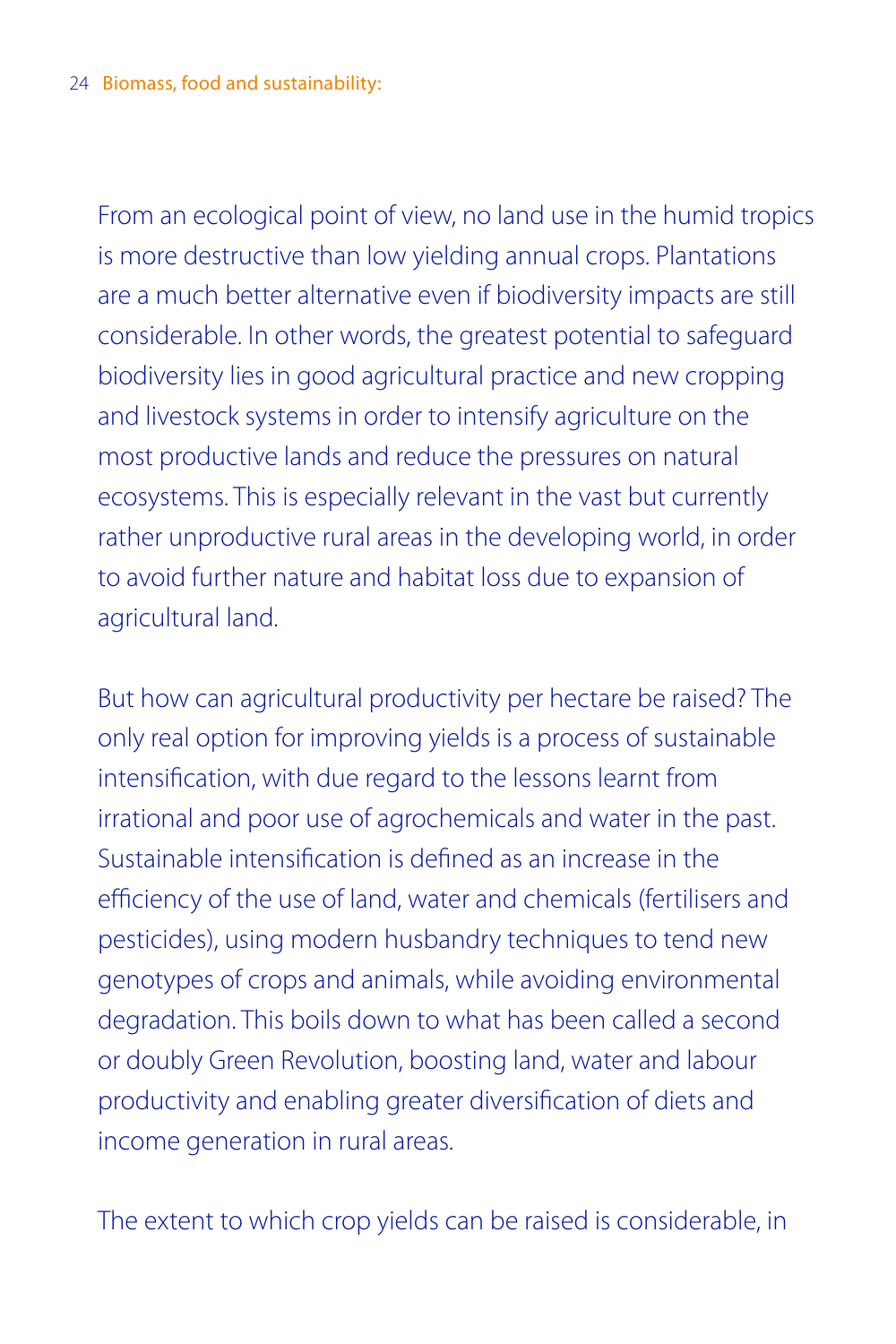particular in poor countries. To cite just one example: average cassava yields in Nigeria are less than 10 tonnes wet weight per hectare (t/ha), compared to 50 t/ha at the best farms in Nigeria and 100 t/ha at the best farms in Brazil. Other examples are shown in Figure 5.

An uncertain factor is presented by climate change induced weather changes, which may influence biomass production both in a positive and negative way. The latest report of the Intergovernmental Panel on Climate Change (Working Group II) indicates that crop productivity will increase slightly at mid- to high latitudes with a temperature increase of 1–3 °C, whereas at lower latitudes, especially in seasonally dry and tropical regions, crop productivity is expected to decrease, even with small temperature increases  $(1-2 \degree C)^{26}$ . The causes for decreasing yields include recurrent droughts, late onset of the rainy season, and higher night temperatures. Increased CO<sub>2</sub> rates and above all the expansion of climate belts towards higher latitudes, have positive effects on overall production.



Figure 5 **Examples of the potential of crop yield improvements**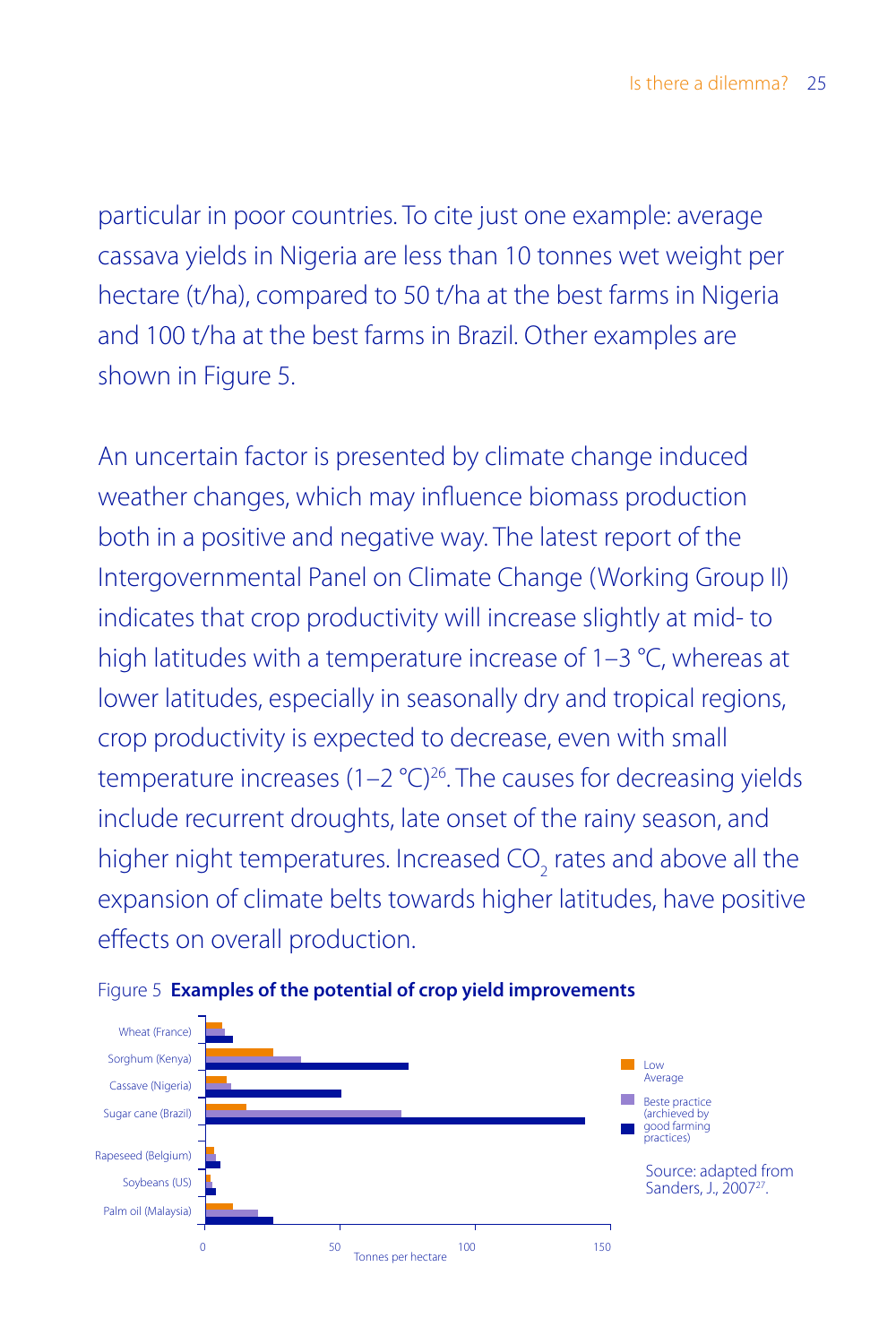Another way to relieve the pressure on bio-energy related land needs is to improve efficiencies through choice of feedstock. When, for example, second generation transport biofuels become economically viable and technically perfected, cellulosic feedstocks such as grasses and fast growing trees such as willow or eucalyptus can be used as feedstock. This feedstock does not require fertile land and can be grown on degraded and waste lands, of which vast amounts are available, although water and phosphorus may become limiting factors in some areas. This feedstock can be supplemented by other types of organic waste. It is estimated that the annual 1.3 billion tonnes of bio-waste in the US could be sufficient to replace 40% to 50% of conventional transport fuels used<sup>28</sup>.

Even without second generation technologies, promising developments are emerging. One is the possibility to use energy crops that can rotate with annual food crops, such as food crops (cereals, legumes) and non-food crops (cotton, sunflower) to increase the benefits of additional investment in biofuel crops (e.g. fertiliser and preparation).

Another possibility is the use of species adapted to marginal conditions29, or to apply improved husbandry methods in grazing systems, now often one of the lowest yielding agricultural systems in the world. This would allow the freeing up of degraded land to grow crops like Jatropha, a plant that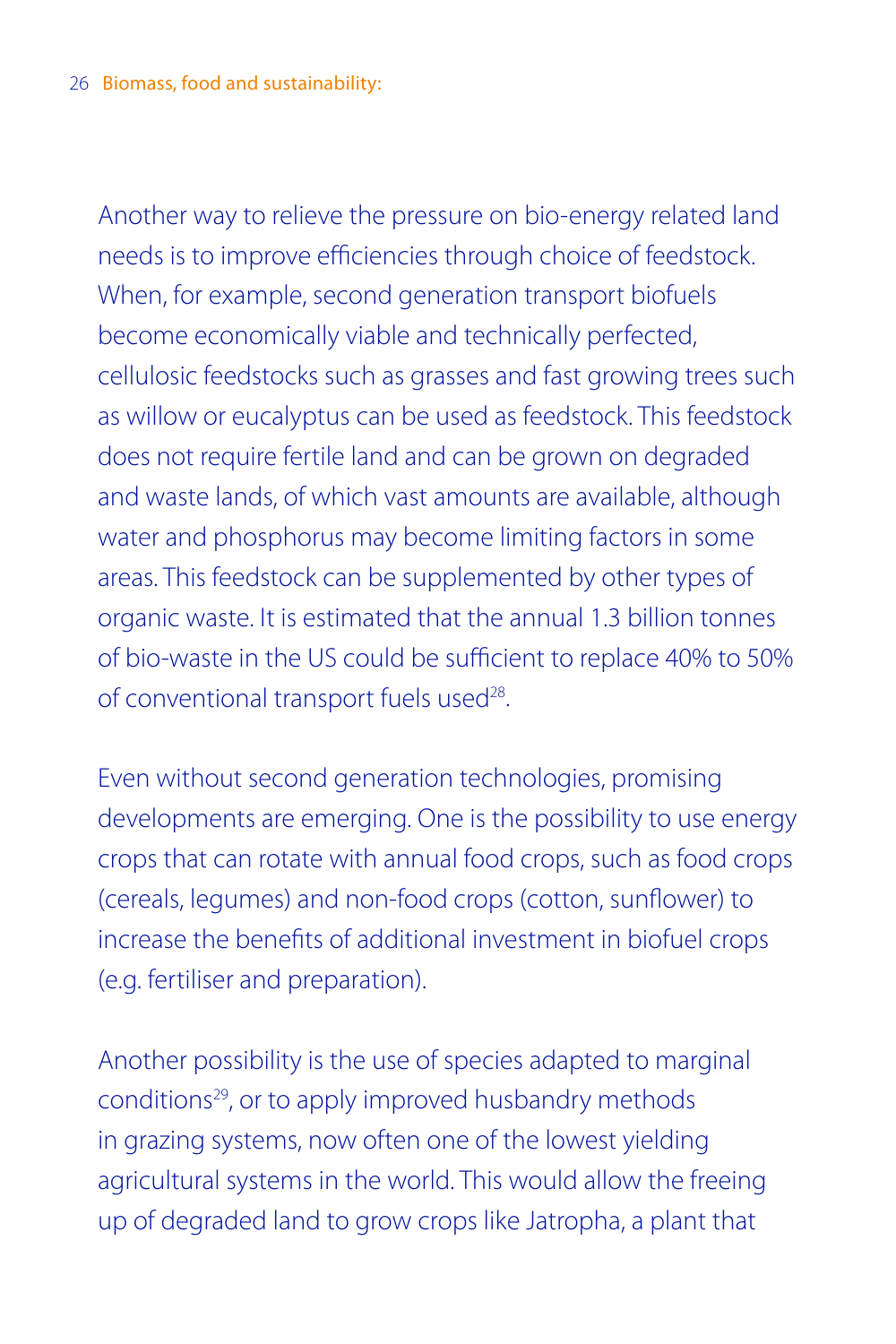can grow under harsh conditions on soils that are unsuitable for most food or feed crops. Innovative concepts, such as the use of algae and single cell protein, may lead to substantial efficiency increases in protein production and land requirements. Although not yet economically viable, besides intercropping schemes, these techniques would allow biomass production for bio-energy without threatening food security. The challenge will be to reduce production costs, and, for Jatropha and the like, to minimise water needs whilst guaranteeing sufficient production. Today, many of these species are often very low in yield and major breeding efforts are still needed to increase their productivity under harsh conditions. Land shortage, in other words, is unlikely to be the major long term factor in the biomass for food and fuel debate.

## **Energy efficiency**

Another major concern relates to the efficiency of bio-energy, often expressed as net energy balance. This is the ratio between the energy embodied in a unit of bio-energy divided by the fossil energy required to produce that same unit. When higher than one, it is efficient, at least from an energy point of view, to use bio-energy instead of conventional energy.

Determining the net energy balance of bio-energy is a difficult and challenging task. It requires a life-cycle approach accounting for all energy needs throughout the entire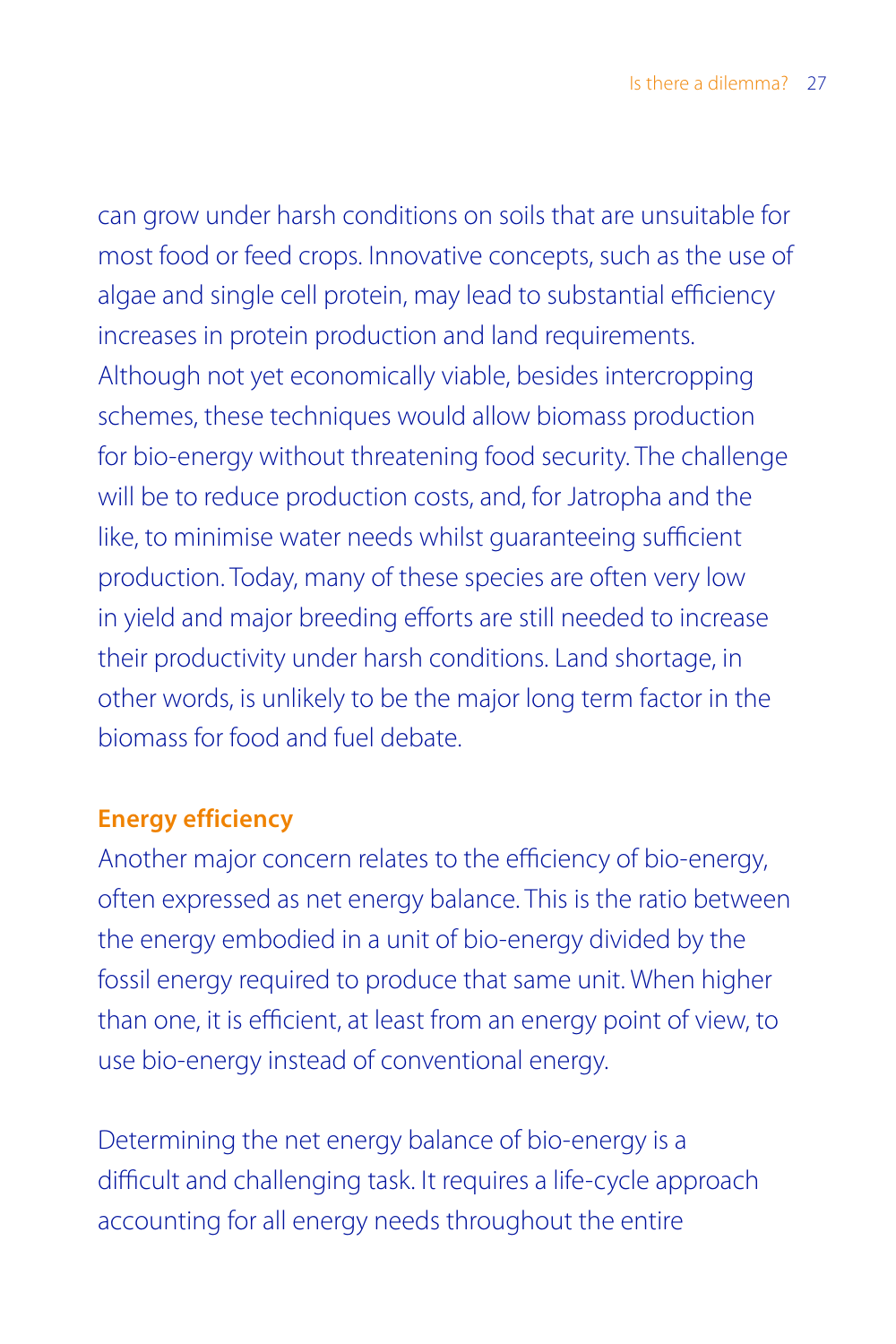production process. In the case of biomass used for electricity generation such an approach includes e.g. the energy needs for the production, harvesting and transportation of the biomass to the electricity plant. These energy needs should then be compared with the energy needed to explore, process and transport coal, gas or oil. In the case of transport biofuels the calculation becomes even more complex, as the energy needed to convert biomass into fuels, and to refine crude oil into transport fuels, is also to be accounted for. For each crop used and conversion technology applied, the net energy balance will be different. Net energy balances also greatly depend on the definition of system boundaries, i.e. on the decisions with respect to what is and is not considered to be energy use associated with the production. For example: are the energy needs for fertiliser production, plant construction and machine manufacturing taken into account, or not?

This explains why there is much debate about the net energy balance of bio-energy and thus about avoided  $\mathsf{CO}_2$  emissions; one of the reasons for making use of bio-energy. The discussion often focuses on transport biofuels, where emission reductions are much lower than some would contend, depending on crops used, soil type, agricultural practice and actual processing conditions. The theoretical maximum amount of avoided CO<sub>2</sub> emissions from substituted mineral oil is about 3.3 ton  $\mathrm{CO}_2^{\phantom{\dag}}$  per tonne oil equivalent (toe). This is based on the amount of CO<sub>2</sub>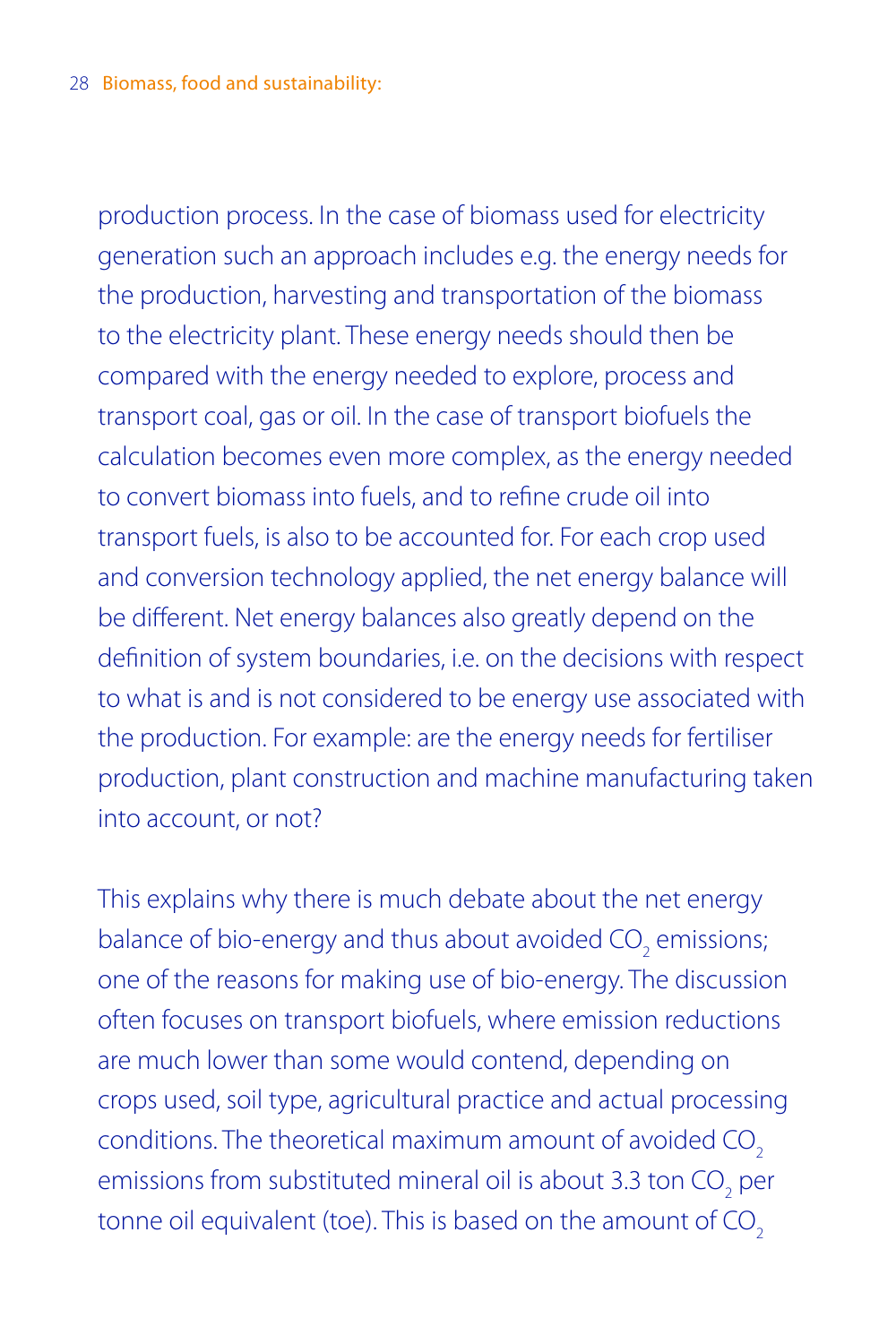released upon burning of mineral oil (2.9 tonnes  $\mathrm{CO}_2^{\phantom{\dag}}$  per toe) with an additional 10% to 15% to account for fossil energy use in exploration, refining, transport and distribution<sup>30</sup>. According to Reijnders and Huijbregts<sup>31</sup> the life cycle emissions of South Asian palm oil correspond to 2.8 to 19.7 tonnes  $\mathrm{CO}_2^{\phantom{\dag}}$  per ton of palm oil. The higher figure corresponds to plantations on cleared natural forest on peaty soils, implying net emissions of  $CH<sub>4</sub>$  (methane, a strong greenhouse gas). Given the fact that the calorific value of palm oil (40 GJ/tonne) is comparable to that of mineral oil (41.8 GJ/tonne), the lower figure would suggest that emission reductions by palm oil based biodiesel are zero at best. Other studies suggest that palm oil based biodiesel requires 9 times less energy to produce than it delivers; sugar cane based ethanol approximately 8 times less<sup>32</sup>.

All in all, the energy content of most common transport biofuels exceeds the energy required to produce them<sup>33</sup>. However, exactly how much energy can be saved should be determined on a case-by-case basis. In particular, the efficiency of the agricultural production phase is crucial, and depends on the type of crop used, fertiliser use, agricultural practice, among other things (see Box 2).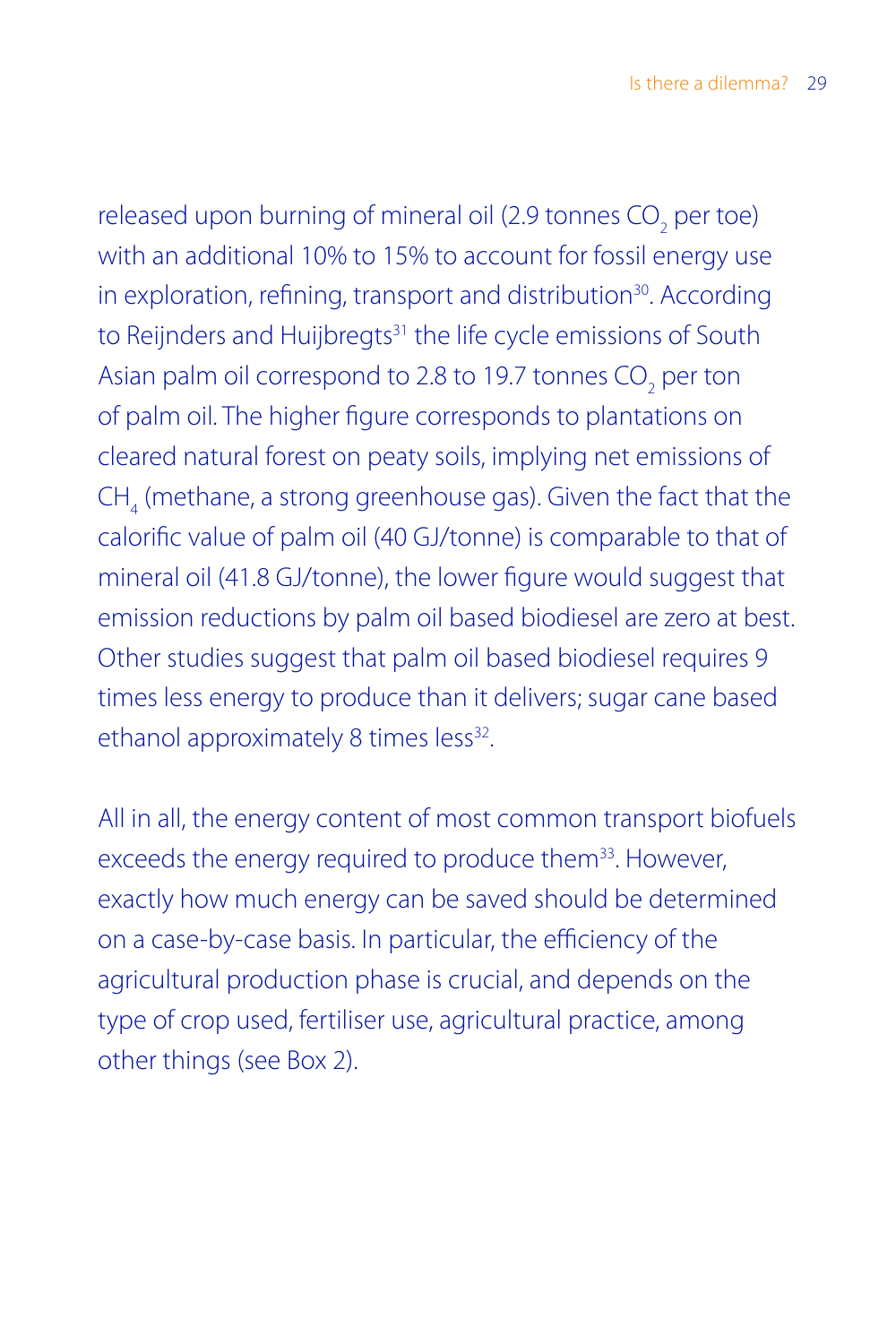#### Box 2 **Improving the efficiency of converting crops to energy**

The efficiency of converting a crop into some form of energy depends on many variables. Disentangling these helps to identify how the overall efficiency of using biomass for energy purposes can be improved. The total energy yield, in GJ/ha that can be derived from one hectare of biomass could be calculated by means of the following formula:

E= Y<sub>a</sub>\* Σ<sub>i</sub> W<sub>i</sub>\*(1–M<sub>i</sub>)\*[S<sub>i</sub>\*C<sub>i</sub> + Σ<sub>ij</sub> B<sub>ij</sub> \* CB<sub>ij</sub>]

 $Y_a$  is the total agricultural yield in tonnes per hectare (the fresh, or wet, weight of the harvest). Usually, a harvested crop comprises several 'crop sections' (i). The main section is denoted with i=1, and refers to e.g. the kernel of maize or tuber in sugar beet. The other section(s), denoted by i=2, i=3, refer to e.g. leaves and stems. Theoretically, roots or underground biomass should be included as well, although they are rarely used for biomass. W<sub>i</sub> indicates the weight fraction of each crop section in  $Y_a$ . In sugar cane (stalks) or sugar beet (tuber)  $W_1$  approaches 100%. In case of palm oil, W<sub>1</sub> refers to the weight of the fruits and W<sub>2</sub> to the weight of the empty bunches.

As  $Y_a$  refers to the wet weight of the harvest, the moisture fraction (M<sub>)</sub> must be subtracted. Only part of the dried crop section is suitable for a particular conversion process, which is denoted by  $S_i$  for conversion process  $C_i$ . In the case of sugar cane,  $S_1$  refers to the weight fraction of sugar in the cane and  $C_1$  to the efficiency (in GJ/tonne) of ethanol production from cane sugar. In the case of palm oil, the oil fraction is  $S_1$  and the process efficiency (GJ/ tonne) of making biodiesel through transesterification is given by  $\mathsf{C}_{\mathsf{I}}$ .

The by-product fractions of each crop section are denoted by  $(B_i, j)$ . The main by-product is denoted by  $j=1$ . Some by-products can be converted into energy. For example, sugar cane processing provides two by-products: the biomass residue baggase  $(B_1,1)$  and molasse, which is the residue from which it is too difficult to extract sugar  $(B_1, B_2)$ . The former can be used for energy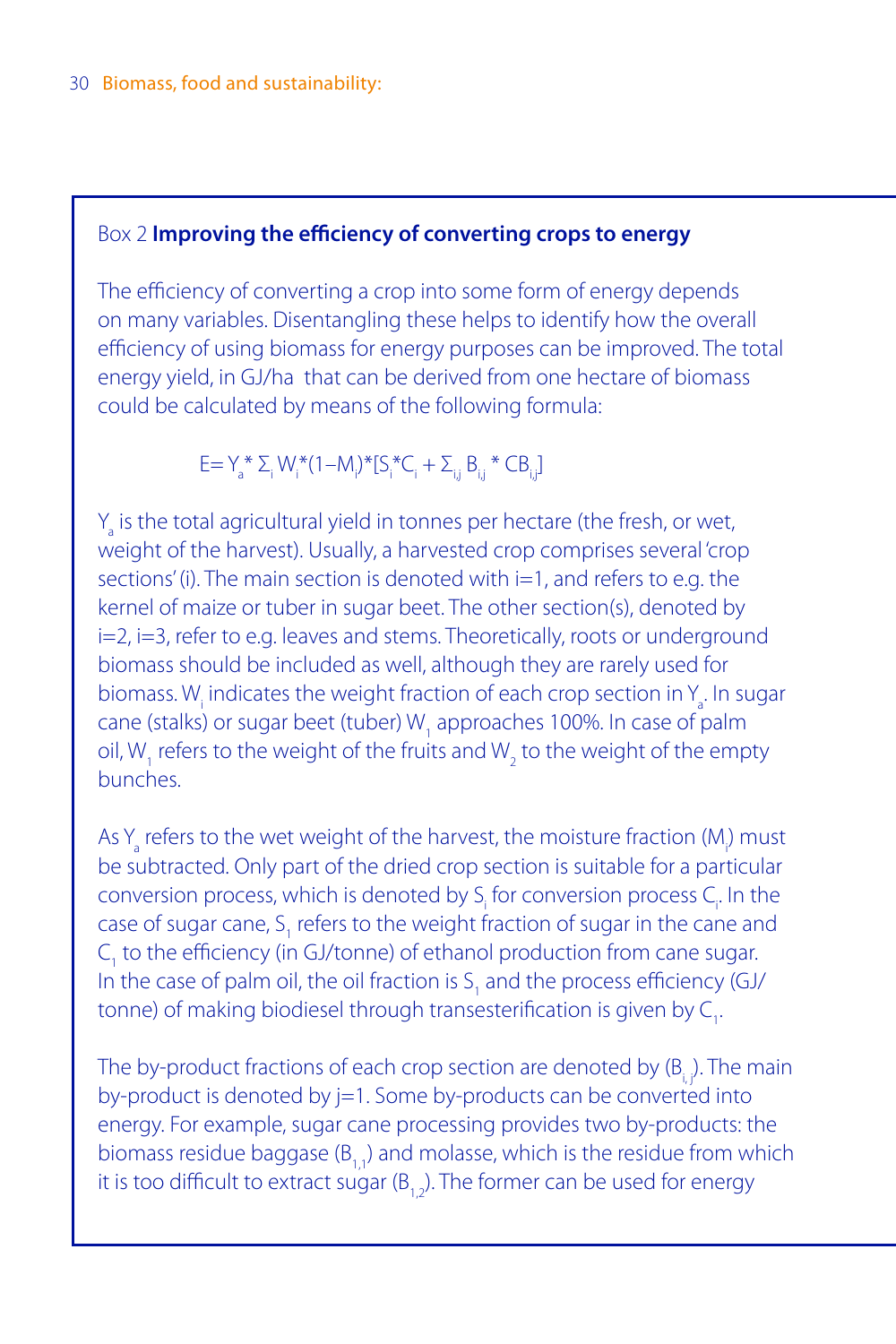generation (CB, J), whereas the latter can be used for ethanol production, albeit with a much lower efficiency compared with sugar  $(CB, 1)$ .

The weight fractions are crop specific and relatively invariant, although research is ongoing to obtain a higher  $W_1$  compared to the other fractions. The moisture fraction is variable, depending on crop and climate specificities. Efficiency improvements can be obtained by breeding varieties containing less moisture, or by applying energy efficient drying. Efficiencies can be further improved by increasing the fraction of the suitable material in a crop, i.e. getting  $S<sub>i</sub>$  as close to 100% as possible, e.g. by breeding maize varieties that are high in starch. Efficiency improvements in the conversion process, or development of new technologies for converting by-products, are further options to increase overall energy yield. When cellulosic ethanol production becomes economically viable this would allow an efficient conversion of e.g. crop section 2 (stems and leaves) of maize to be used for ethanol production  $(C_2)$ .



#### Figure 6 **Pathways to convert crops into energy.**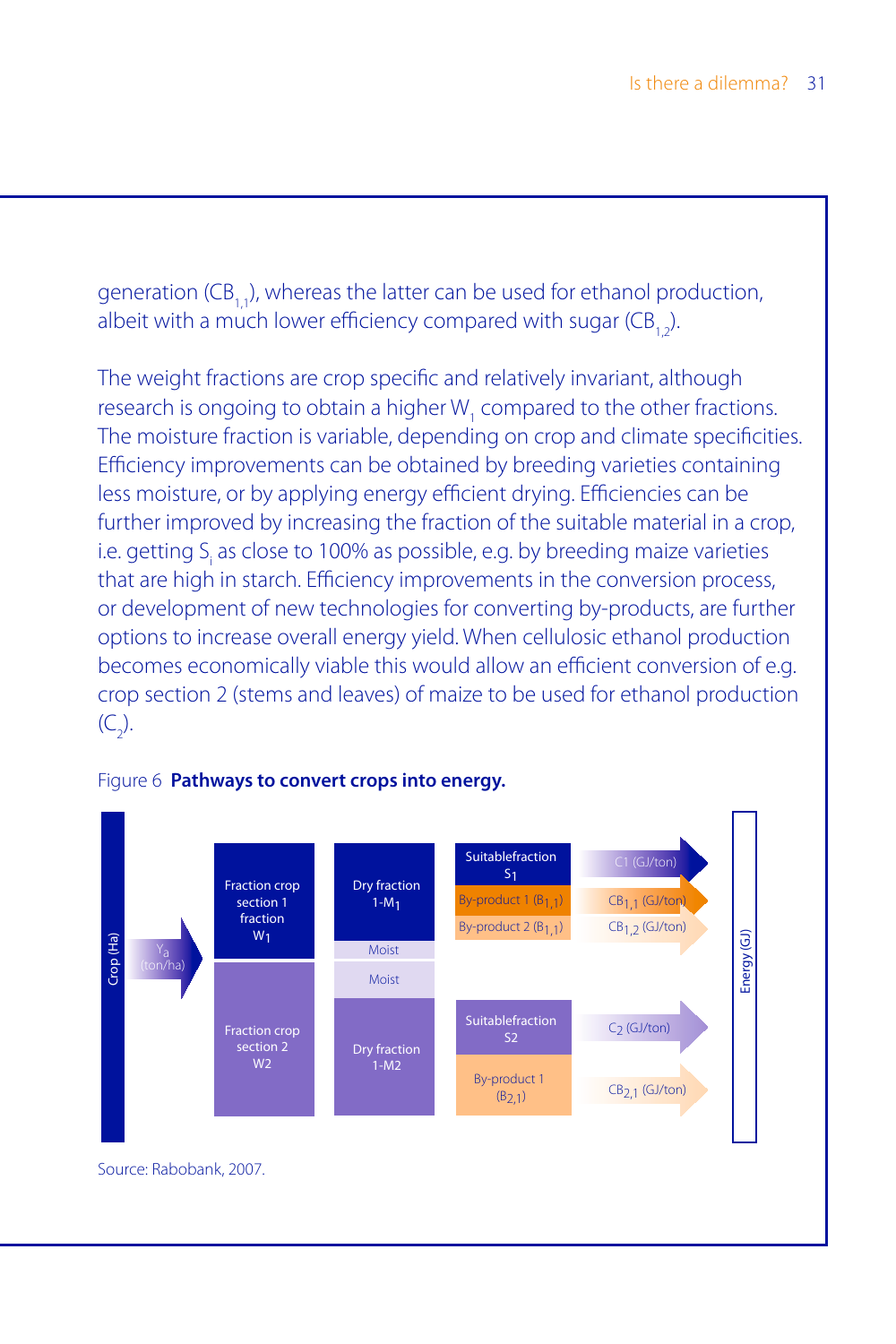### **Other environmental impacts: nutrients, water and soil**

The production of bio-energy crops not only impacts agricultural commodity prices, land use and net energy balances, but also water use, soil quality and nutrient availability. Nutrient deficiencies should not be overestimated as they can be remedied by efficient fertiliser use. Increased efficicency in production and use of fertilisers, will also increase the efficiency of agricultural production (and thus biomass) in energy terms, even if there may be constraints in developing countries with poor soil fertility.

Water scarcities, in contrast, can be a serious matter. Water availability, mostly locally and regionally specific, can constitute a great barrier in semi-arid and arid areas to agriculture in general and hence to biomass production as well. Adequate agricultural (water) management techniques exist in many cases and efforts are already ongoing to promote higher efficiencies through specific temporal and spatial applications ('water the plant when the fruit is developing, not before') and using e.g. drip irrigation ('water the plant root, not the soil') and so-called deficit irrigation. Dramatic improvements in recycling run off and percolated water can be achieved, so that the only water consumption is in evaporation from the soil and transpiration from the plant (evapotranspiration). In some cases biomass crops can contribute to improved water management and retention functions, especially in reforestation schemes. The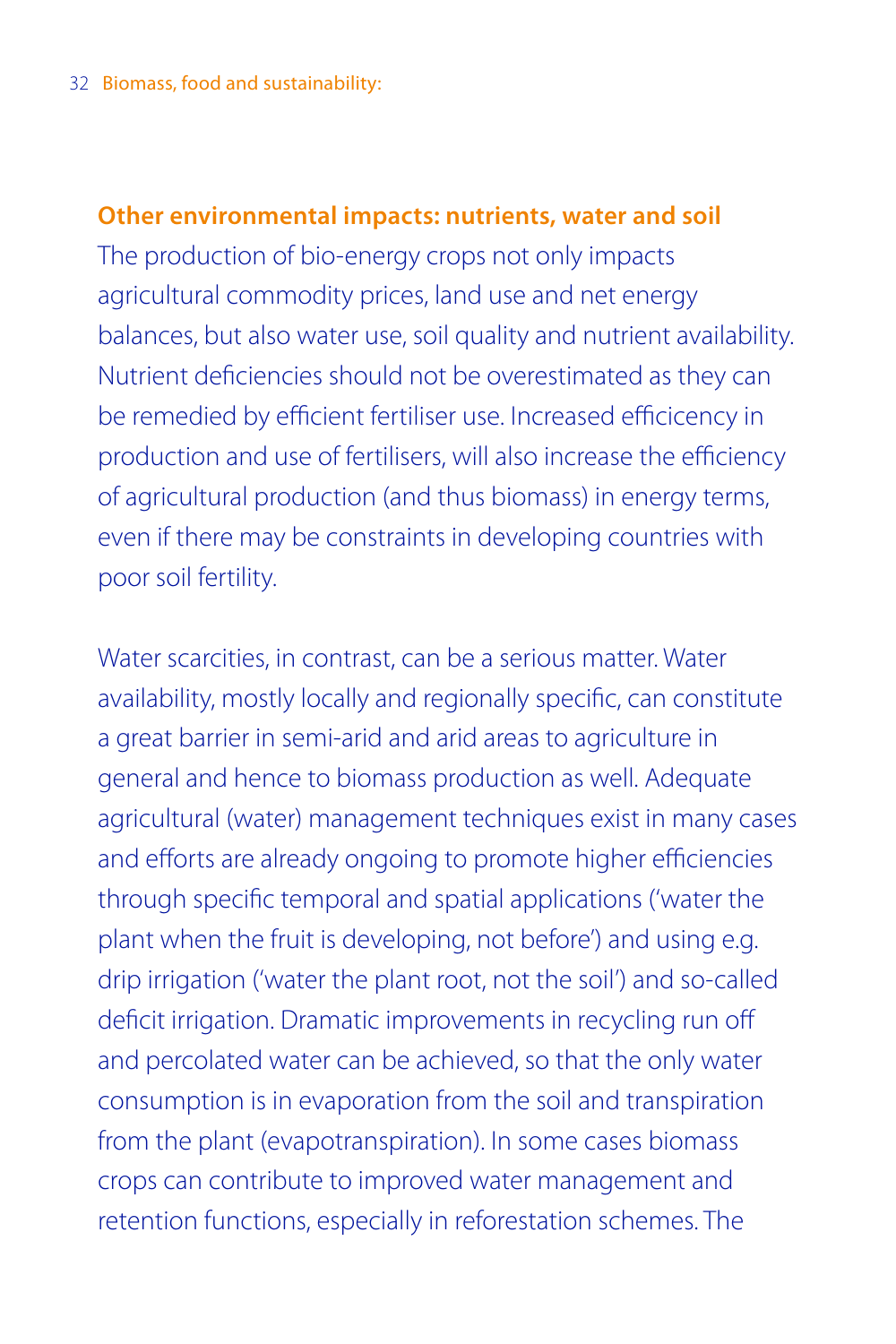use of untreated waste water available in developing countries to grow bio-energy crops is a new alternative that would be cheaper and safer than cleaning the water or using it to grow crops for human consumption; the first experiments in Egypt in this regard have been encouraging.

Apart from water concerns related to the production of the crop, its processing may also be a source of concern. The waste products resulting from the harvesting and processing of palm fruits into oil, for example, may cause severe pollution especially if the residue is discarded into the surface waters. The residue itself is of course a source of biomass as well as of plant nutrients, if properly used.

The impact of bio-energy feedstock production on the soil is, just as it is for any other form of arable farming, a function of the type of crop or tree and the agro-ecological environment and practices. Much depends on how long the crop covers the soil and how much the soil lies fallow and is exposed to erosion. Annual crops, such as soybean, canola or wheat, are generally less favourable than perennial crops such as oil palm, or semiperennials such as sugar cane, cassava, bananas, or grasses. Once they are established tree crops do not require ploughing, provide better ground cover in terms of time and space, less soil disturbance and erosion, better carbon fixation and have some positive effects on hydrology. So the balance seems to be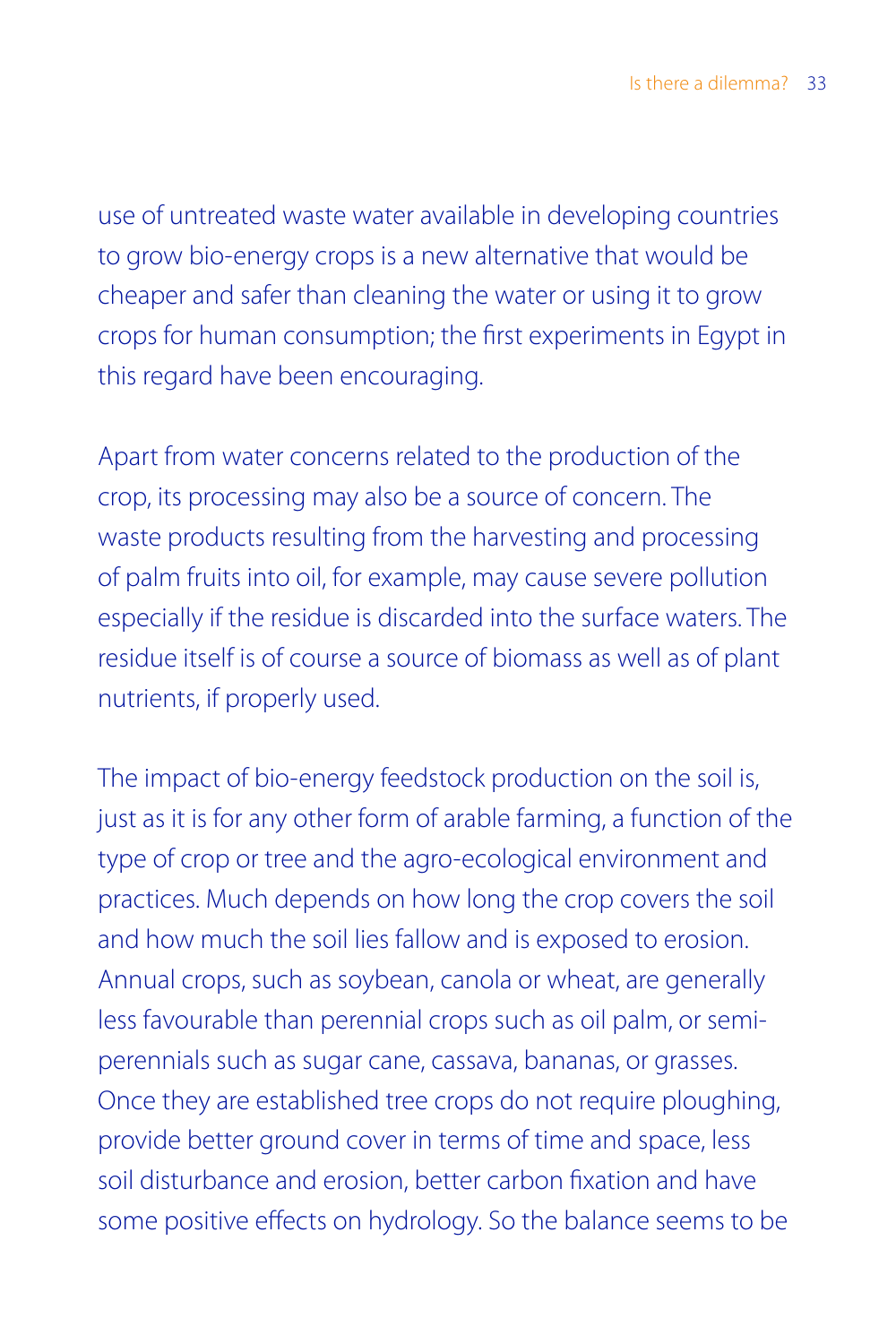in favour of perennials and tree crops. What is specific for bioenergy is that it creates a market for agricultural residues. When these residues are used for bio-energy purposes rather than for replenishing the soil, this could have an effect on soil quality, especially soil organic matter.

Soil impacts are not simply a matter of crop and use of agricultural residues. If prime forest is cut in order to plant oil palm, the environmental costs may be very high and often can be unacceptable. This is exacerbated if forest clearing is combined with widespread burning leading to loss of soil organic matter, changes in top soil chemistry, carbon emissions and loss of biodiversity. If forests growing on swamp lands are cut and the land drained, the result may be disastrous because of the substantial methane emissions caused by drainage. The cutting of forests should be strongly discouraged, not only because of the loss of forest biodiversity and sequestered carbon, but also because of the widespread disruption of the ecosystem caused by heavy machinery and the decrease in biomass.

## **Competitiveness and subsidies**

Finally, there is a need to address some of the concerns related to the assumed competitiveness, or lack of it, and the subsidies to the bio-energy sector.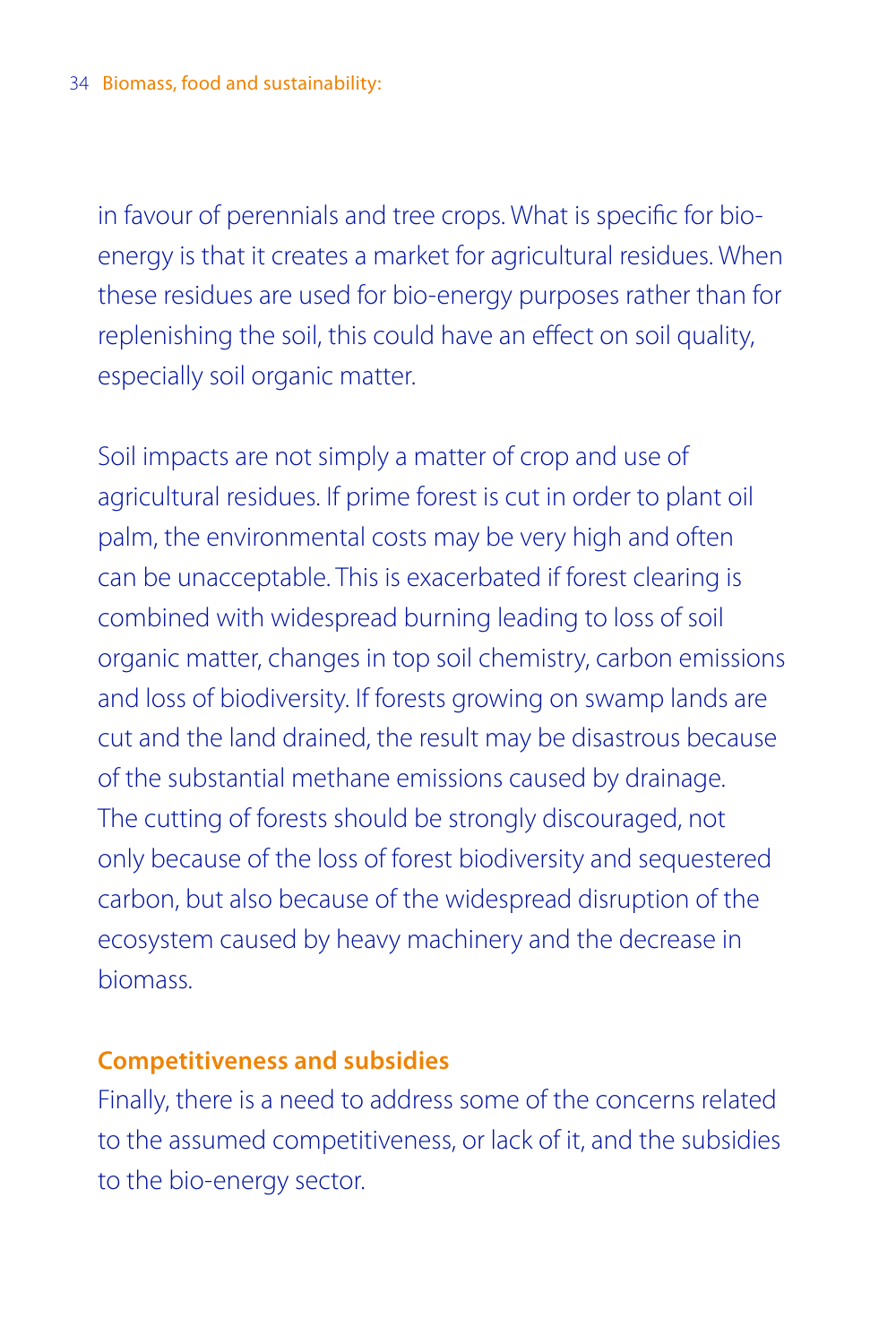At present, competitive performance of bio-energy compared to fossil energy is possible, as mature, efficient, and reliable technology is already available to turn biomass into power. Competitive power generation from biomass can be mostly found in co-generation plants using (cheap) agricultural residues to co-fire power plants, such as Brazilian mills using bagasse (the left-over of sugar-cane based ethanol production) to power the mills or to sell electricity surpluses to the net. The availability of low-cost feedstock or agricultural residues is crucial for the profitability of biomass-based power generation.

Transport biofuels are in general not competitive with fossil transport fuels, with the Brazilian sugar cane based ethanol as a notable exception. Generally, the economics of first generation transport biofuels from e.g. cereals and sugar beet in temperate climate zones are poor and unlikely to reach competitive price levels even in the longer term. Therefore, the sector is largely subsidised, through excise duty exemptions, support to transport biofuel production processes and agricultural subsidies, etc. In view of concerns about the food, feed and fuel dilemma, the net energy balance and other environmental impacts, the appropriateness of these subsidies must be questioned.

With rising oil prices the competitiveness of bio-energy could improve. However, it can be argued that barring the effects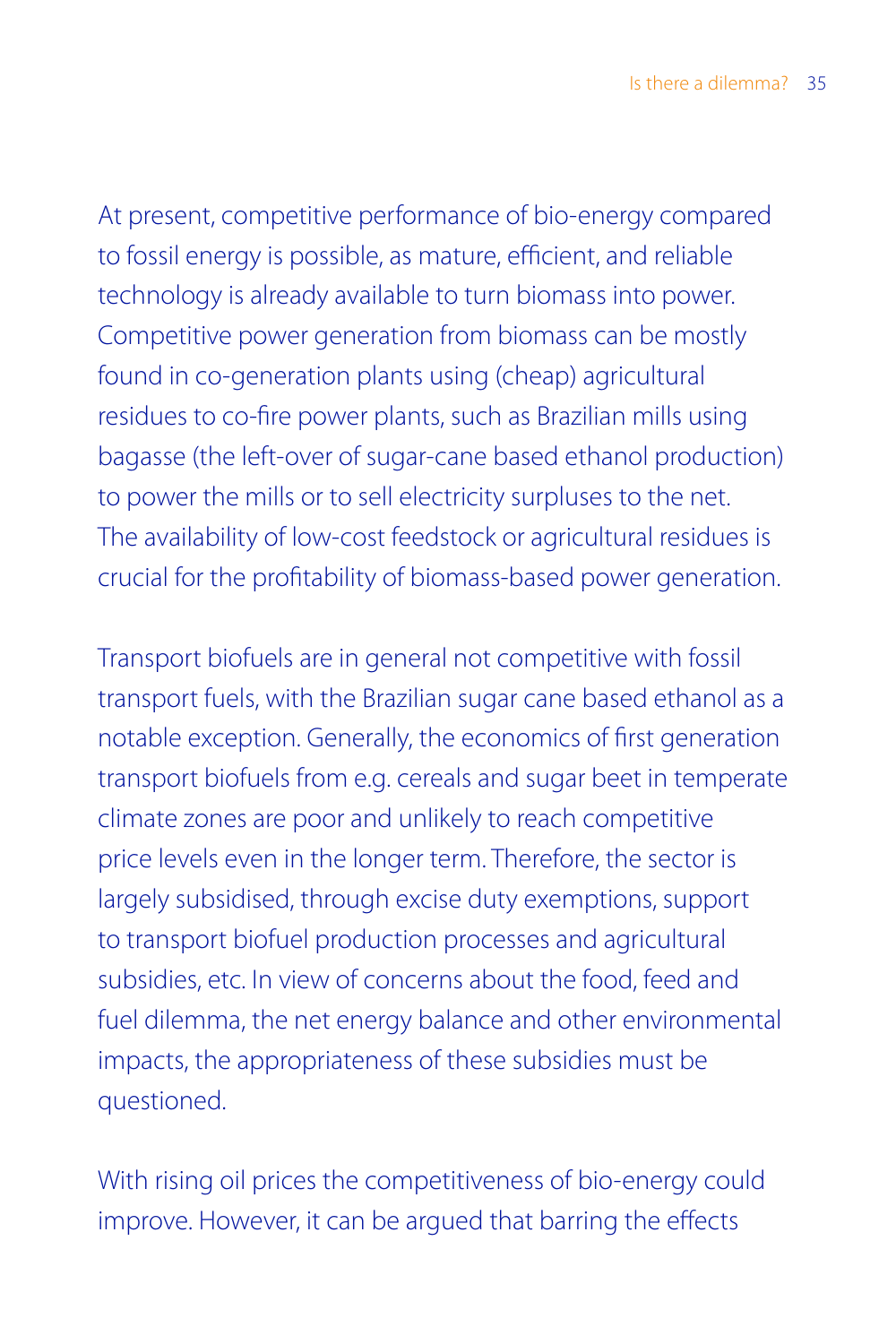of major subsidies and other imperfections, the interaction of the bio-energy market with the conventional energy market creates both a floor and a ceiling price mechanism for agricultural commodities which can be used as feedstock for bio-energy production<sup>34</sup>. Obviously, when total costs of bioenergy production from a particular agricultural feedstock are lower than the prevailing oil price, demand for this feedstock for conversion into bio-energy will increase and the price will go up. Inversely, if the price of the bio-energy alternative exceeds the oil price, demand for the underlying commodity for energy will fall and prices will decline. The price range for agricultural commodities thus created also depends on the underlying cost dynamics of the various bio-energy alternatives as well as on CO<sub>2</sub> prices as the latter can augment the relative competitiveness of transport biofuels vis-à-vis fossil energy alternatives. Additionally, bio-energy also has to compete against other renewable energy options such as solar and wind power.

When second generation transport biofuels become available on a large scale, costs could decline substantially, offering much better perspectives and competitive fuel prices in the longer term (between 2010 and 2020). Partly, this is because of the inherently lower feedstock prices and versatility of producing lignocellulosic biomass under varying circumstances. Furthermore, the advanced gasification and hydrolysis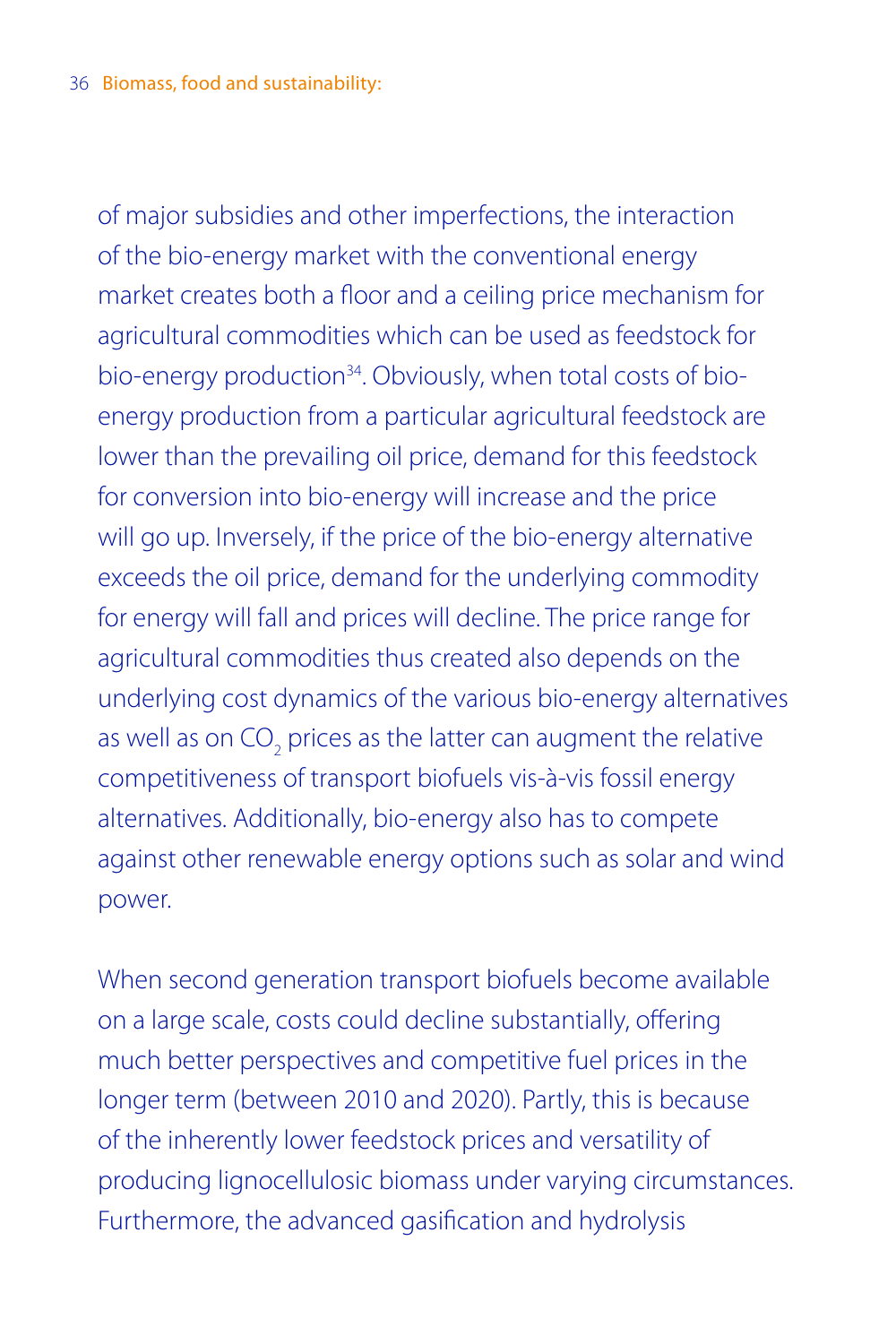technologies under development have the potential for efficient and competitive production of fuels, sometimes combined with co-production of electricity. Comprehensive research and development strategies for such technologies are required in order to focus not only on development of technologies but also on the long-term deployment and (re-)building the infrastructure and markets required. Development of second generation technology is important, because there are few if any long term unsubsidised economic perspectives for the use of food crop derived transport biofuels in the temperate climate regions of the world, and only very specific ones in tropical countries (sugar cane and palm oil)<sup>35</sup>.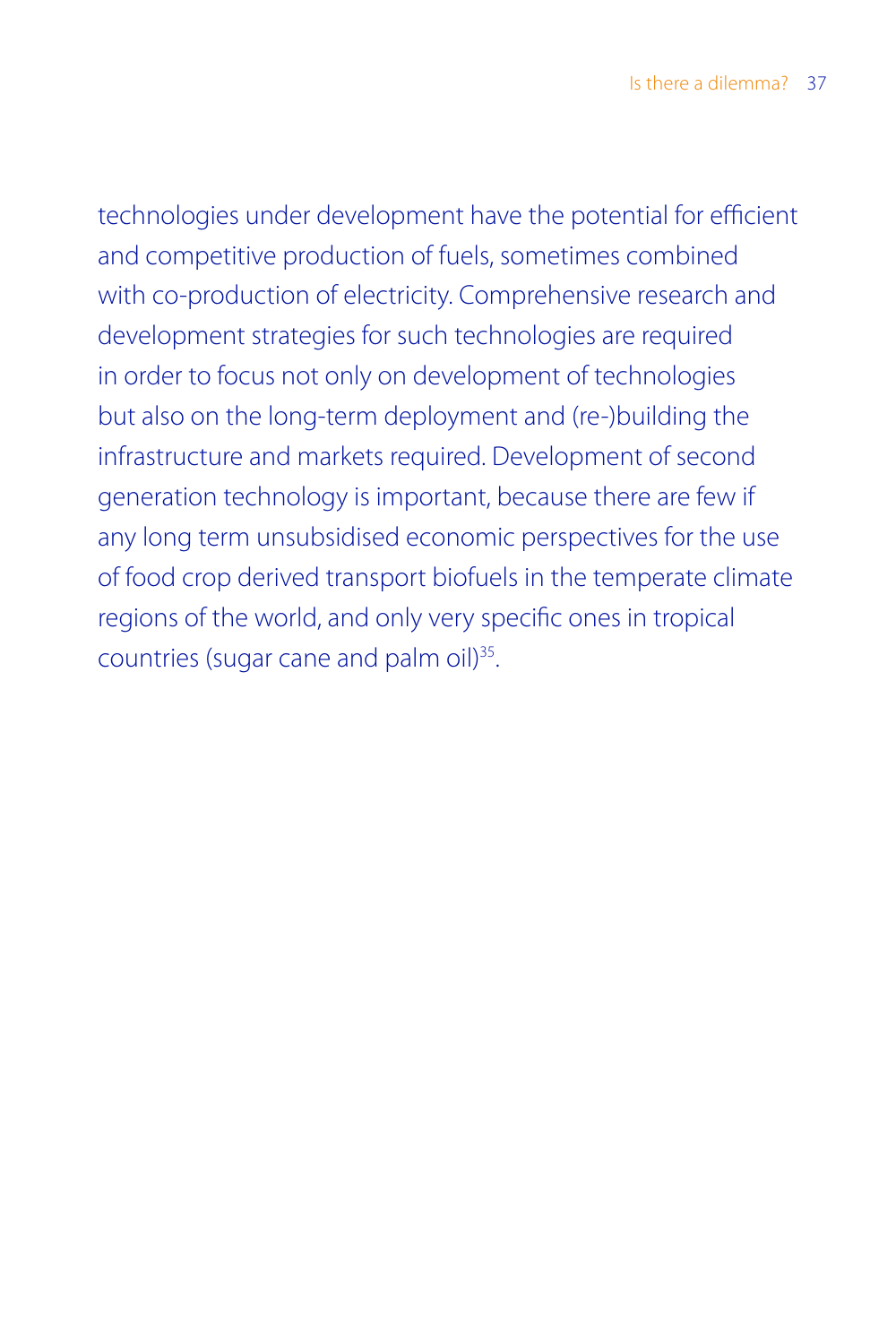# Is there a dilemma?

Bio-energy has the potential to be produced in a sustainable manner, that is to say providing a net energy gain, having higher environmental benefits compared to fossil fuels, being competitive economically and available in large quantities without endangering food supply. The applicability and soundness of bio-energy depends on what energy feedstock is used, how and where it is grown and how it is processed. In itself, bio-energy should not present a dilemma with regard to safeguarding food production or the environment. In fact, it may help to diversify agricultural and forestry activities and attract investments in agricultural production. However, it is dangerous to generalise.

**Bio-energy projects are to be judged on a case-by-case basis**

Bio-energy projects should be judged on a case-by-case basis taking into account the various sustainability implications as discussed. Above all, bio-energy must be part of a broader energy diversification and development policy which includes not only supply side options but also energy demand savings and incentive frameworks. Given the huge differences between the various biomass sources and conversion technologies it is of crucial importance that the right priorities are set, nationally and internationally, in supporting bio-energy options. In this respect it is regrettable that the current US and EU bio-energy support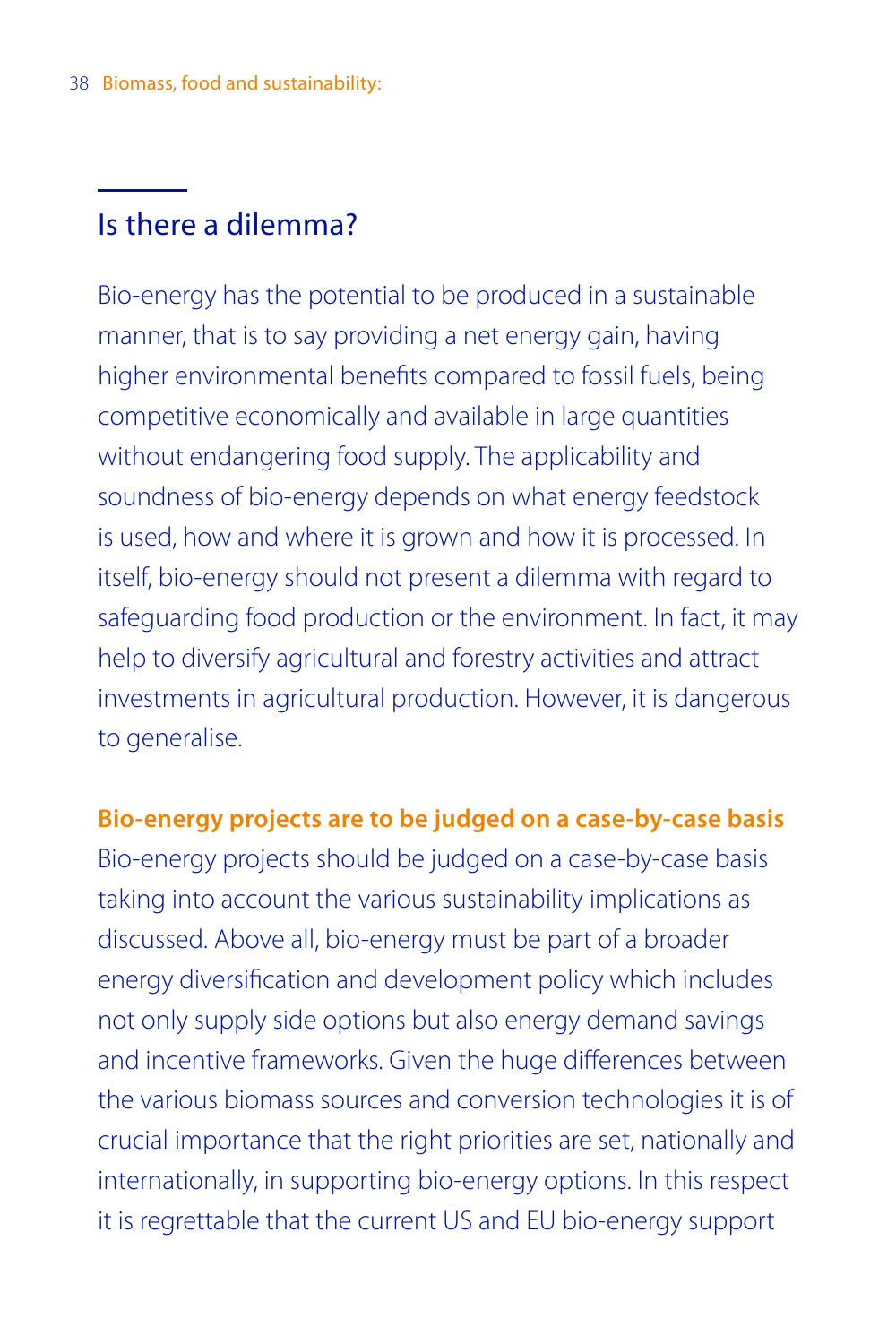schemes do not differentiate between net energy balance and the environmental impact of the various bio-energy alternatives. Providing government support to promote bio-energy with other motives than widening the energy options will undoubtedly create negative externalities and skewed competition curves.

## **Risks and opportunities**

Bio-energy could also give an impetus to the development of more rational and productive forms of agriculture, especially in developing countries and in marginal areas, by generating additional income in the farming industry and help nations to save on their energy bills. As such, bio-energy could provide opportunities for rural development. In addition, more productive agriculture would free up land for food and energy crops. A policy that integrates bio-energy farming and food and feed farming can potentially solve both local food shortages and increase the income of the world's poorest people. This will only work if governments and donors develop coherent policies including bio-energy as part of a broader approach to energy and rural development. This is all the more urgent given that the bio-energy sector will, according to IEA projections, absorb 15% (USD 2.4 trillion) of total global energy sector investments until 2030. The new popularity of bio-energy in investment and development circles should not lead to isolated projects benefiting a few, to the detriment of long term sustainable rural development.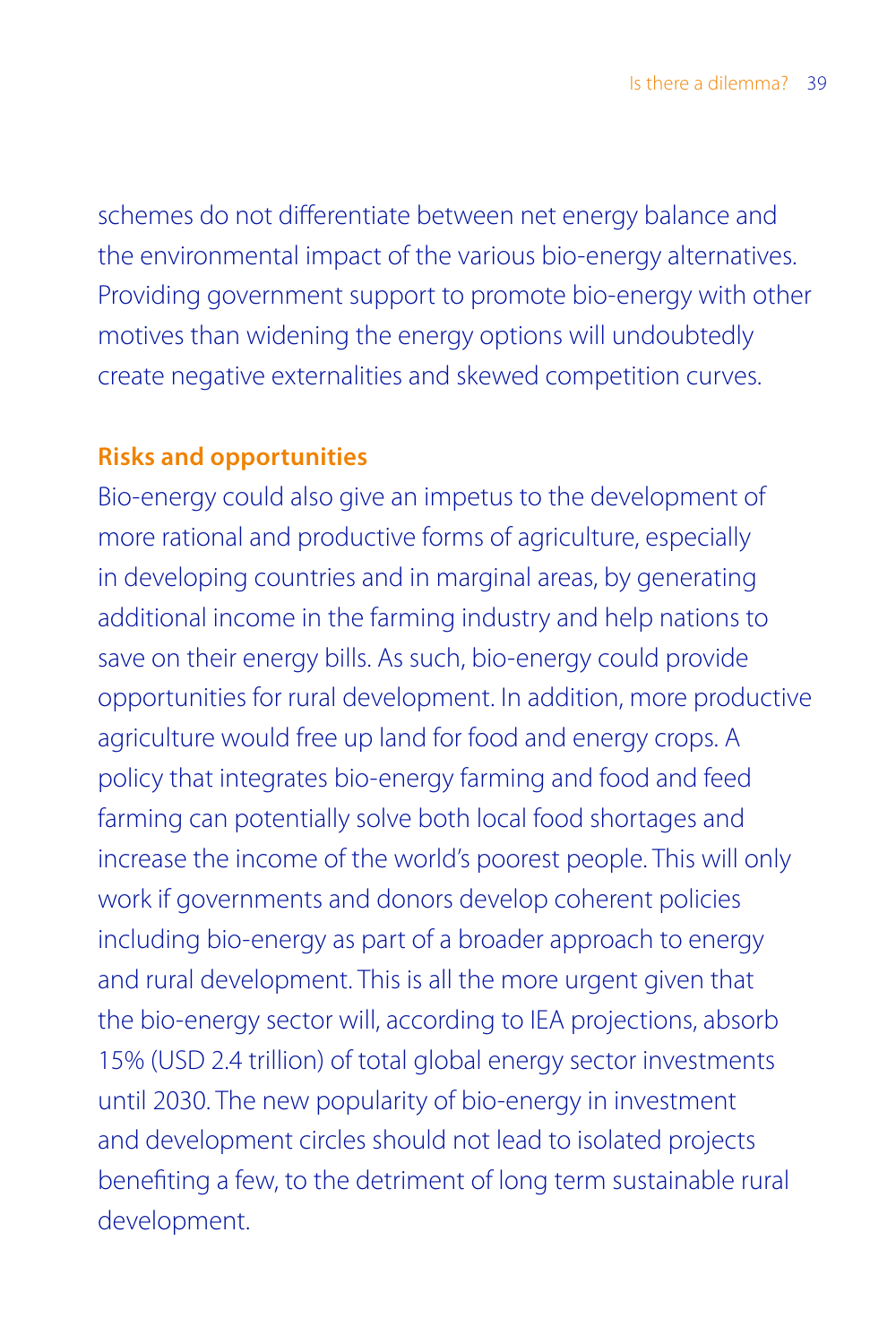## **The crucial importance of agricultural efficiency**

Yield increases are of crucial importance in whether or not bioenergy will be a viable opportunity. Rational modernisation of food and livestock production is a precondition for the introduction of biomass production for bio-energy, and shall need to be demonstrated for different agro-ecosystems around the globe. This should demonstrate how biomass can fit into overall sustainable rural development. There is a clear if not yet articulated need for an international clearing house of best practices with an associated technology transfer programme. A programme for bio-energy could benefit greatly if it were integrated with official development assistance (ODA). ODA in agriculture and rural development has dropped more than 50% in the last twenty years<sup>36</sup>. This is particularly striking when considering the importance agricultural yields for the possibilities of supplying the world with sufficient food, feed and agri-based fuel.

## **The importance of technological breakthroughs**

The condition that no new land is taken into production, to safeguard biodiversity, implies that the short term attraction lies in the use of (semi) perennials such as oil palm, sugar cane and cassava for bio-energy feedstock. The greater promise is held by the massive uses of municipal and forest waste streams (pellets and other solid biomass). In the longer term, as second generation technologies come on stream, cellulosic resources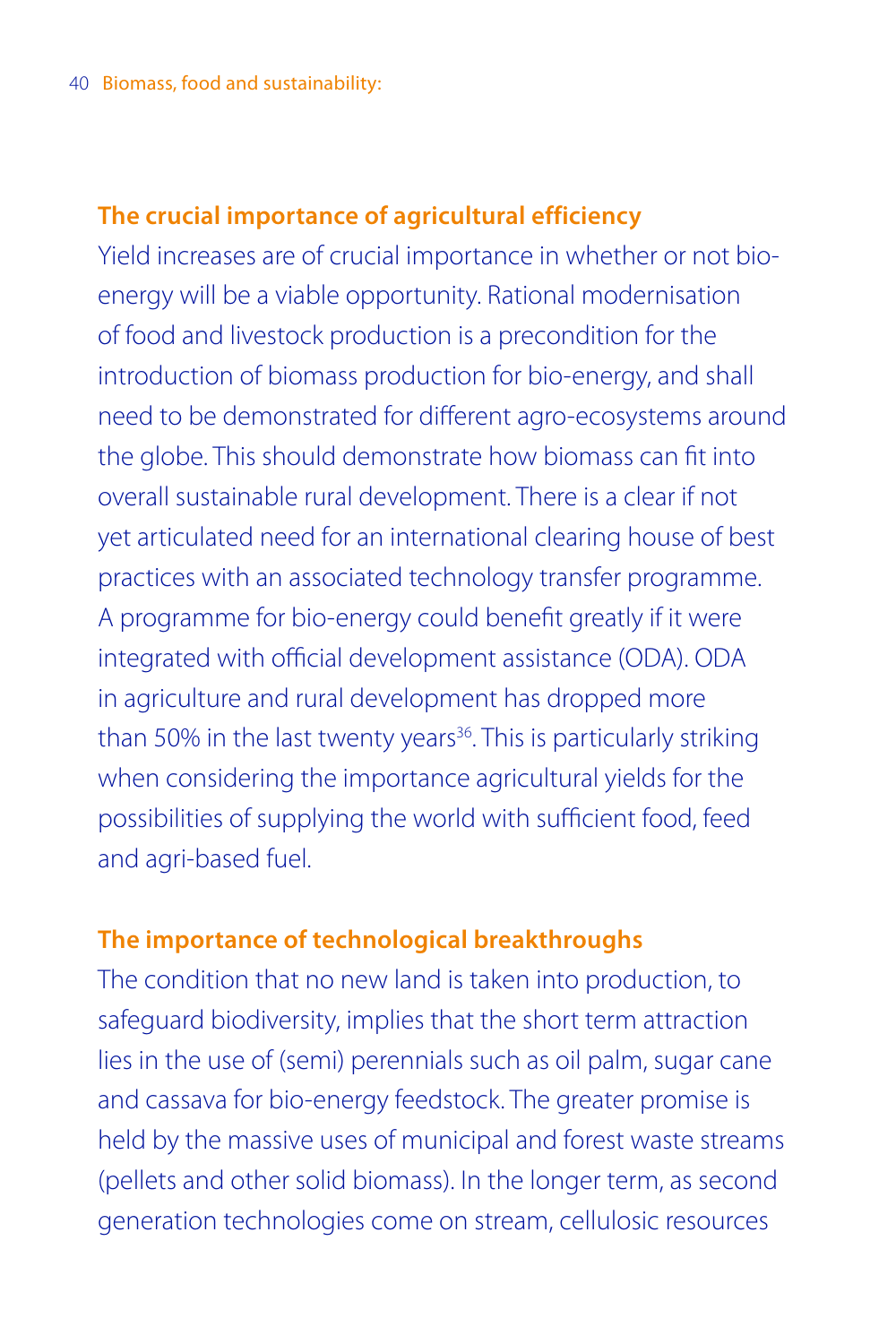become the promising feedstock, which can potentially be grown on unused land. And perhaps the future will also see combinations of land and ocean based biomass production systems, further diminishing the pressure on agricultural land.

## **Emerging sustainability criteria and consumer concerns**

The international policy arena is still slow to ensure that the bioenergy sector develops in a sustainable manner. This may have an adverse effect on public support for bio-energy as a whole. It seems that this is already happening, given the many instances of concerns by NGOs and citizens. Ever better informed and more critical consumers, in developed and developing countries, are becoming aware that their purchase decisions can make a difference in reducing environmental impacts or preventing social injustice. Massive energy crop plantations may meet with public aversion, even though the environmental problems of monocultures pertain to all monocultures and are not specific to bio-energy.

It is important that environmental problems due to land use change, processing and monoculture are avoided, as they can be. In order to appease fears about a food and fuel dilemma, the development of bio-energy may require the development and broad international acceptance of appropriate sustainability criteria and certification schemes $37$ . We are already seeing several European countries moving in that direction. Producers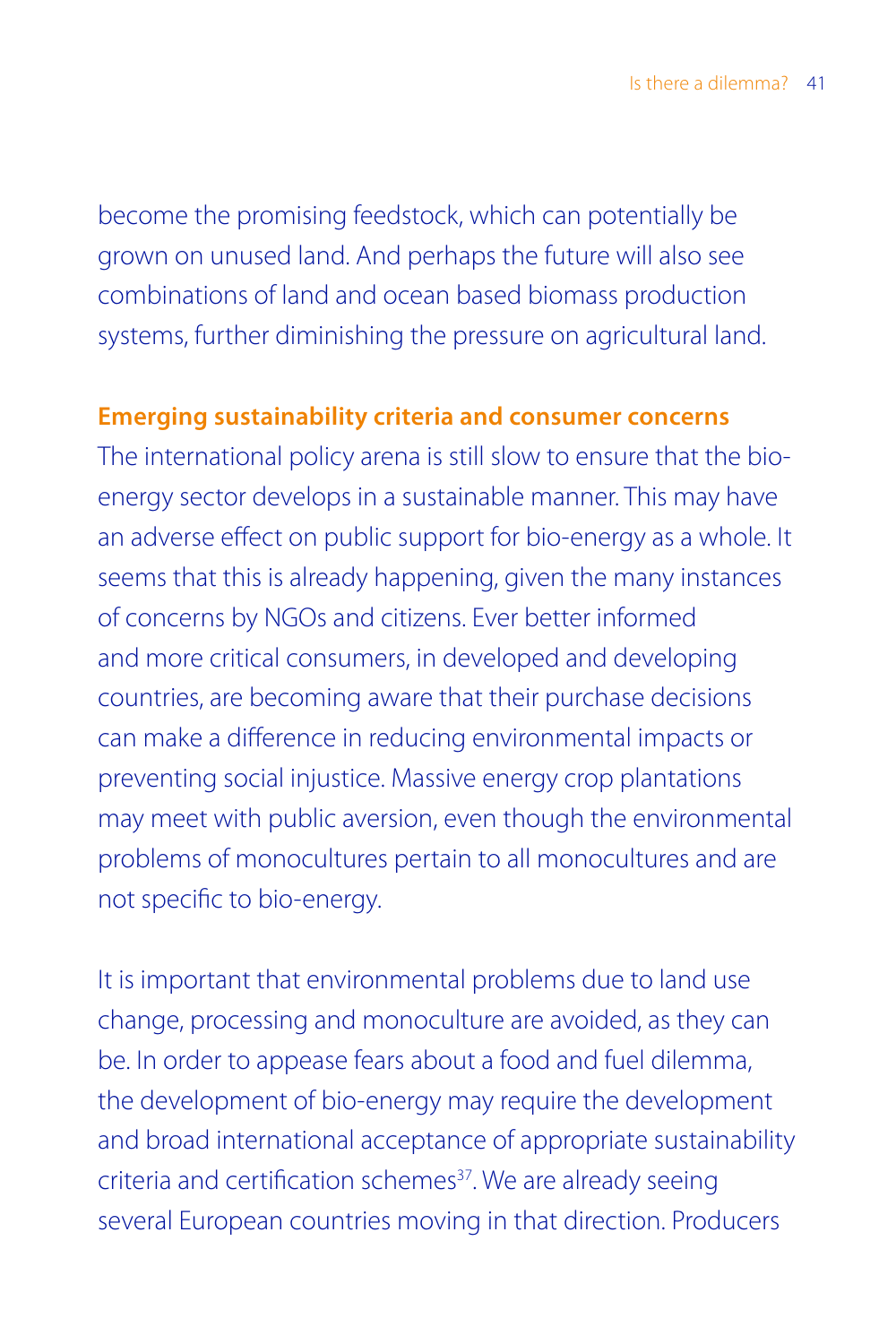of biomass would, however, be well advised to document the environmental impact of their production processes in order to comply with sustainability criteria. It is not unlikely that biomass traceability will become an issue, both at national level and possibly also under the World Trade Organisation (WTO).

In fact, bio-energy could emerge as an important area of debate in the context of WTO. Recent evidence from the WTO suggests that environmental concerns could play a greater role in future trade and thus may also affect bio-energy<sup>38</sup>. It is not unthinkable that countries may refuse market access for bio-energy products on the basis of environmental, or more broadly, sustainability criteria. This would put pressure on the international policy community to develop internationally agreed criteria and monitoring systems as soon as possible, in order to prevent a jungle of different criteria systems from emerging.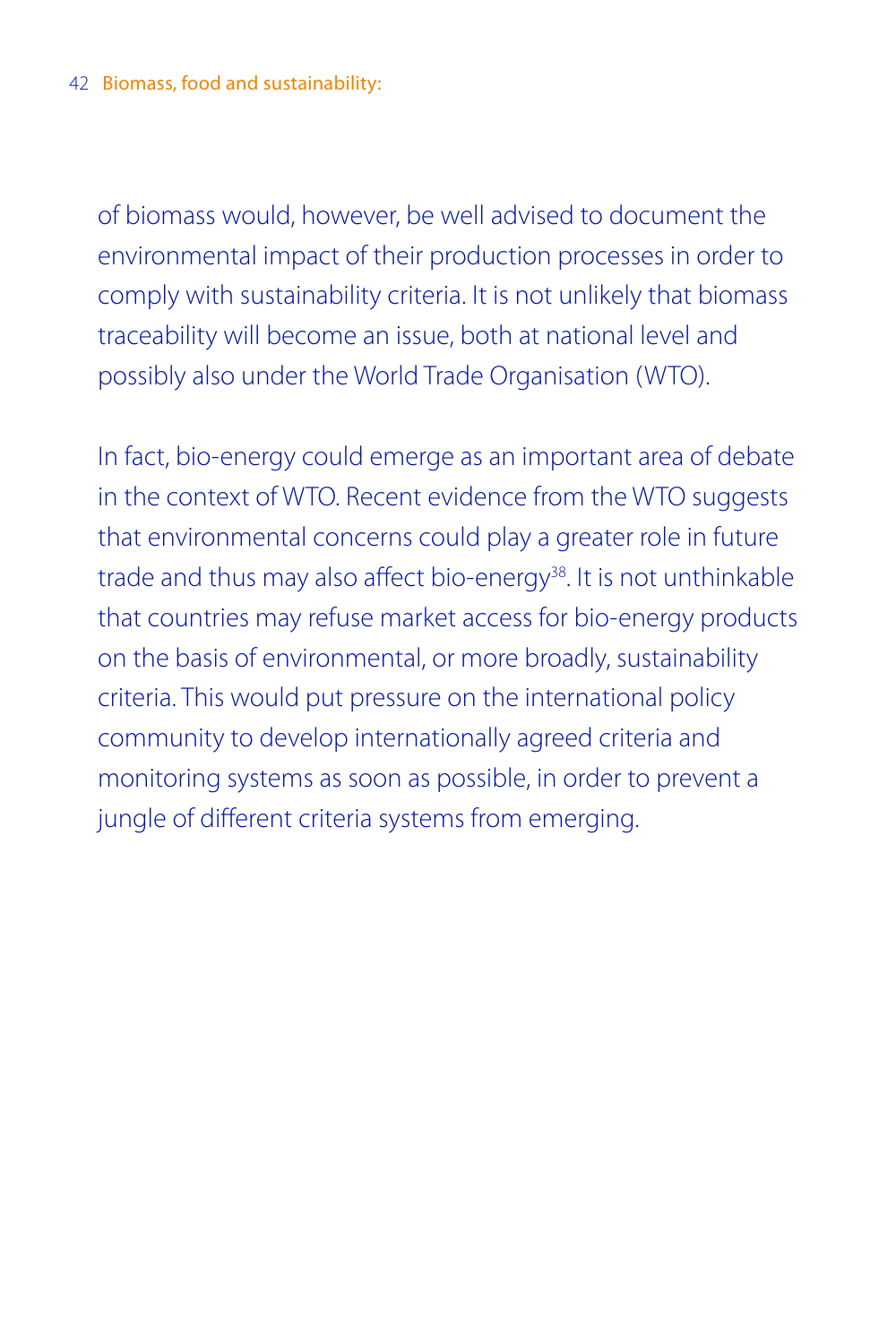# To conclude

We are now witnessing tight markets in some commodities and regions due to a variety of reasons, such as bad harvests, low stocks and speculation. In the short term price volatility in some regions and for some commodities could persist. Being a nascent sector, the rapidly growing bio-energy sector will add to this volatility and may even suffer from it.

In the medium term one may expect that markets and governments will adjust and respond to the new reality. We already see the signals: the EU has decided to give up temporarily the set-aside obligation to boost wheat production instead of giving premium for fallow land which was recently en vogue. Eventually farmers will also choose more efficient crops or breed better crops, and apply various technologies to boost production, as this could raise their revenues. There is still a large potential for productivity increases.

In the longer term competitive second generation and other technologies will become available, which could bring into play non-food cellulosic feedstocks and high-yield cultivation of algae. This will permanently change the food and fuel discussion. On the demand side one may expect higher efficiencies and in the longer term a system-change away from engines as we know now, to hybrid or all electric cars.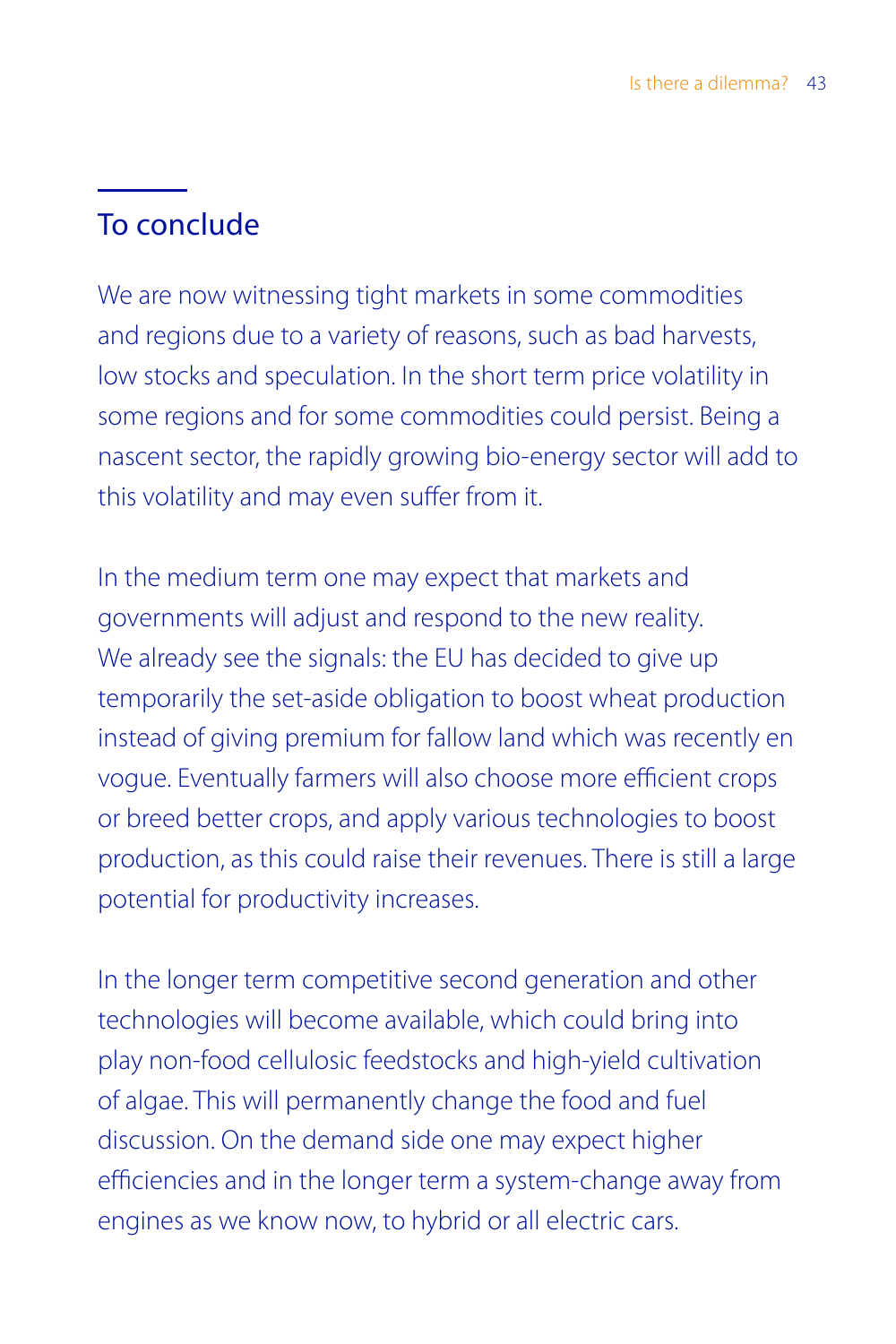Considering this perspective, the key challenges for the next decades can be summarised simply as the provision, in a sustainable manner, of food, income and energy to a growing world population. Formulated in this manner, this is nothing new and has been the focus of our collective attention in the latter half of the 20<sup>th</sup> century. However, the recent emphasis on energy does point to a new balance in our efforts. In a world where fossil fuels can no longer be taken for granted for reasons of climate change and geopolitics, the relationship between food and energy takes on a new dimension. This is not only the case because energy is an important cost factor in agri-food chains, but above all because several renewable forms of energy are directly linked to agricultural land.

The future of bio-energy, whatever shape it takes, is closely linked to that of agriculture and food, and in the future of agriculture, bio-energy is likely to play an increasing role. Moreover, bio-energy could potentially reconcile the priorities of the richer part of the world (security of energy supply and addressing climate change) with those of the poor (access to energy, income generation and opening up new markets).

Governments aiming at a significant role for bio-energy in the near future, must formulate realistic targets based on correct production levels and conversion rates. Thus far, policy choices in this area have obviously not been driven by economic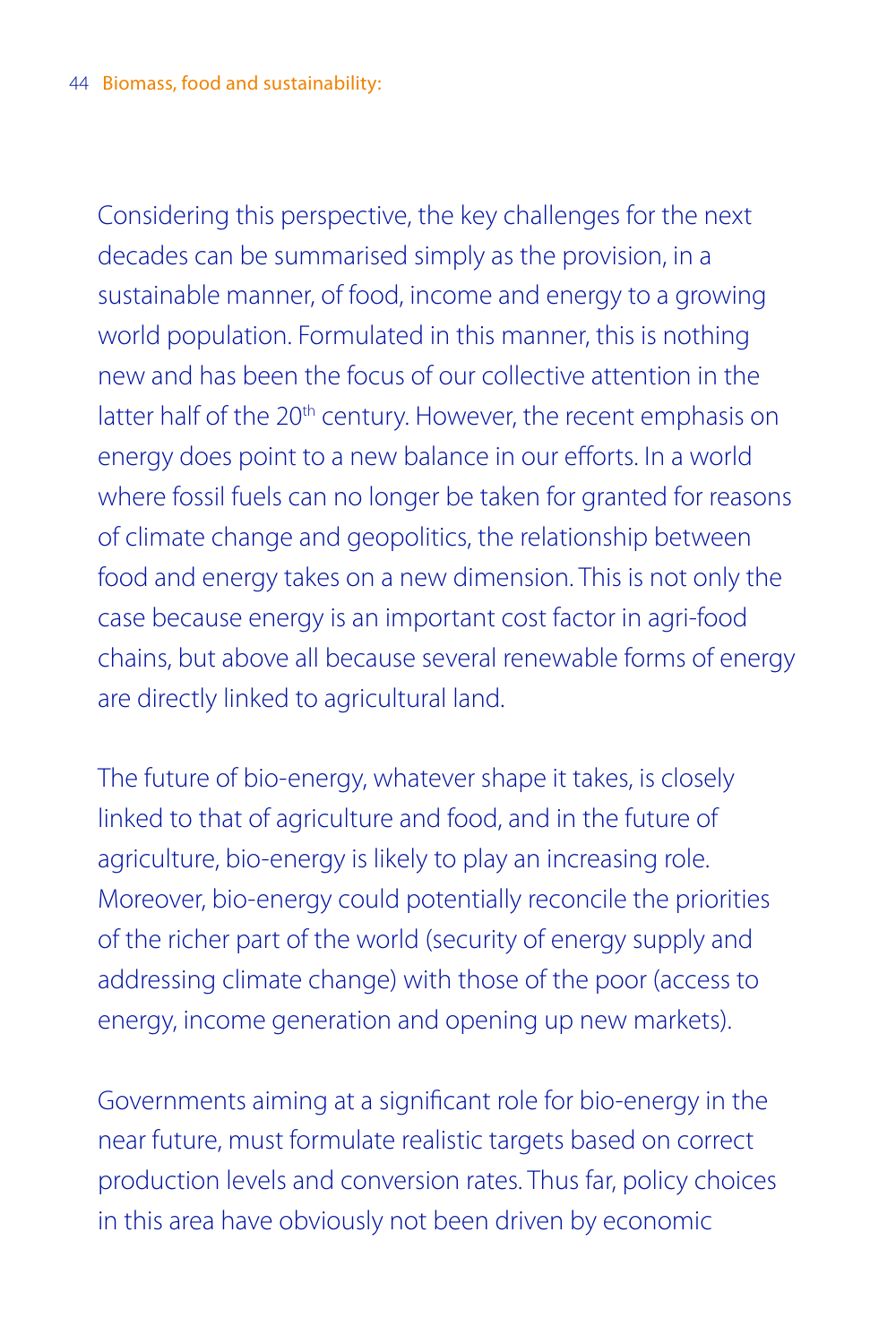efficiency but by strategic and geopolitical considerations such as increased energy self reliance. The US and EU have now put in place import quota or import levies which impede free international trade of biofuels. Under such conditions the risk of price induced competition between food and fuel increases..

It is worth noting that the opportunities for biomass to replace conventional oils go beyond the domain of bioenergy. Petrochemicals could also be replaced by chemicals based on biomass feedstocks. Besides providing an efficient alternative to petrochemicals such biobased chemicals are also biodegradable. In this way they contribute to diminishing oil needs as well as to reducing non-reusable waste streams. Biochemicals are already a reality and as its market share grows, the demand for biomass also increases.

Above all, the challenge lies in diminishing inefficient land-use to facilitate the growing demand for food, feed, fuel and other use of biomass e.g. as feedstock for the chemical industry. Although agricultural development is one of the success stories of the modern world, extensive parts of the world have thus far benefited too little from this progress. Poverty often leads to low agricultural output and environmental damage. Beyond a plea for more ODA, particularly aimed at boosting agricultural output in the least developed regions, the need for a true partnership between the public and the private sectors to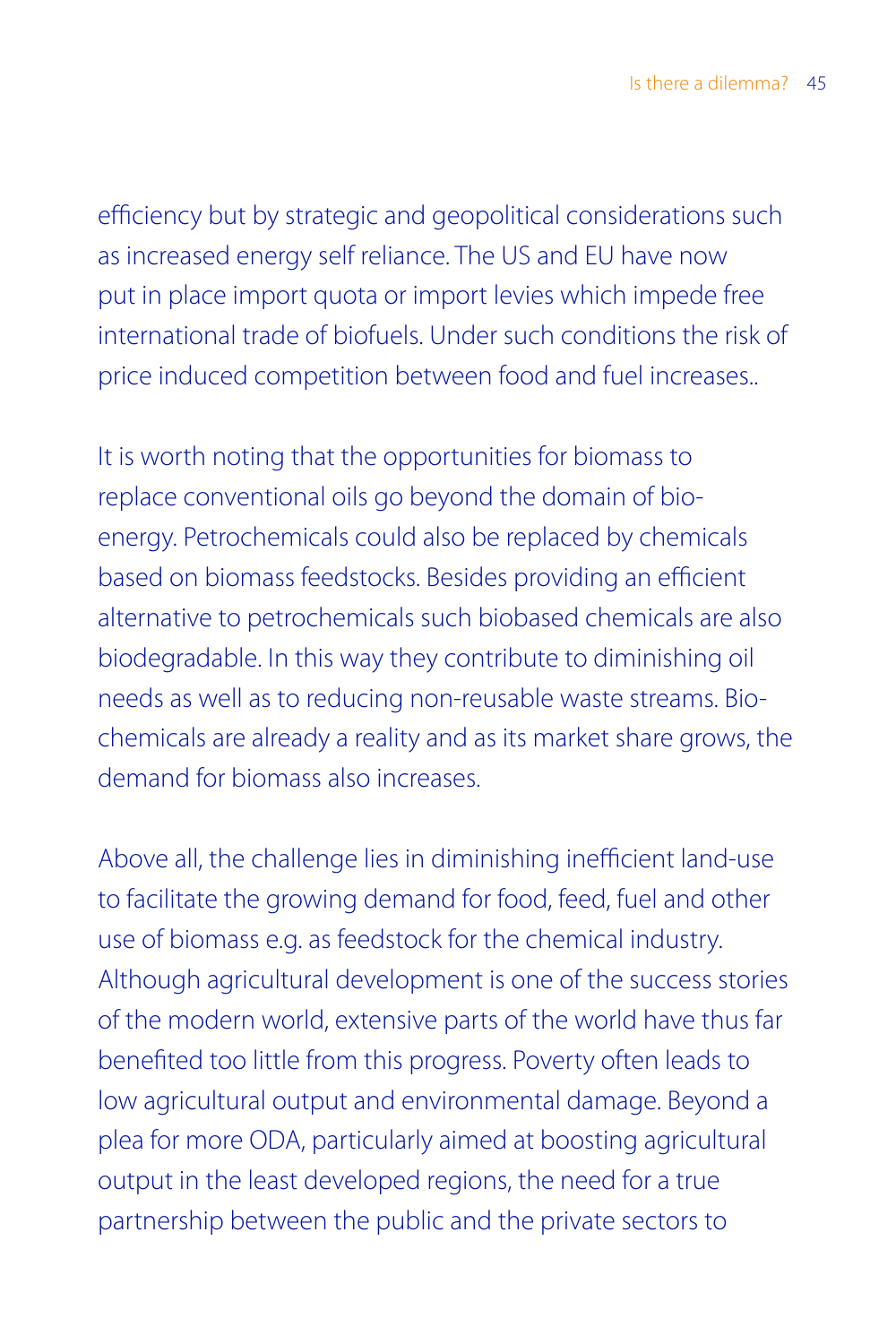innovate the rural sector needs to be underlined. Poverty can be tackled, as we know from many success stories of communities lifting themselves out of poverty through a combination of investment, modern and ecological sound technology and government policy. This remains the true challenge of our world, and, under the right conditions, bio-energy can be a key factor in this.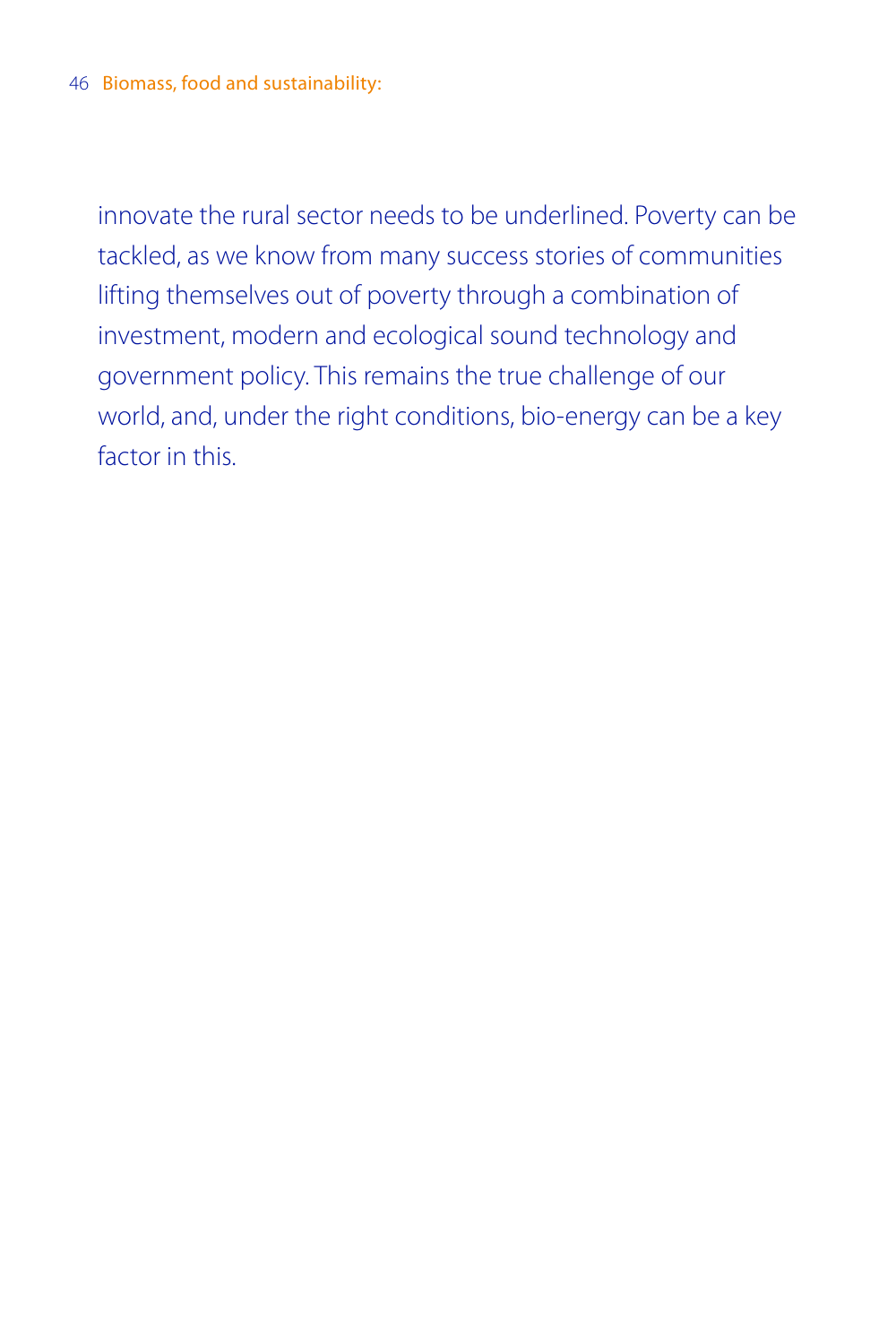# **Endnotes**

- 1 This booklet is an updated version of the extended published text of the Duisenberg lecture given by Louise O. Fresco on September 17, 2006, in Singapore. With hindsight, the subject of biofuels and the dilemmas surrounding its use turned out to be very timely, as a wealth of new data and points of view and even controversies have emerged in the course of the last twelve months. I am grateful therefore to the Rabobank for making a second, extended edition possible. I gratefully acknowledge the inputs from Rabobank staff and in particular the 2006 and 2007 reports, respectively entitled 'Financing and the Emerging Bio-energy markets, the Rabobank view' and 'Agri-based Alternative Energy: Risks and Opportunities for the Farming Industry – Developed Nations and Emerging Markets'. Unless otherwise referred to, data is quoted from these Rabobank reports. Errors of fact and judgment are, of course, entirely mine. I am especially most thankful to Daan Dijk for his relentless assistance in reviewing and collecting data and the many discussions we have had, and to Wouter de Ridder who joined us with data, insight and editorial advice, as well as to André Faaij for providing additional references.
- 2 I follow FAO definitions. Bio-energy: energy from bio-fuels. Bio-fuel: fuel produced directly or indirectly from biomass such as fuel wood, charcoal, bio-ethanol, bio-diesel, biogas, or bio-hydrogen. Biomass: material of biological origin (excluding material embedded in geological formations and transformed to fossil), such as energy crops, agricultural and forestry wastes and by-products, manure or microbial biomass. Bio-energy includes all wood energy and all agro-energy resources. Wood energy resources are fuel wood, charcoal, forestry residues, black liquor and any other energy derived from trees. Agro-energy resources are energy crops, i.e. plants grown for energy such as sugar cane, sugar beet, sweet sorghum, maize, palm oil, seed rape and other oilseeds and various grasses. Other agro-energy resources are agricultural and livestock by-products such as straw, leaves, stalks, husks, shells, manure, droppings and other food and agricultural processing and slaughter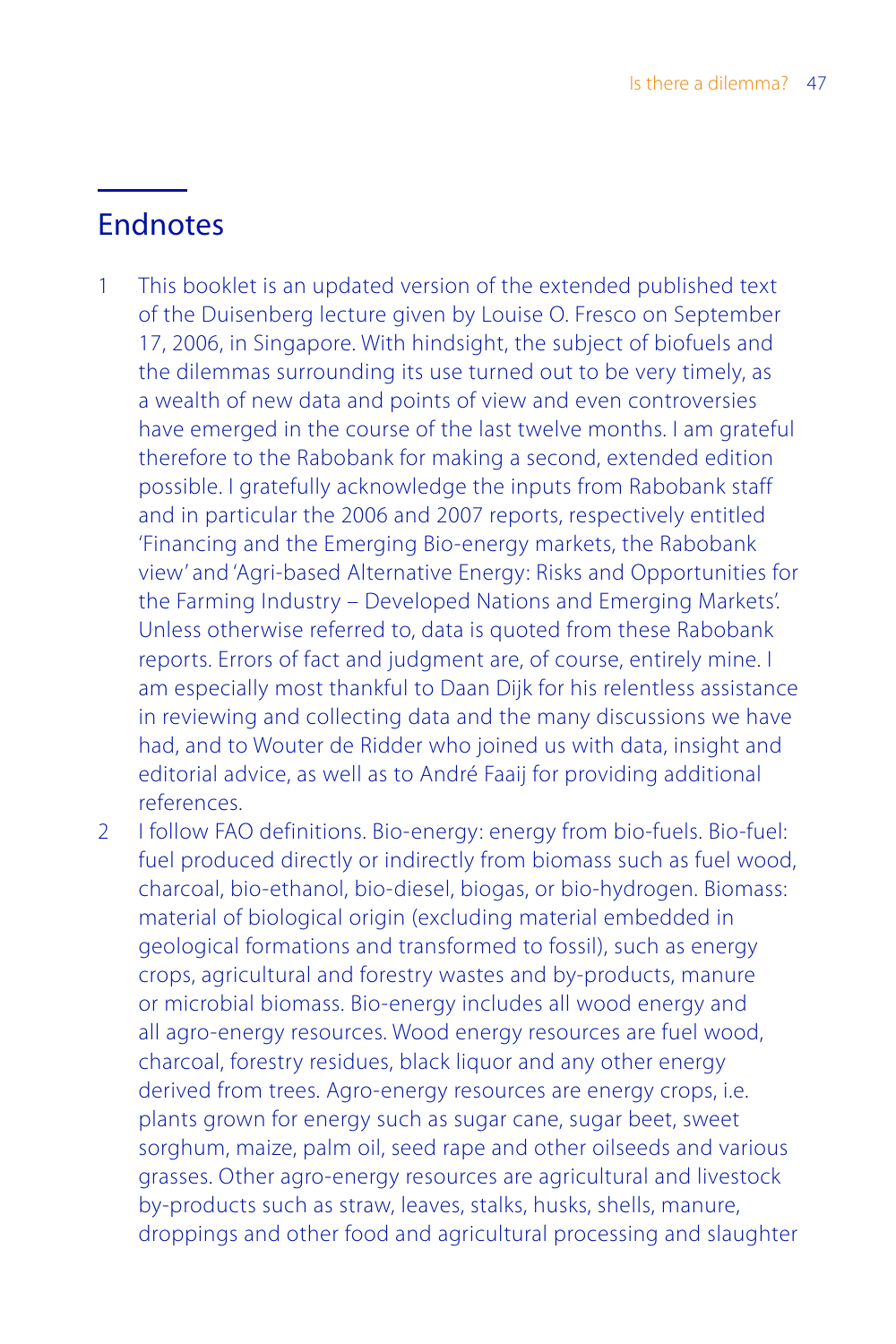by-products. Source: FAO, 2004, Unified Bioenergy Terminology (UBET), Rome.

- 3 Lele, U., 2003, Partnering to promote technology transfers. World Bank Operations Evaluation Department (OED), Washington.
- 4 BP statistical review: data series 1965-2005 based on commercially traded fuels only hence excluding renewables and nuclear. This can be used as a good proxy for energy demand growth over this period. The Worldwatch Institute has synthesised time series (for fossil fuels only) based on United Nations, US Department of Energy and International Energy Agency data that goes back to 1950. This data leads to a multiple of 5.2 over the period 1950–2004. By inference (assuming 6% growth between 1945 and 1950), energy demand over the entire 60 year post-war period has thus increased by a factor of 6.6.
- 5 International Energy Agency (IEA), 2006, World Energy Outlook 2006, Paris.
- 6 On the basis of best available technology a 2–4 fold energy reduction has been reported for the transport sector, whereas in industrial processes a 1.5–2 fold reduction is on average achievable. The sector with the largest, low cost, energy savings potential is the residential and commercial building sector. Especially heating and cooling demand can be greatly reduced. A number of zero energy buildings have been built and more are currently under construction. Obviously, the impact on global primary energy demand depends crucially on the speed of replacement of the existing capital stock. Sources: Blok, K., E. de Visser, 2005, Ecofys report ECS05066 commissioned by the Netherlands Environmental Assessment Agency.
- 7 Lovins, A, et al., 2004, Winning the Oil end Game, Rocky Mountains Institute, US.
- 8 IEA, 2006, World Energy Outlook 2006, Paris: Table 2.1, p 66.
- 9 The IEA, from which this data is derived, combines biomass and waste, which refers to 'solid biomass and animal products, gas and liquids derived from biomass and the renewable part of municipal waste'. Source: IEA, 2006, World Energy Outlook 2006, Paris.
- 10 Energy Information Administration (EIA), 2004, International Energy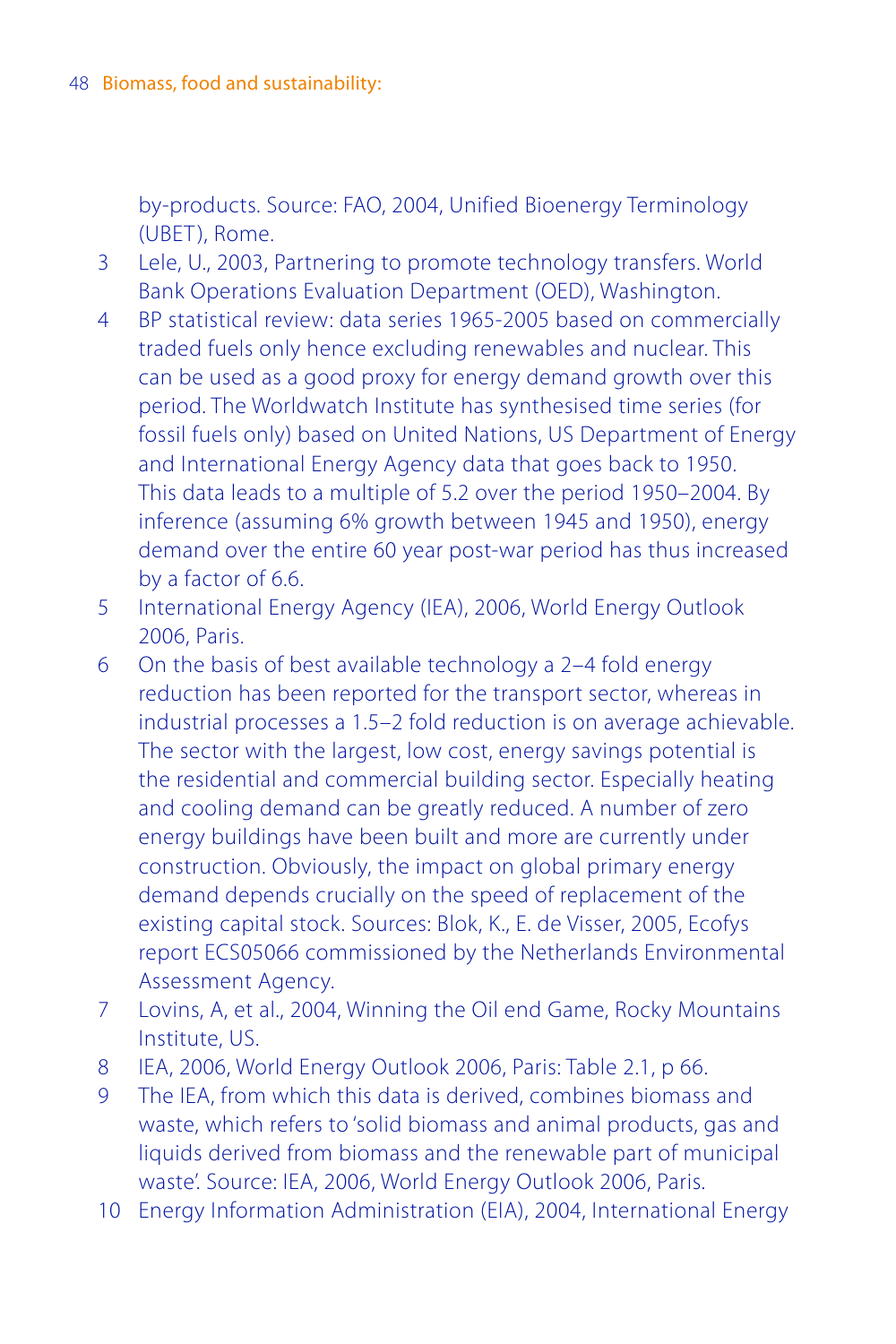Annual 2004. Official Energy Statistics from the US government, Washington.

- 11 Data from New Energy Finance.
- 12 Experiments are also under way with biofuels as an alternative to kerosene in air transportation.
- 13 Rabobank, 2007, 'Agri-based Alternative Energy: Risks and Opportunities for the Farming Industry – Developed Nations and Emerging Markets', Utrecht.
- 14 A. Faaij, personal communication, 2007.
- 15 UNDP, UN-DESA and World Energy Council, 2000, World Energy Assessment: energy and the challenge of sustainability. José Goldemberg (editor), New York.
- 16 These are the assumptions used in the reference scenario of the IEA. Source: IEA, 2006, World Energy Outlook 2006, Paris.
- 17 Rabobank, 2007, 'Agri-based Alternative Energy: Risks and Opportunities for the Farming Industry – Developed Nations and Emerging Markets', Utrecht.
- 18 'The Alternative Policy Scenario analyses how the global energy market could evolve if countries were to adopt all of the policies they are currently considering related to energy security and energy-related CO<sub>2</sub> emissions. The aim is to understand how far these policies could take us in dealing with these challenges and at what cost.' Source: IEA, 2006, World Energy Outlook 2006, Paris: p. 161 and details on p 165-169.
- 19 For an overview see also Schubert, C., 2006, Can biofuels finally take center stage?, Nature Biotechnology 24: 777–784. One of the problems seems to be that celluloses yield pentoses rather than hexoses (or glucose) which result from starch.
- 20 Cadoret, J.P., 2007, Utilisation de microalgues pour la production de Biocarburants, Eléments de prospective. IFREMER, French research insitute for exploitation of the sea, Issy-les-Moulineaux Cedex.
- 21 Reijnders, L. and M.A.J, Huijbregts, 2006, Life cycle greenhouse gas emissions, fossil fuel demand and solar energy conversion efficiency in European bioethanol production for automotive purposes, Journal of Cleaner Production, 15(18): 1806-1812.
- 22 Organisation for Economic Co-operation and Development (OECD)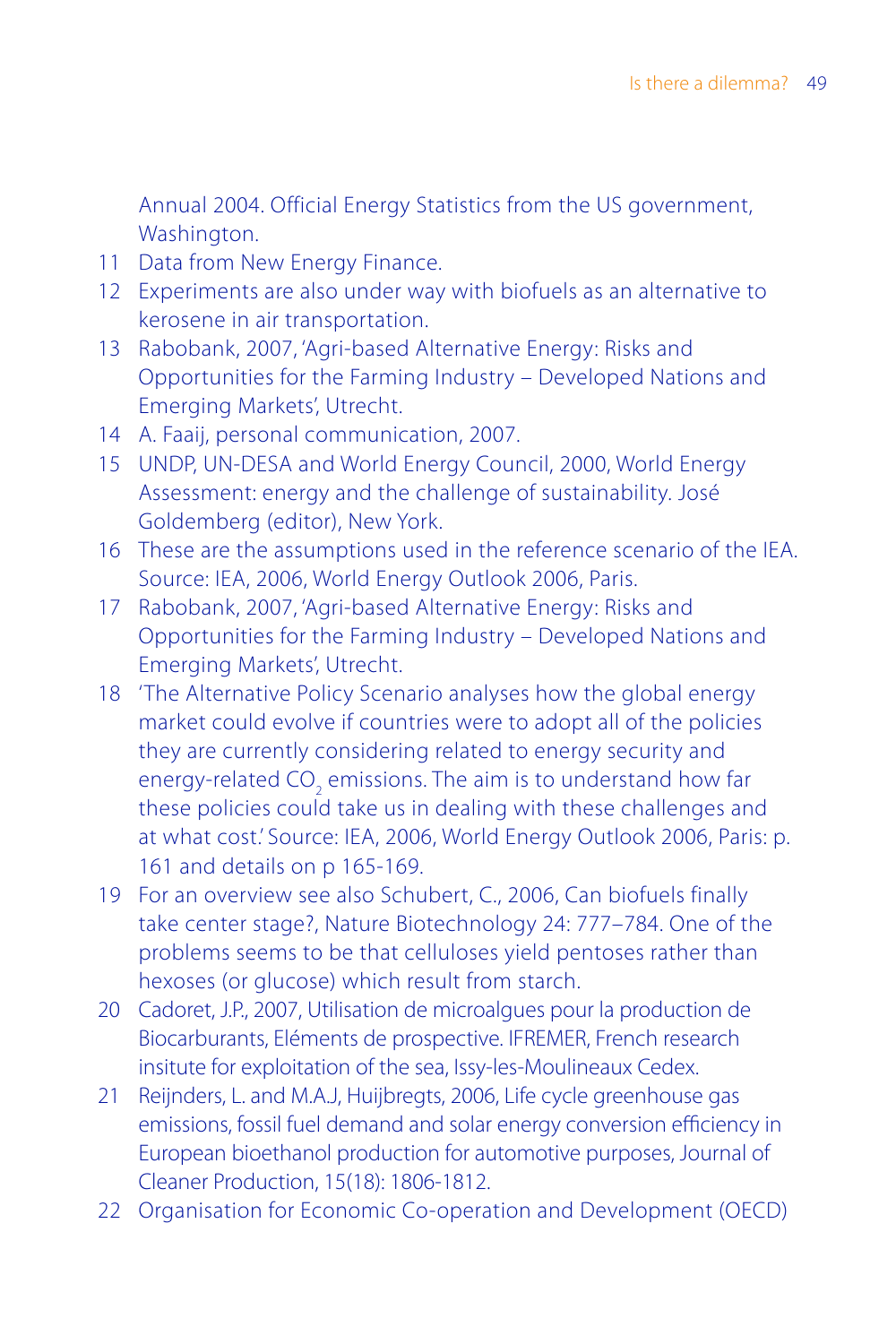and Food and Agriculture Organisation (FAO), 2007, Agricultural Outlook 2007–2016, Paris.

- 23 OECD-FAO, 2007, Agricultural Outlook 2007–2016, Paris/Rome.
- 24 See also Rabobank, 2007, Agri-based Alternative Energy: Risks and Opportunities for the Farming Industry – Developed Nations and Emerging Markets, Utrecht.
- 25 IEA, 2006, World Energy Outlook 2006, Paris: p. 385.
- 26 IPCC, 2007, Summary for Policymakers. In: Climate Change 2007: Impacts, Adaptation and Vulnerability. Contribution of Working Group II to the Fourth Assessment Report of the Intergovernmental Panel on Climate Change, M.L. Parry, O.F. Canziani, J.P. Palutikof, P.J. van der Linden and C.E. Hanson, Eds., Cambridge University Press, Cambridge.
- 27 Sanders, J., 2007, Wageningen University (personal communication).
- 28 Holmgren, J., 2007, Speaking at the 'Next Generation Biofuels Markets' in Amterdam, 4–5 October.
- 29 Bio-saline agriculture for instance, may bring into play large areas of saline waste land. The Organisation for Agriculture in Saline Environments is developing pilot projects in the Colorado delta in Mexico with active involvement of local communities. Source: http://www.oasefoundation.eu/
- 30 Calculated on the basis of statistics from EIA (http://www.eia.doe. gov).
- 31 Reijnders, L. and M.A.J. Huijbregts, Palm oil and the emission of carbon-based greenhouse gases, forthcoming in the Journal of Cleaner Production, article in press, corrected proof.
- 32 For a recent review of overall life cycle efficiencies see: Hill, J. et al, 2007, Environmental, economic and energetic costs and benefits of biodiesel and ethanol biofuels, PNAS 103(30); and Von Blotnitz, H. and Mary Ann Curran, 2007, A review of assessments conducted on bio-ethanol as a transportation fuel from a net energy, greenhouse gas, and environmental life-cycle perspective, Journal of Cleaner Production 15(7): 607-619; and Reijnders, L. and M.A.J. Huijbregts, 2007, Life cycle greenhouse gas emissions, fossil fuel demand and solar energy conversion efficiency in European bioethanol production for automotive purposes, Journal of Cleaner Production, 15(18): 1806-1812.
- 33 Fossil energy balances: cellulosic ethanol: 2-36 (theoretical).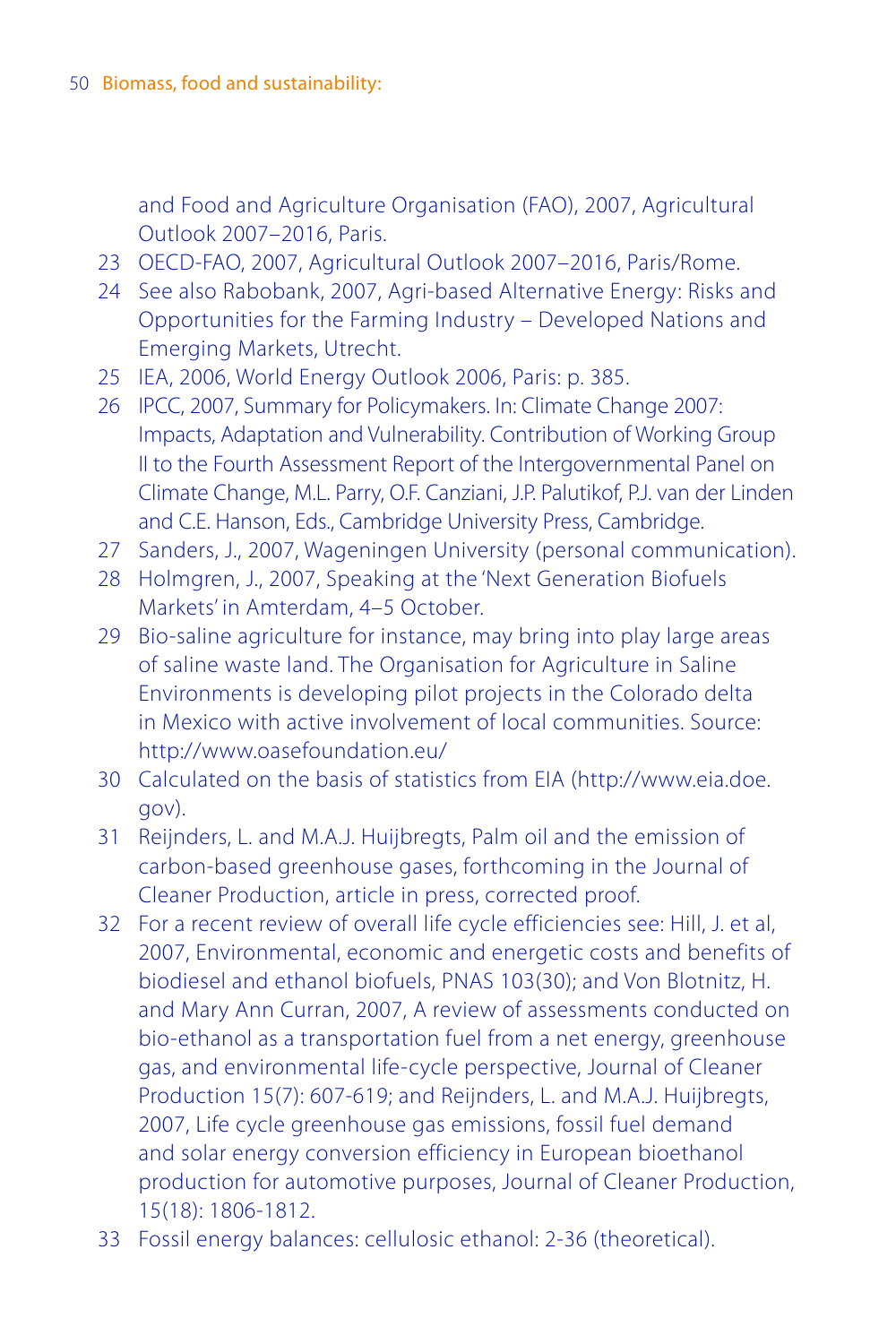Biodiesel from palm oil: ~9; from waste vegetable oils: 5–6; from soybeans: ~3; from rapeseed: ~2.5; from sunflower: 3; from castor:  $\approx$  2.5. Ethanol from sugar cane:  $\approx$ 8, from wheat:  $\approx$ 2; from sugar beets: ~2; from maize: ~1.5; from sweet sorghum: ~1. Source: Worldwatch Institute, 2006, Biofuels from Transport: Global Potential and Implication for Energy and Agriculture, Washington, p. 162.

- 34 Schmidhuber, J., 2007, Impact of an increased biomass use on agricultural prices, markets and food security, in the proceedings of the seminar 'Food, Fuel or Forest? Opportunities, threats and knowledge gaps of feedstock production for bio-energy', Anton Haverkort et. al. (ed.), Wageningen University.
- 35 Hamelinck, C. and A. Faaij, 2006, Outlook for advanced biofuels. Energy Policy 34(17): 3268–3283.
- 36 Worldwide assistance to agriculture decreased continuously from more than USD 5 billion at its peak level in 1988 to USD 3 billion in 2005 (in current prices). Source: OECD, 2007, Statistics Portal (http:// www.oecd.org/statsportal/).
- 37 Certification could mean that, in order to qualify as a biofuel or to meet the fiscal specification for biofuels, there would need to be a minimum carbon saving. Practically, that may mean that all biofuels sold in the world will need to be carbon-certified in future. It is essential that the private sector follows suit and organises itself in a 'coalition of the willing', committed to truly sustainable biofuels production and trade.
- 38 With respect to compatibility of such certification schemes with WTO rules on technical barriers to trade it should be noted that decision of the appellate body of the WTO give grounds to expect that environmental regulators can refuse imports of goods based on information on how they were produced. See e.g. Howes, R. The Appellate Body Rulings in the Shrimp/Turtle Case: A New Legal Baseline for the Trade and Environment Debate, Columbia Journal of Environmental Law, 272(2002): 489-519.